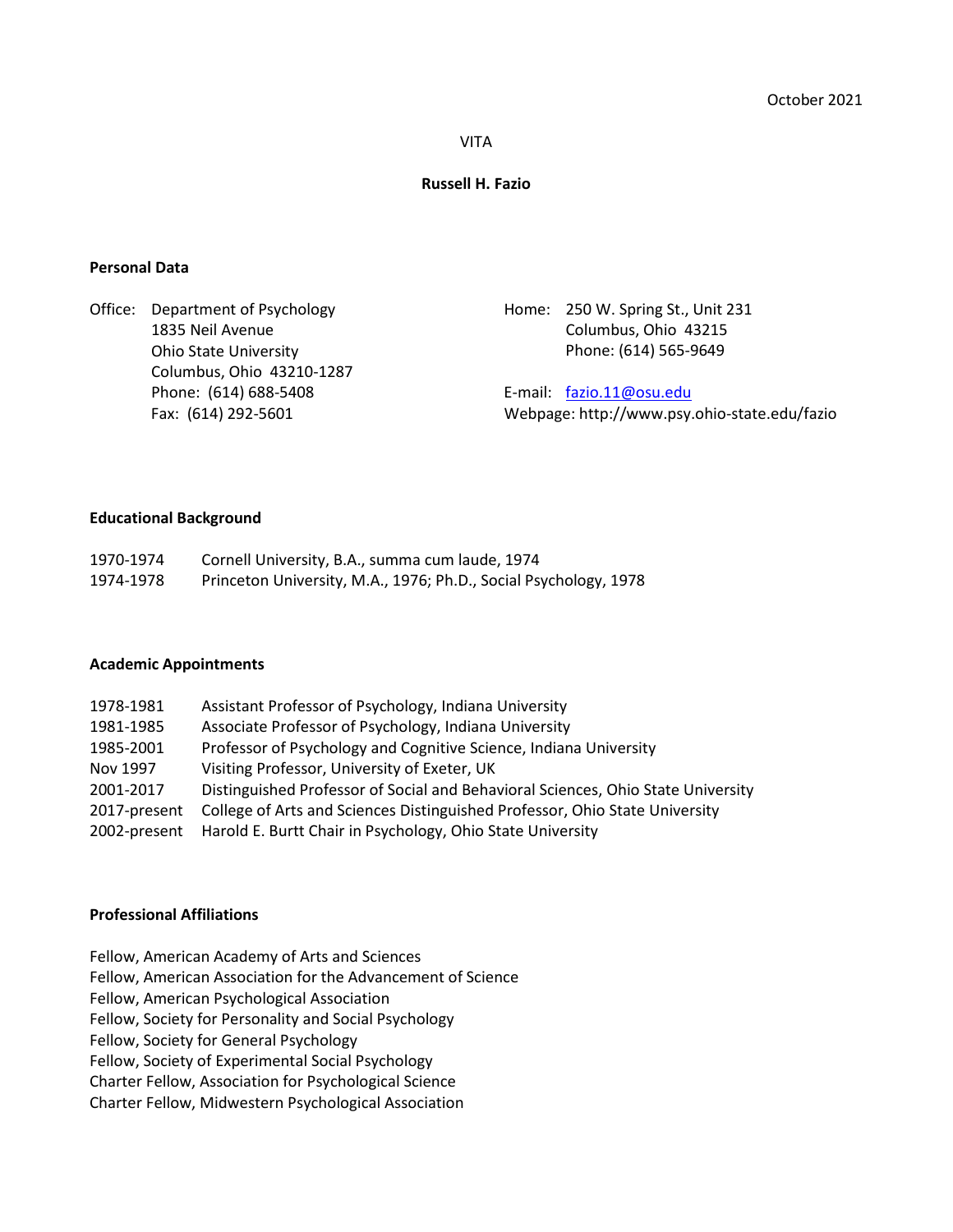## **Honors**

APA Distinguished Scientific Award for an Early Career Contribution, 1983

NIMH Research Scientist Development Award, 1987-92, 1992-97

NIMH MERIT (Method to Extend Research in Time) Award, 1987

NIMH Senior Scientist Award, 1999-2003

ISI Essential Science Indicators, April 2004, citation analysis identifying Fazio & Olson (2003) *Annual Review* article as "Fast Breaking Paper" in the field of Psychology/Psychiatry

Fred Brown Research Award, Ohio State University Department of Psychology, 2004

Thomas M. Ostrom Award for outstanding lifetime contributions to social cognition theory and research, International Social Cognition Network, 2006

Distinguished Scholar Award, Ohio State University, 2008

Distinguished Speaker Address, Society for Consumer Psychology, New Orleans, 2008

Keynote Address, British Psychological Society, Sheffield, United Kingdom, 2009

Donald T. Campbell Award for distinguished scientific contributions to social psychology, Society for Personality and Social Psychology, 2010

Keynote Address, Attraction and Relationships Preconference, Society of Experimental Social Psychology, Austin, TX, 2012

Elizabeth Burkhardt Distinguished Address, Farmer School of Business and Department of Psychology, Miami University, 2012

Ziva Kunda Memorial Lecture, University of Waterloo, Ontario, Canada, 2013

Sage Center for the Study of the Mind Lecture Series, University of California, Santa Barbara, 2015

- Keynote Address, Hendricks Symposium on Psychology, Biology, and Political Attitudes, University of Nebraska, Lincoln, 2015
- Keynote Address, Social Cognition Preconference, International Social Cognition Network, Society for Personality and Social Psychology, San Diego, 2016
- Harlan Hatcher Arts and Sciences Distinguished Faculty Award, Ohio State University, 2017

Elected Member, American Academy of Arts and Sciences, 2017

Distinguished Scientific Contribution Award, Attitudes and Social Influence Interest Group, Society for Personality and Social Psychology, 2018

Distinguished Scientist Award, Society of Experimental Social Psychology, 2019

## **Professional Service Activities**

Publications Committee, Society for Personality and Social Psychology (Member, 1985-1987; Chair, 1988) NIMH Mental Health Behavioral Sciences Research Review Committee, 1988-92 Committee on Science Initiatives, Society for Personality and Social Psychology, 1990-92 NIMH Workshop on Integrating Social Psychological Theory in AIDS Research, 1994 National Science Foundation Workshop on Global Change, 1994 Fellows Committee, Society for Personality and Social Psychology, 1996-98 NIH Behavioral and Social Sciences Review Integration Panel, 1998 APA Early Career Award in Social-Personality Psychology Selection Panel, 2000 Executive Committee, Society of Experimental Social Psychology, 2002-05 Membership Committee (Chair), Society of Experimental Social Psychology, 2003-05 Ostrom Award Selection Committee, Person Memory Interest Group, 2007-08 International Advisory Board, Methusalem Award, Ghent University, Belgium, 2009- Campbell Award Selection Committee, Society for Personality and Social Psychology, 2011 President-Elect, Midwestern Psychological Association, 2011-12 President, Midwestern Psychological Association, 2012-13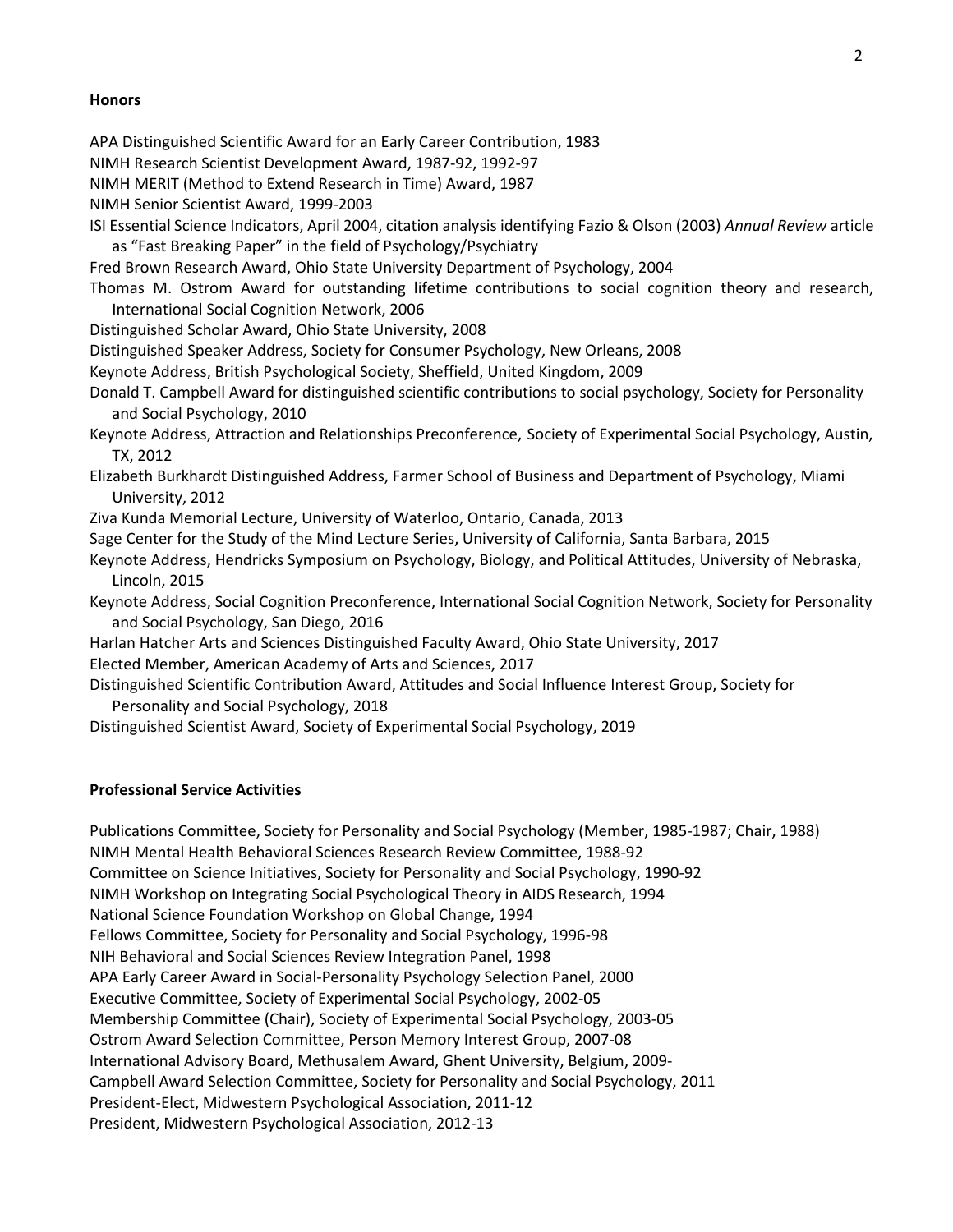Past President, Midwestern Psychological Association, 2013-14

Diener Award in Social Psychology Panel, Society for Personality and Social Psychology (Member, 2012; Chair, 2013)

Early Career Award Selection Committee, International Social Cognition Network (Member, 2015; Chair, 2016) Mid-Career Award Committee, Attitudes and Social Influence Interest Group, Society for Personality and Social Psychology (Chair, 2019)

# **Editorial Service**

Editor, *Journal of Experimental Social Psychology*, 1999-2003 Associate Editor, *Journal of Experimental Social Psychology*, 1998 Guest Editor, Special issue of *Personality and Social Psychology Bulletin* devoted to "Illustrating the Value of Basic Research" (March 1990) Editorial Board: *Social Psychology Quarterly*, 1979-83 *Personality and Social Psychology Bulletin*, 1983-84, 1994-98, 2004- *Journal of Experimental Social Psychology*, 1980-97, 2003-16 *Journal of Personality and Social Psychology*, 1982-00, 2003- *Social Cognition*, 1992-2001 *Journal of Consumer Psychology*, 1991-2015 *Basic and Applied Social Psychology*, 1994- *Social & Personality Psychology Compass*, 2007- *Social Psychological and Personality Science*, 2009-2015 *Personality and Social Psychology Review*, 2009-2014 *Psychological Science*, 2012-2019 *Social Psychological Bulletin,* 2017-

# **Major University Service Activities**

College of Arts and Sciences Undergraduate Research Awards Committee, Indiana University, 1980-82 Department of Psychology Policy and Steering Committee, Indiana University, 1983-85, 1987-90 College of Arts and Sciences Tenure Committee, Indiana University, 1986-89 Dean of Faculties Promotions Advisory Committee, Indiana University, 1996-97 Search Committee for College of Social & Behavioral Sciences Professorship in Race and Ethnicity in the Americas, Ohio State University, 2003-04 College of Social & Behavioral Sciences Promotion and Tenure Committee, Ohio State University, 2004-08 Search Committee for the Executive Dean and Vice Provost of Arts and Sciences, Ohio State University, 2008-09 Social Psychology Area Coordinator, Ohio State University, 2008-2014 Distinguished Scholar Award Selection Committee, Ohio State University, 2009-2011 Arts and Sciences Faculty Advisory Council, Ohio State University, 2010-2013 Chair, Faculty Advisory Council Finance and Budget Subcommittee, Ohio State University, 2011-2013 Graduate School Council, Ohio State University, 2013-2015.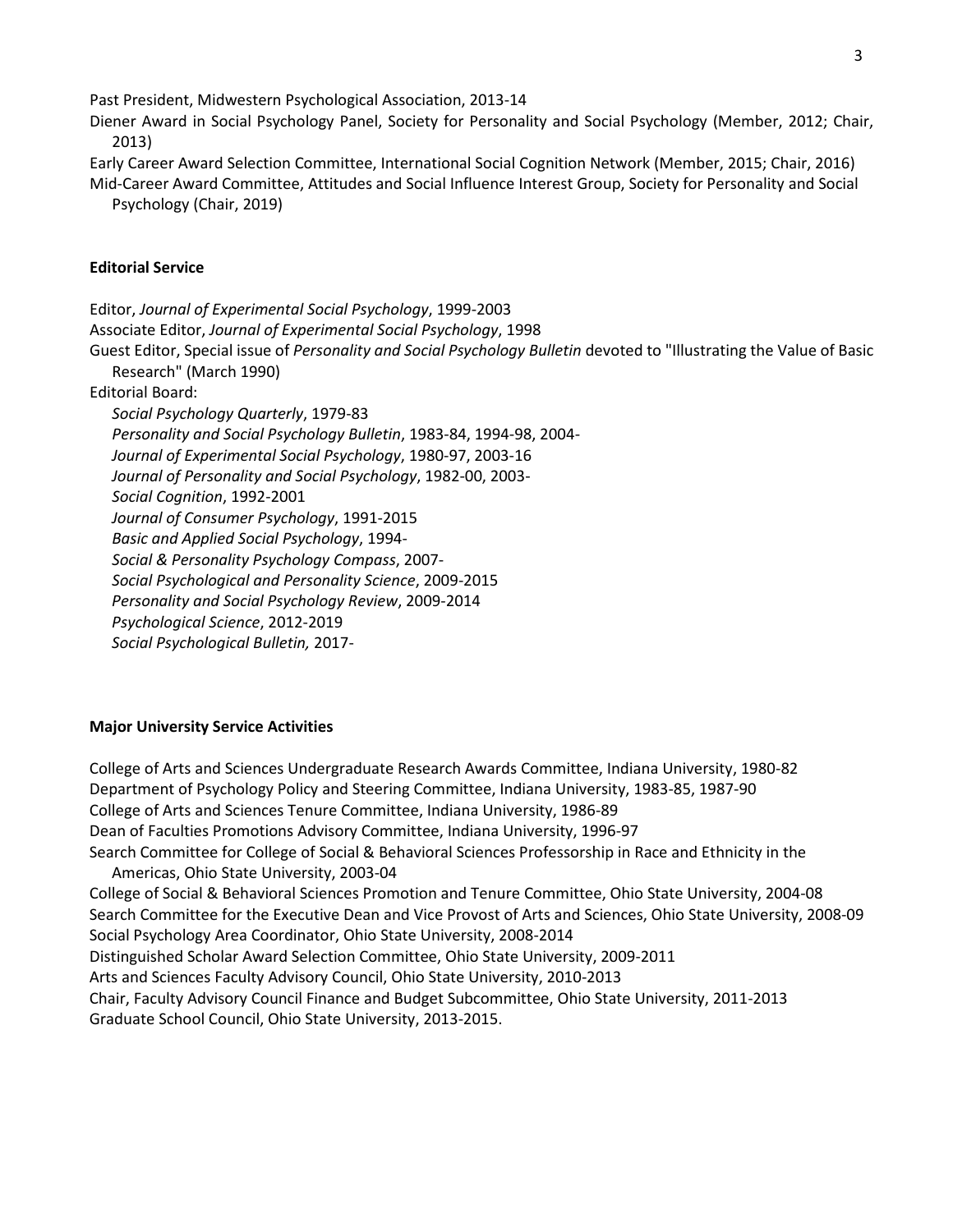#### **Research Grants Awarded**

*On the development and characteristics of the coronary-prone behavior pattern*. Biomedical Research Support Grant, \$1,690, 3/79-7/80.

*Attitude accessibility*. National Institute of Mental Health, \$13,567, 3/80-8/81.

- *On the effects of expected reward on intrinsic interest: The role of initial attitudes*. Spencer Foundation, \$6,494, 8/80-7/81.
- *A process view of attitude-behavior consistency*. National Science Foundation, \$59,986, 6/81-11/83.
- *Cognitive processes in the attitude-behavior relation*. National Institute of Mental Health, \$87,000, 1/84-12/86.
- *Conceptualizing and measuring product attitudes and their accessibility from memory*. Ogilvy Center for Research & Development, \$67,836, 12/85-1/87.
- *Cognitive processes in the attitude-behavior relation*. National Institute of Mental Health, \$344,765, 1/87-12/90.
- *Category-member associations and their activation from memory*. Ogilvy Center for Research & Development, \$44,303, 2/87-1/88.
- *Attitude-behavior processes, stress, and mental health*. National Institute of Mental Health Research Scientist Development Award, \$289,465, 9/87-8/92.

*Principles of persuasion*. Ogilvy Center for Research & Development, \$35,256, 2/88-1/90.

- *Extending brand equity to new categories*. Marketing Science Institute, \$8,400, 1/89-6/90 (co-PI with P. H. Farquhar and P. M. Herr).
- *Cognitive processes in the attitude-behavior relation*. National Institute of Mental Health, \$491,478, 1/91-6/95.
- ADAMHA Small Instrumentation Program, \$20,720, 9/91 8/92 (co-PI with R. J. Rose, B. Pescosolido, and A. Holtzworth-Munroe).
- *Attitude-behavior processes, stress, and mental health*. National Institute of Mental Health Research Scientist Development Award, \$511,350, 9/92-8/97.
- *Cognitive processes in the attitude-behavior relation*. National Institute of Mental Health, \$470,082, 7/95-9/00.
- *Attitude-behavior processes*. National Institute of Mental Health Senior Scientist Award, \$626,265, 1/99-12/03.
- *Cognitive processes in the attitude-behavior relation*. National Institute of Mental Health, \$550,000, 7/00-6/06.
- *Cognitive processes in the attitude-behavior relation*. National Institute of Mental Health, \$700,000, 8/07-4/12 (co-PI: M. W. Vasey).
- *News and ad effects on alcohol risk perception.* National Institute on Alcohol Abuse and Alcoholism, \$1,563,623, 7/09-9/14 (co-PI; PI: M. D. Slater).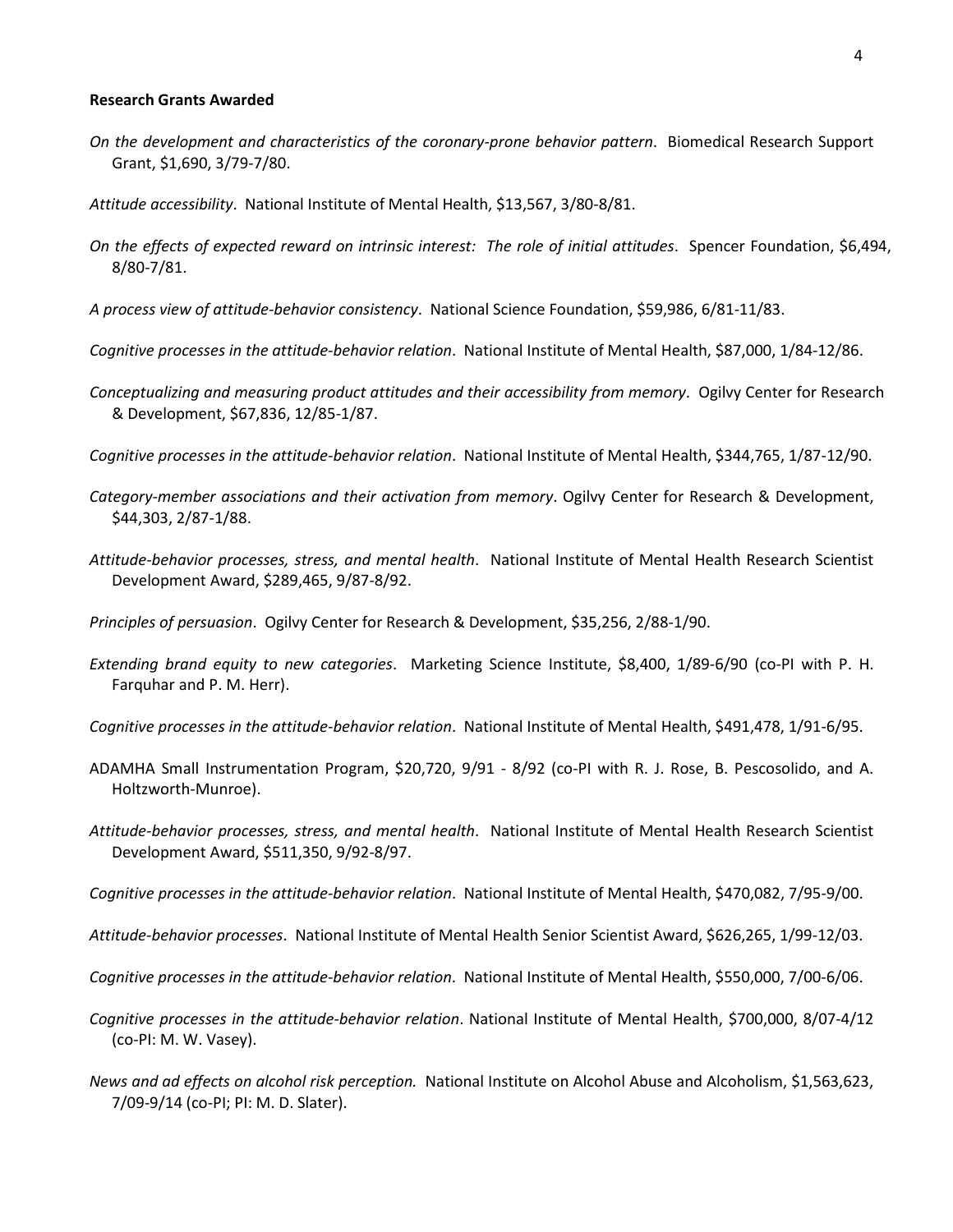- *Training the mind to evaluate better: Recalibration toward a balanced weighting of positive and negative valence fosters self-control and well-being.* John Templeton Foundation, \$480,000, 8/14-8/17.
- *Implicit measures of women's beliefs about contraception.* Bill and Melinda Gates Foundation, \$100,000, 5/17- 10/18 (co-I; PI: M. F. Gallo).
- *RAPID: Who is (not) complying with the social distancing directive and why?* National Science Foundation, \$63,789, 5/20-5/21.

### **Teaching Related Grants, Fellowships, & Publications**

Lilly Postdoctoral Teaching Fellowship, 9/80-5/81.

- *Laboratory in social psychology*. Grant from the Exxon Education Foundation, \$22,518, 8/81-7/83.
- Fazio, R. H., & Sherman, S. J. (1982). Social influence. In R. Price, M. Glickstein, D. Horton & R. Bailey, *Principles of psychology* (pp. 483-514). New York: Holt, Rinehart, & Winston.
- Fazio, R. H., & Sherman, S. J. (1982). Social interaction. In R. Price, M. Glickstein, D. Horton & R. Bailey, *Principles of psychology* (pp. 515-545). New York: Holt, Rinehart, & Winston.
- Fazio, R. H., Glickstein, M., & Sherman, S. J. (1982). Motivation and emotion. In Price, M. Glickstein, D. Horton & R. Bailey, *Principles of psychology* (pp. 291-324). New York: Holt, Rinehart, & Winston.
- Fazio, R. H., & Backler, M. H. (1983). Computer lessons for a social psychology research methods course. *Behavior Research Methods and Instrumentation*, *15*, 135-137.
- Fazio, R. H., & Backler, M. H. (1984). *Topics in Research Methods: Power, Main Effects and Interactions, Survey Sampling*. Three instructional microcomputer software packages published by CONDUIT, Iowa City, Iowa.
- Price, R. H., Glickstein, M., Horton, D. L., Sherman, S. J., & Fazio, R. H. (1987). *Principles of Psychology* (2nd ed.). Glenview, Illinois: Scott, Foresman.
- Fazio, R. H., & Petty, R. E. (Eds.) (2008). *Attitudes: Their Structure, Function, and Consequences*. New York: Psychology Press.

### **Research Publications**

- Regan, D. T., Straus, E., & Fazio, R. H. (1974). Liking and the attribution process. *Journal of Experimental Social Psychology*, *10*, 385-397.
- Regan, D. T., & Fazio, R. H. (1977). On the consistency between attitudes and behavior: Look to the method of attitude formation. *Journal of Experimental Social Psychology*, *13*, 28-45. *Reprinted in*:
	- J. C. Brigham, & L. S. Wrightsman (Eds.) (1982). *Contemporary issues in social psychology*. Monterey, California: Brooks/Cole, Inc.
	- A. M. Pines, & C. Maslach (Eds.) (1984). *Experiencing social psychology*. New York: Random House.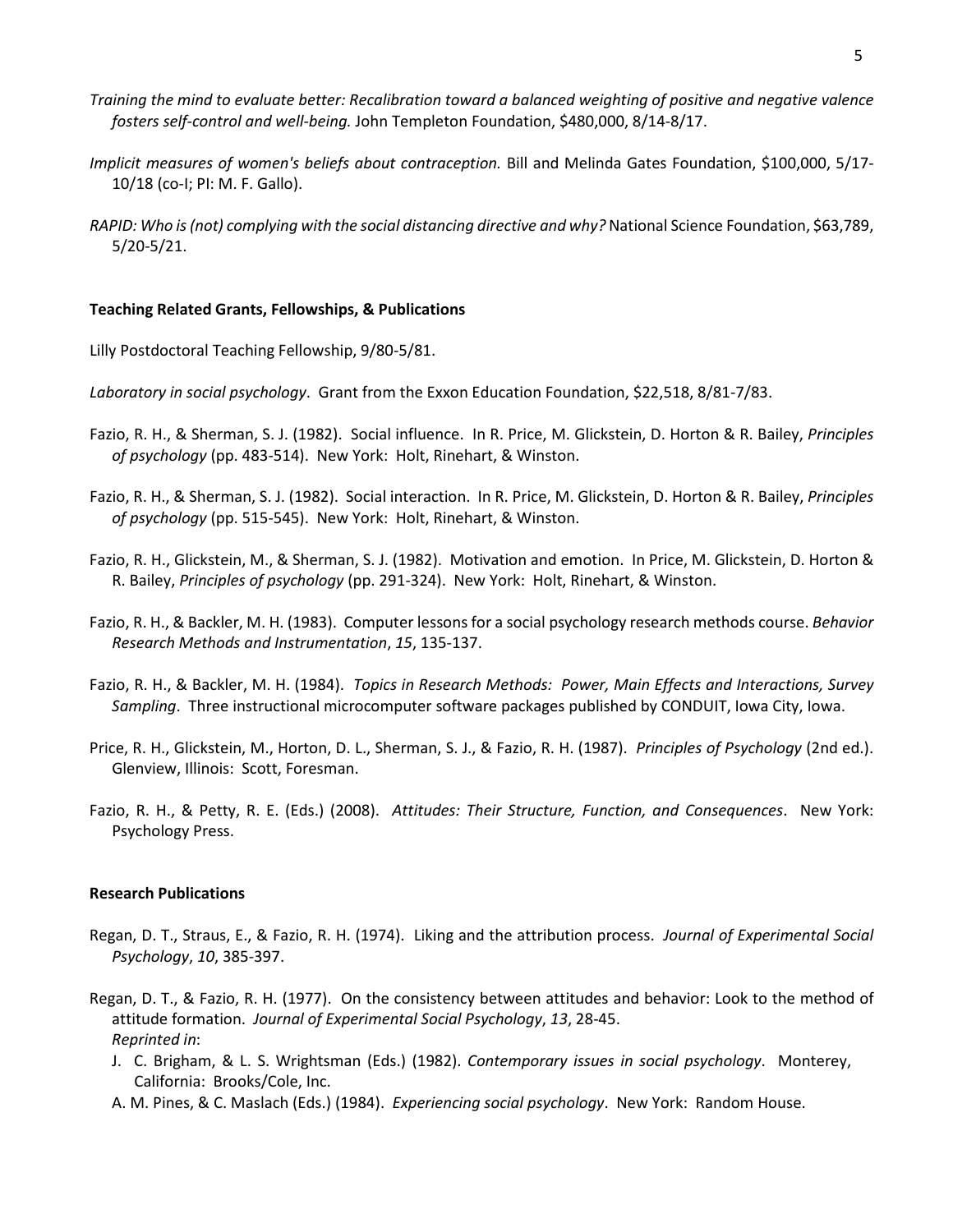- Fazio, R. H., Zanna, M. P., & Cooper, J. (1977). Dissonance and self-perception: An integrative view of each theory's proper domain of application. *Journal of Experimental Social Psychology*, *13*, 464-479. *Reprinted in*:
	- A. G. Halberstadt, & S. L. Ellyson (Eds.) (1990). *Social psychology readings: A century of research*. New York: McGraw-Hill.
	- B. Byers (Ed.) (1993). *Readings in social psychology: Perspective & method*. Boston: Allyn & Bacon.
	- G. Haddock, & G. R. Maio (Eds.) (2012). *Psychology of attitudes*. London: Sage Publications.
- Pryor, J. B., Gibbons, F. X., Wicklund, R. A., Fazio, R. H., & Hood, R. (1977). Self-focused attention and self-report validity. *Journal of Personality*, *45*, 513-527.
- Cooper, J., Fazio, R. H., & Rhodewalt, F. (1978). Dissonance and humor: Evidence for the undifferentiated nature of dissonance arousal. *Journal of Personality and Social Psychology*, *36*, 280-285.
- Fazio, R. H., & Zanna, M. P. (1978). On the predictive validity of attitudes: The roles of direct experience and confidence. *Journal of Personality*, *46*, 228-243.
- Fazio, R. H., & Zanna, M. P. (1978). Attitudinal qualities relating to the strength of the attitude-behavior relationship. *Journal of Experimental Social Psychology*, *14*, 398-408.
- Fazio, R. H., Zanna, M. P., & Cooper, J. (1978). Direct experience and attitude-behavior consistency: An information processing analysis. *Personality and Social Psychology Bulletin*, *4*, 48-51.
- Cooper, J., & Fazio, R. H. (1979). The formation and persistence of attitudes that support intergroup conflict. In W. Austin & S. Worchel (Eds.), *The Social psychology of intergroup relations* (pp. 149-159). Monterey, California: Brooks/Cole, Inc. *Reprinted in*: S. Worchel, & W. Austin (Eds.) (1986). *Psychology of intergroup relations* (pp. 183-195). Chicago: Nelson-Hall.
- Fazio, R. H., Zanna, M. P., & Cooper, J. (1979). On the relationship of data to theory: A reply to Ronis & Greenwald. *Journal of Experimental Social Psychology*, *15*, 70-76.
- Seligman, C., Kriss, M., Darley, J. M., Fazio, R. H., Becker, L. J., & Pryor, J. B. (1979). Predicting summer energy consumption from homeowners' attitudes. *Journal of Applied Social Psychology*, *9*, 70-90.
- Fazio, R. H. (1979). Motives for social comparison: The construction-validation distinction. *Journal of Personality and Social Psychology*, *37*, 1683-1698.
- Zanna, M. P., Olson, J. M., & Fazio, R. H. (1980). Attitude-behavior consistency: An individual difference perspective. *Journal of Personality and Social Psychology*, *38*, 432-440. *Reprinted in*:
	- B. Earn, & S. Towson (Eds.) (1986). *Readings in social psychology: Classic and Canadian Contributions*. Peterborough, Ontario: Broadview Press.
	- B. Earn, & S. Towson (Eds.) (1990). *Social Psychology: Readings for the Canadian Context*. Peterborough, Ontario: Broadview Press.
- Seligman, C., Fazio, R. H., & Zanna, M. P. (1980). Effects of salience of extrinsic rewards on liking and loving. *Journal of Personality and Social Psychology*, *38*, 453-460.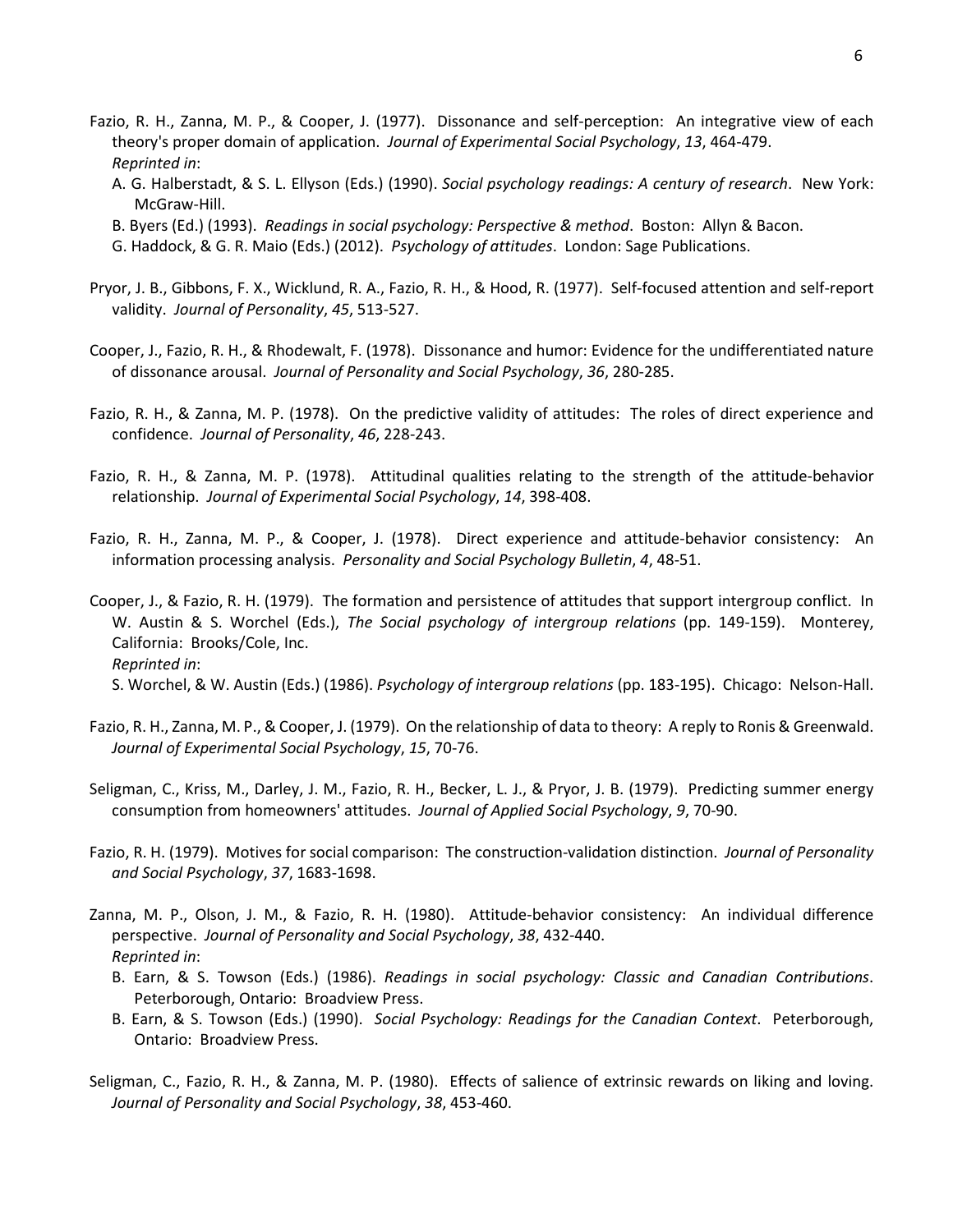- Darley, J. M., & Fazio, R. H. (1980). Expectancy confirmation processes arising in the social interaction sequence. *American Psychologist*, *35*, 867-881.
- Fazio, R. H., & Zanna, M. P. (1981). Direct experience and attitude-behavior consistency. In L. Berkowitz (Ed.), *Advances in experimental social psychology* (Vol. 14, pp. 161-202). New York: Academic Press.
- Fazio, R. H., Cooper, M., Dayson, K., & Johnson, M. (1981). Control and the coronary-prone behavior pattern: Responses to multiple situational demands. *Personality and Social Psychology Bulletin*, *7*, 97-102.
- Zanna, M. P., Olson, J. M., & Fazio, R. H. (1981). Self-perception and attitude-behavior consistency. *Personality and Social Psychology Bulletin*, *7*, 252-256.
- Fazio, R. H. (1981). On the self-perception explanation of the overjustification effect: The role of salience of initial attitude. *Journal of Experimental Social Psychology*, *17*, 417-426.
- Becker, L. J., Seligman, C., Fazio, R. H., & Darley, J. M. (1981). Relating attitudes to residential energy use. *Environment and Behavior*, *13*, 590-609.
- Fazio, R. H., Effrein, E. A., & Falender, V. J. (1981). Self-perceptions following social interaction. *Journal of Personality and Social Psychology*, *41*, 232-242.
- Fazio, R. H., Sherman, S. J., & Herr, P. M. (1982). The feature-positive effect in the self-perception process: Does not doing matter as much as doing? *Journal of Personality and Social Psychology*, *42*, 404-411. *Reprinted in*:
	- D.A. Schroeder, D.E. Johnson, & T.D. Jensen (Eds.) (1985). *Contemporary readings in social psychology*. Chicago: Nelson-Hall.
- Fazio, R. H., Chen, J., McDonel, E. C., & Sherman, S. J. (1982). Attitude accessibility, attitude-behavior consistency and the strength of the object-evaluation association. *Journal of Experimental Social Psychology*, *18*, 339-357.
- Tiller, M. G., & Fazio, R. H. (1982). On the relation between attitudes and later behavior following dissonance produced attitude change. *Personality and Social Psychology Bulletin*, *8*, 280-285.
- Zanna, M. P., & Fazio, R. H. (1982). The attitude-behavior relation: Moving toward a third generation of research. In M. P. Zanna, E. T. Higgins, & C. P. Herman (Eds.), *Consistency in social behavior*: *The Ontario symposium* (Vol. 2, pp. 283-301). Hillsdale, N.J.: Erlbaum.
- Fazio, R. H., Powell, M. C., & Herr, P. M. (1983). Toward a process model of the attitude-behavior relation: Accessing one's attitude upon mere observation of the attitude object. *Journal of Personality and Social Psychology*, *44*, 723-735.
- Herr, P. M., Sherman, S. J., & Fazio, R. H. (1983). On the consequences of priming: Assimilation and contrast effects. *Journal of Experimental Social Psychology, 19*, 323-340.
- Fazio, R. H., & Cooper, J. (1983). Arousal in the dissonance process. In J. T. Cacioppo & R. E. Petty (Eds.), *Social psychophysiology* (pp. 122-152). New York: Guilford Press.
- Sherman, S. J., & Fazio, R. H. (1983). Parallels between attitudes and traits as predictors of behavior. *Journal of Personality*, *51*, 308-345.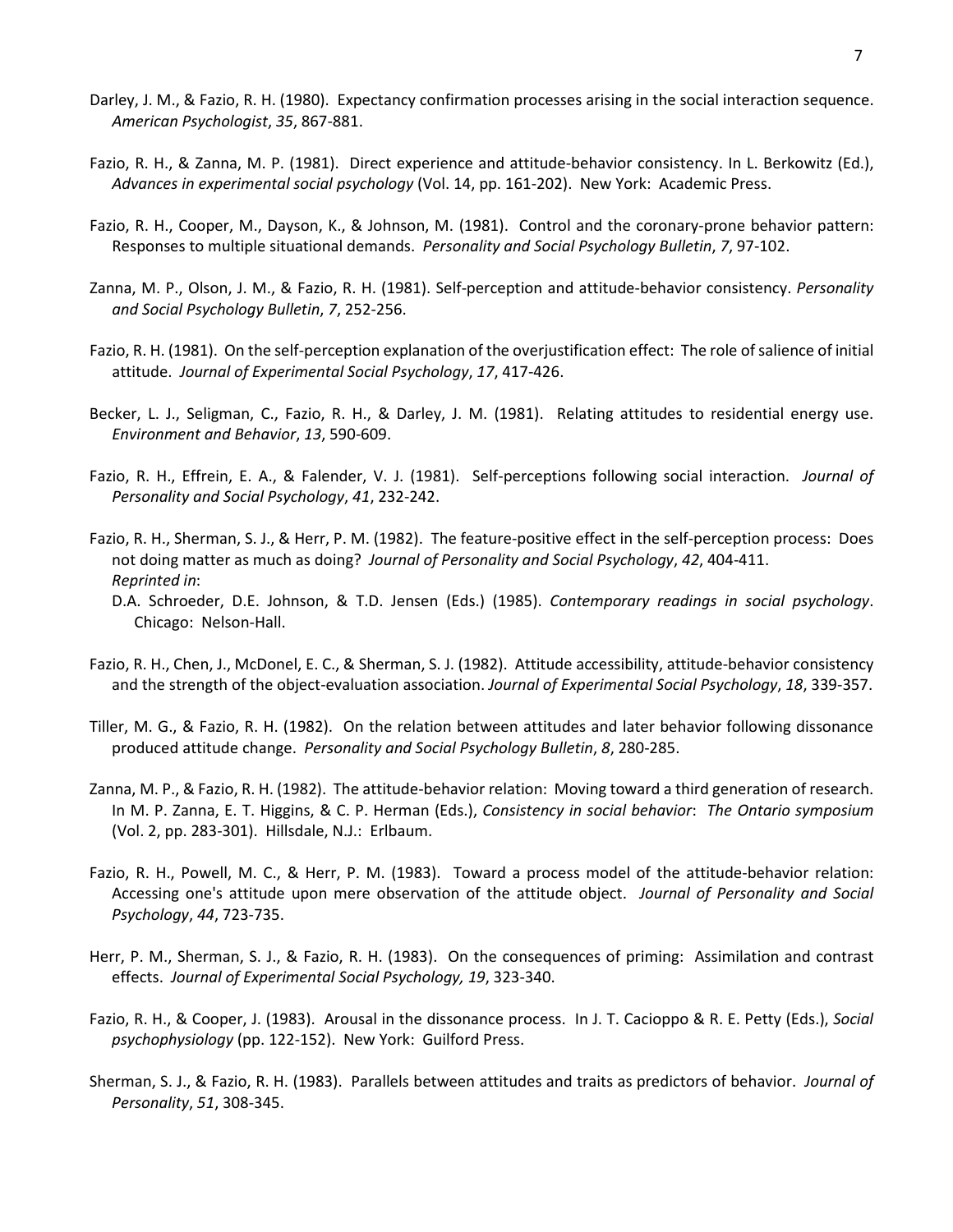- Gabrielcik, A., & Fazio, R. H. (1984). Priming and frequency estimation: A strict test of the availability heuristic. *Personality and Social Psychology Bulletin*, *10*, 85-89.
- Powell, M. C., & Fazio, R. H. (1984). Attitude accessibility as a function of repeated attitudinal expression. *Personality and Social Psychology Bulletin*, *10*, 139-148.
- Fazio, R. H., Lenn, T. M., & Effrein, E. A. (1984). Spontaneous attitude formation. *Social Cognition*, *2*, 217-234.
- Fazio, R. H., Herr, P. M., & Olney, T. (1984). Attitude accessibility following a self-perception process. *Journal of Personality and Social Psychology*, *47*, 277-286.
- Cooper, J., & Fazio, R. H. (1984). A new look at dissonance theory. In L. Berkowitz (Ed.), *Advances in experimental social psychology* (Vol. 17, pp. 229-266). Orlando: Academic Press.
- Fazio, R. H. (1986). How do attitudes guide behavior? In R. M. Sorrentino & E. T. Higgins (Eds.), *The Handbook of motivation and cognition*: *Foundations of social behavior* (pp. 204-243). New York: Guilford Press.

Fazio, R. H., Sanbonmatsu, D. M., Powell, M. C., & Kardes, F. R. (1986). On the automatic activation of attitudes. *Journal of Personality and Social Psychology*, *50*, 229-238. *Reprinted in*: A. Kruglanski, & E. T. Higgins (Eds.) (2003). *Social psychology: A general reader*. Philadelphia: Psychology Press.

- G. Haddock, & G. R. Maio (Eds.) (2012). *Psychology of attitudes*. London: Sage Publications.
- H. T. Reis (Ed.) (2014). *Methodological Innovations in Social Psychology*. London: Sage Publications.
- Fazio, R. H., & Williams, C. J. (1986). Attitude accessibility as a moderator of the attitude-perception and attitudebehavior relations: An investigation of the 1984 presidential election. *Journal of Personality and Social Psychology*, *51*, 505-514.

*Reprinted in*:

- E. Aronson (Ed.) (1992, 1995, 1999, 2004). *Readings about the social animal*. New York: W. H. Freeman.
- C. N. Jacklin (Ed.) (1992). *International Library of Critical Writings in Psychology*. London: Edward Elgar Publishing.
- G. Haddock, & G. R. Maio (Eds.) (2012). *Psychology of attitudes*. London: Sage Publications.
- Agostinelli, G., Sherman, S. J., Fazio, R. H., & Hearst, E. S. (1986). Detecting and identifying change: Additions versus deletions. *Journal of Experimental Psychology*: *Human Perception and Performance*, *12*, 445-454.
- Kardes, F. R., Sanbonmatsu, D. M., Voss, R. T., & Fazio, R. H. (1986). Self-monitoring and attitude accessibility. *Personality and Social Psychology Bulletin, 12*, 468-474.
- Fazio, R. H. (1987). Self-perception theory: A current perspective. In M. P. Zanna, J. M. Olson, & C. P. Herman (Eds.), *Social influence*: *The Ontario symposium* (Vol. 5, pp. 129-150). Hillsdale, N.J.: Erlbaum.
- Fazio, R. H. (1989). On the power and functionality of attitudes: The role of attitude accessibility. In A. R. Pratkanis, S. J. Breckler, & A. G. Greenwald (Eds.), *Attitude structure and function* (pp.153-179). Hillsdale, N.J.: Erlbaum.
- Houston, D. A., & Fazio, R. H. (1989). Biased processing as a function of attitude accessibility: Making objective judgments subjectively. *Social Cognition, 7*, 51-66.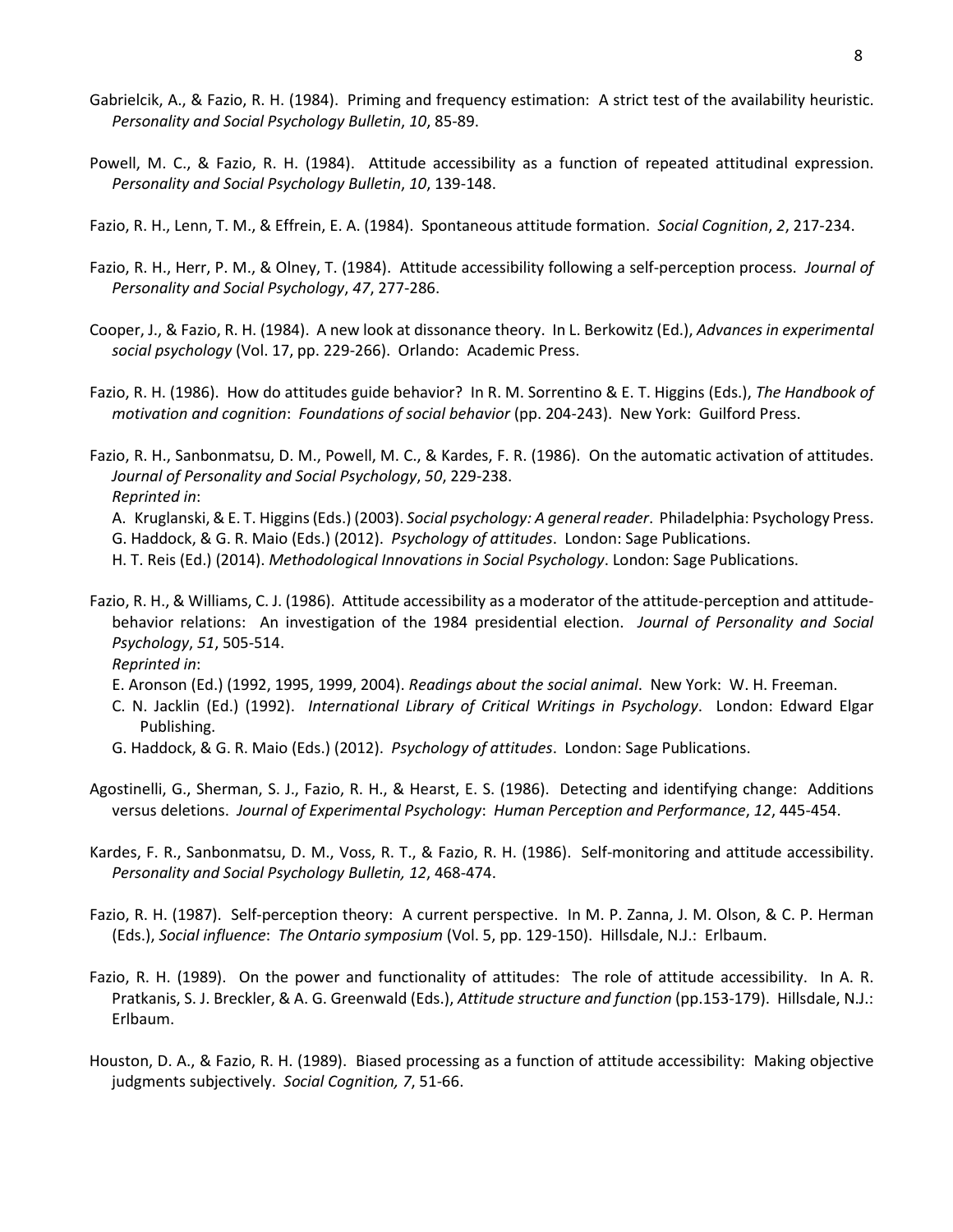- Cooper, J., & Fazio, R. H. (1989). Research traditions, analysis, and synthesis: Building a faulty case around misinterpreted theory. *Personality and Social Psychology Bulletin, 15*, 519-529.
- Fazio, R. H., Powell, M. C., & Williams, C. J. (1989). The role of attitude accessibility in the attitude-to-behavior process. *Journal of Consumer Research, 16*, 280-288. *Reprinted in*:
	- P. Stone, & M. Cannon (Eds.) (1997), *The International Library of Management*. Aldershot, UK: Ashgate Publishing Company.
- Fazio, R. H. (Ed.). (1990). Illustrating the value of basic research [Special issue]. *Personality and Social Psychology Bulletin, 16* (1).
- Fazio, R. H. (1990). On the value of basic research: An overview. *Personality and Social Psychology Bulletin, 16*, 5-8.
- Fazio, R. H. (1990). Multiple processes by which attitudes guide behavior: The MODE model as an integrative framework. In M. P. Zanna (Ed.), *Advances in experimental social psychology* (Vol. 23, pp. 75-109). San Diego: Academic Press.
- Fazio, R. H. (1990). A practical guide to the use of response latency in social psychological research. In C. Hendrick & M. S. Clark (Eds.), *Review of Personality and Social Psychology: Vol. 11. Research Methods in Personality and Social Psychology* (pp. 74-97). Newbury Park, CA: Sage Publications.
- Shavitt, S., & Fazio, R. H. (1990). Effects of attribute salience on the consistency of product evaluations and purchase predictions. *Advances in consumer research, 17*, 91-97.
- Farquhar, P. H., Herr, P. M., & Fazio, R. H. (1990). A relational model for category extensions of brands. *Advances in consumer research, 17*, 856-860.
- Sanbonmatsu, D. M., & Fazio, R. H. (1990). The role of attitudes in memory-based decision making. *Journal of Personality and Social Psychology, 59*, 614-622.
- Blascovich, J., Ernst, J. M., Tomaka, J., Kelsey, R. M., & Fazio, R. H. (1990). Attitude as a moderator of autonomic reactivity. *Psychophysiology, 27*, S17 (Abstract).
- Sanbonmatsu, D. M., & Fazio, R. H. (1991). Construct accessibility: Determinants, consequences, and implications for the media. In J. Bryant & D. Zillmann (Eds.), *Responding to the screen: Reception and reaction processes* (pp. 45-62). Hillsdale, N.J.: Erlbaum.
- Herr, P. M., & Fazio, R. H. (1991). On the effectiveness of repeated positive expressions as an advertising strategy. *Advances in consumer research, 18*, 30-32.
- Shavitt, S., & Fazio, R. H. (1991). Effects of attribute salience on the consistency between attitudes and behavior predictions. *Personality and Social Psychology Bulletin, 17*, 507-516. *Reprinted in*:
	- T. F. Pettijohn (Ed.) (1998). *Sources: Notable selections in social psychology*. Guilford, CT: Dushkin/McGraw-Hill.
- Fazio, R. H., Herr, P. M., & Powell, M. C. (1992). On the development and strength of category-brand associations in memory: The case of mystery ads. *Journal of Consumer Psychology, 1*, 1-13.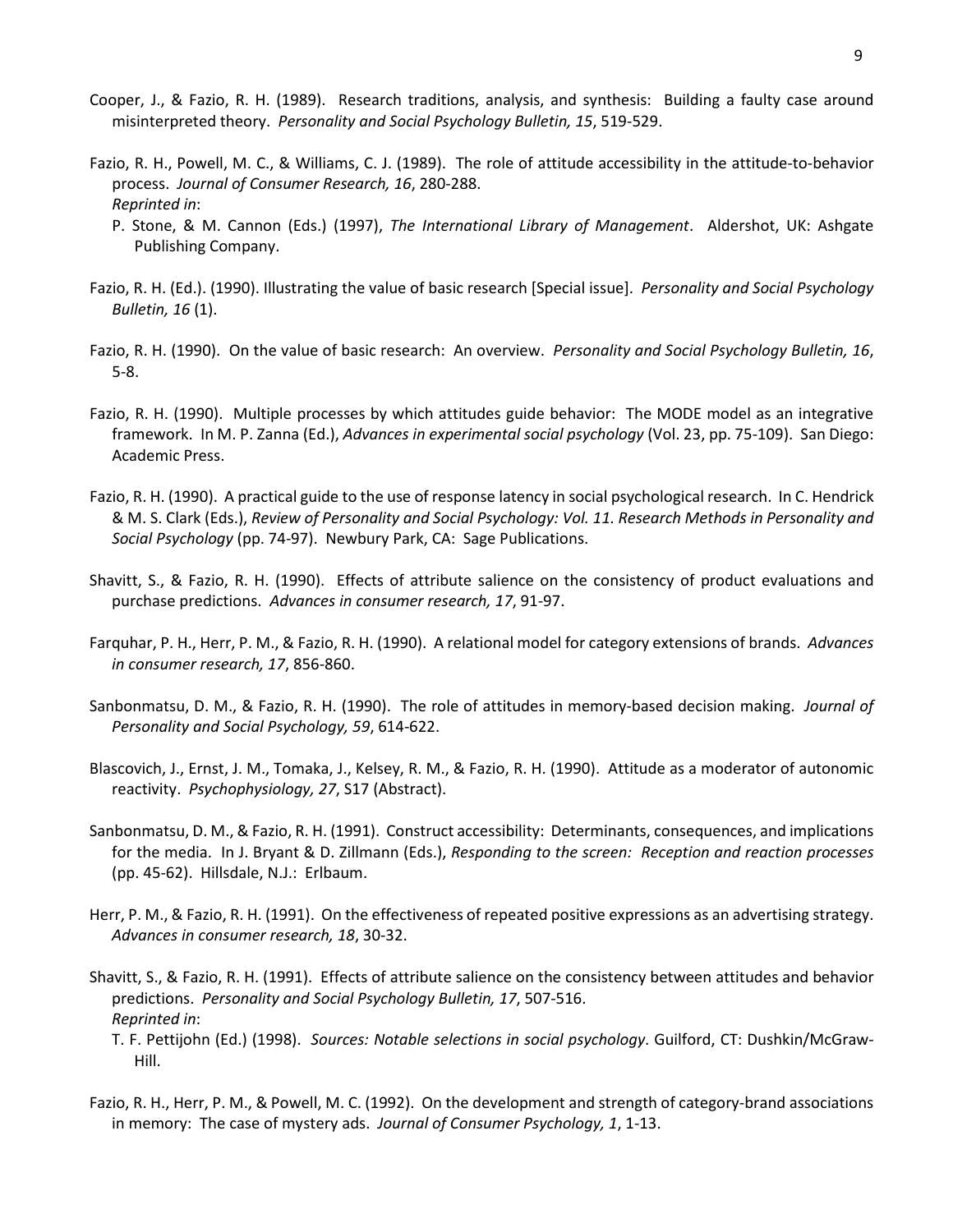- Roskos-Ewoldsen, D. R., & Fazio, R. H. (1992). The accessibility of source likability as a determinant of persuasion. *Personality and Social Psychology Bulletin, 18*, 19-25.
- Vincent, M. A., & Fazio, R. H. (1992). Attitude accessibility and its consequences for judgment and behavior. In M. J. Manfredo (Ed.), *Influencing human behavior: Theory and applications in recreation, tourism, and natural resources management* (pp. 51-75). Champaign, IL: Sagamore.
- Dovidio, J. F., & Fazio, R. H. (1992). New technologies for the direct and indirect assessment of attitudes. In J. M. Tanur (Ed.), *Questions about questions: Inquiries into the cognitive bases of surveys* (pp. 204-237). New York: Russell Sage Foundation.

*Reprinted in*:

C. Roberts & R. Jowell (Eds.) (2008). *Attitude measurement*. London: Sage.

Fazio, R. H., Blascovich, J., & Driscoll, D. M. (1992). On the functional value of attitudes: The influence of accessible attitudes upon the ease and quality of decision making. *Personality and Social Psychology Bulletin, 18*, 388- 401. *Reprinted in*:

M A. Hogg (2002) (Ed.), *Social psychology: Sage benchmarks in psychology series*. London: Sage Publications.

Roskos-Ewoldsen, D. R., & Fazio, R. H. (1992). On the orienting value of attitudes: Attitude accessibility as a determinant of an object's attraction of visual attention. *Journal of Personality and Social Psychology, 63*, 198- 211. *Reprinted in*:

G. Haddock, & G. R. Maio (Eds.) (2012). *Psychology of attitudes*. London: Sage Publications.

- Blascovich, J., Ernst, J. M., Tomaka, J., Kelsey, R. M., Salomon, K. L., & Fazio, R. H. (1993). Attitude accessibility as a moderator of autonomic reactivity during decision making. *Journal of Personality and Social Psychology, 64*, 165-176.
- Fazio, R. H. (1993). Variability in the likelihood of automatic attitude activation: Data re-analysis and commentary on Bargh, Chaiken, Govender, and Pratto (1992). *Journal of Personality and Social Psychology, 64*, 753-758, 764-765.
- Herr, P. M., & Fazio, R. H. (1993). The attitude-to-behavior process: Implications for consumer behavior. In A. A. Mitchell (Ed.), *Advertising exposure, memory and choice* (pp. 119-140). Hillsdale, N.J.: Erlbaum.

Herr, P. M., Farquhar, P. H., & Fazio, R. H. (1993). Using dominance measures to evaluate brand extensions. *Marketing Science Institute*, Report Number 93-120. *Reprinted in*: G. Carpenter, R. Glazer, & K. Nakamoto (Eds.) (1996). *Market driving strategies: A Reader*. New York: Harper Collins.

- Fazio, R. H., Roskos-Ewoldsen, D. R., & Powell, M. C. (1994). Attitudes, perception, and attention. In P. M. Niedenthal & S. Kitayama (Eds.), *The heart's eye*: *Emotional influences in perception and attention* (pp. 197- 216). New York: Academic Press.
- Fazio, R. H., & Roskos-Ewoldsen, D. R. (1994). Acting as we feel: When and how attitudes guide behavior. In S. Shavitt & T. C. Brock (Eds.), *Persuasion: Psychological insights and perspectives* (pp. 71-93). Needham Heights, MA: Allyn & Bacon.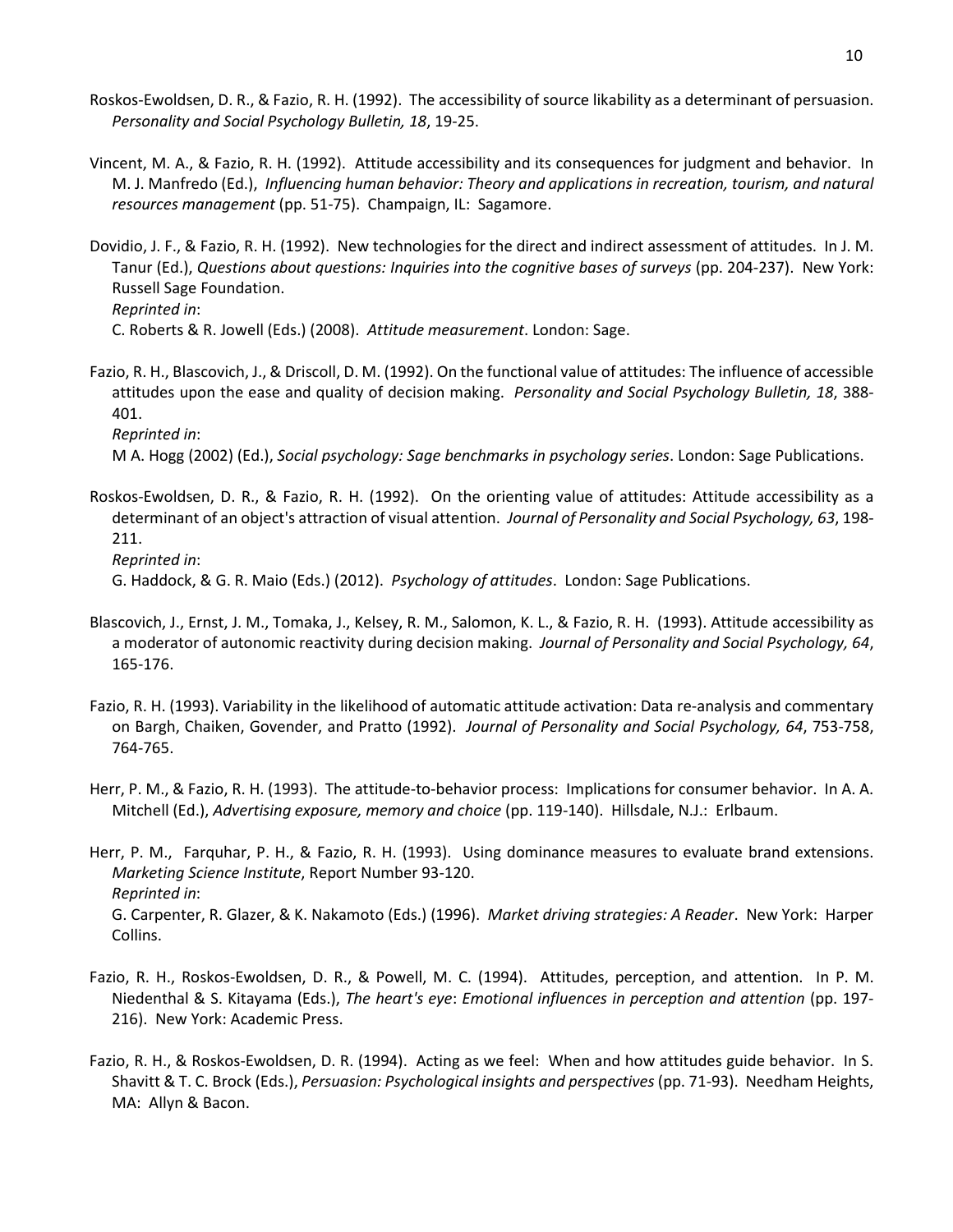- Zanna, M. P., Fazio, R. H., & Ross, M. (1994). The persistence of persuasion. In R. C. Schank & E. Langer (Eds.), *Beliefs, reasoning, and decision making: Psycho-logic in honor of Bob Abelson* (pp. 347-362). Hillsdale, NJ: Erlbaum.
- Fazio, R. H. (1994). Attitudes in associated systems theory. In R. S. Wyer (Ed.), *Advances in Social Cognition* (Vol. VII, pp. 157-167). Hillsdale, NJ: Erlbaum.
- Fazio, R. H. (1995). Attitudes as object-evaluation associations: Determinants, consequences, and correlates of attitude accessibility. In R. E. Petty & J. A. Krosnick (Eds.), *Attitude strength: Antecedents and consequences* (pp. 247-282). Hillsdale, NJ: Erlbaum.
- Schuette, R. A., & Fazio, R. H. (1995). Attitude accessibility and motivation as determinants of biased processing: A test of the MODE model. *Personality and Social Psychology Bulletin, 21*, 704-710.
- Fazio, R. H., Jackson, J. R., Dunton, B. C., & Williams, C. J. (1995). Variability in automatic activation as an unobtrusive measure of racial attitudes: A bona fide pipeline? *Journal of Personality and Social Psychology, 69*, 1013-1027. *Reprinted in*:
	- H. Lavine (Ed.) (2010). *Political psychology*. London: Sage Publications.
	- G. Haddock, & G. R. Maio (Eds.) (2012). *Psychology of attitudes*. London: Sage Publications.
	- H. T. Reis (Ed.) (2014). *Methodological innovations in social psychology*. London: Sage Publications.
- McConnell, A. R., & Fazio, R. H. (1996). Women as men and people: Effects of gender-marked language. *Personality and Social Psychology Bulletin, 22*, 1004-1013.
- Smith, E.R., Fazio, R. H., & Cejka, M. A. (1996). Accessible attitudes influence categorization of multiply categorizable objects. *Journal of Personality and Social Psychology, 71*, 888-898.
- Herr, P. M., Farquhar, P. H., & Fazio, R. H. (1996). The impact of dominance and relatedness on brand extensions. *Journal of Consumer Psychology, 5*, 135-159.
- Dunton, B. C., & Fazio, R. H. (1997). An individual difference measure of motivation to control prejudiced reactions. *Personality and Social Psychology Bulletin, 23*, 316-326.
- Posavac, S. S., Sanbonmatsu, D. M., & Fazio, R. H. (1997). Considering the best choice: Effects of the salience and accessibility of alternatives on attitude-decision consistency. *Journal of Personality and Social Psychology, 72*, 253-261.
- McMullen, M. N., Fazio, R. H., & Gavanski, I. (1997). Motivation, attention, and judgment: A natural sample spaces account. *Social Cognition, 15*, 77-90.
- Hanita, M., Gavanski, I., & Fazio, R. H. (1997). Influencing probability judgments by manipulating the accessibility of sample spaces. *Personality and Social Psychology Bulletin, 23*, 801-813.
- Fazio, R. H., & Powell, M. C. (1997). On the value of knowing one's likes and dislikes: Attitude accessibility, stress, and health in college. *Psychological Science, 8*, 430-436.
- Fazio, R. H., & Dunton, B. C. (1997). Categorization by race: The impact of automatic and controlled components of racial prejudice. *Journal of Experimental Social Psychology, 33*, 451-470.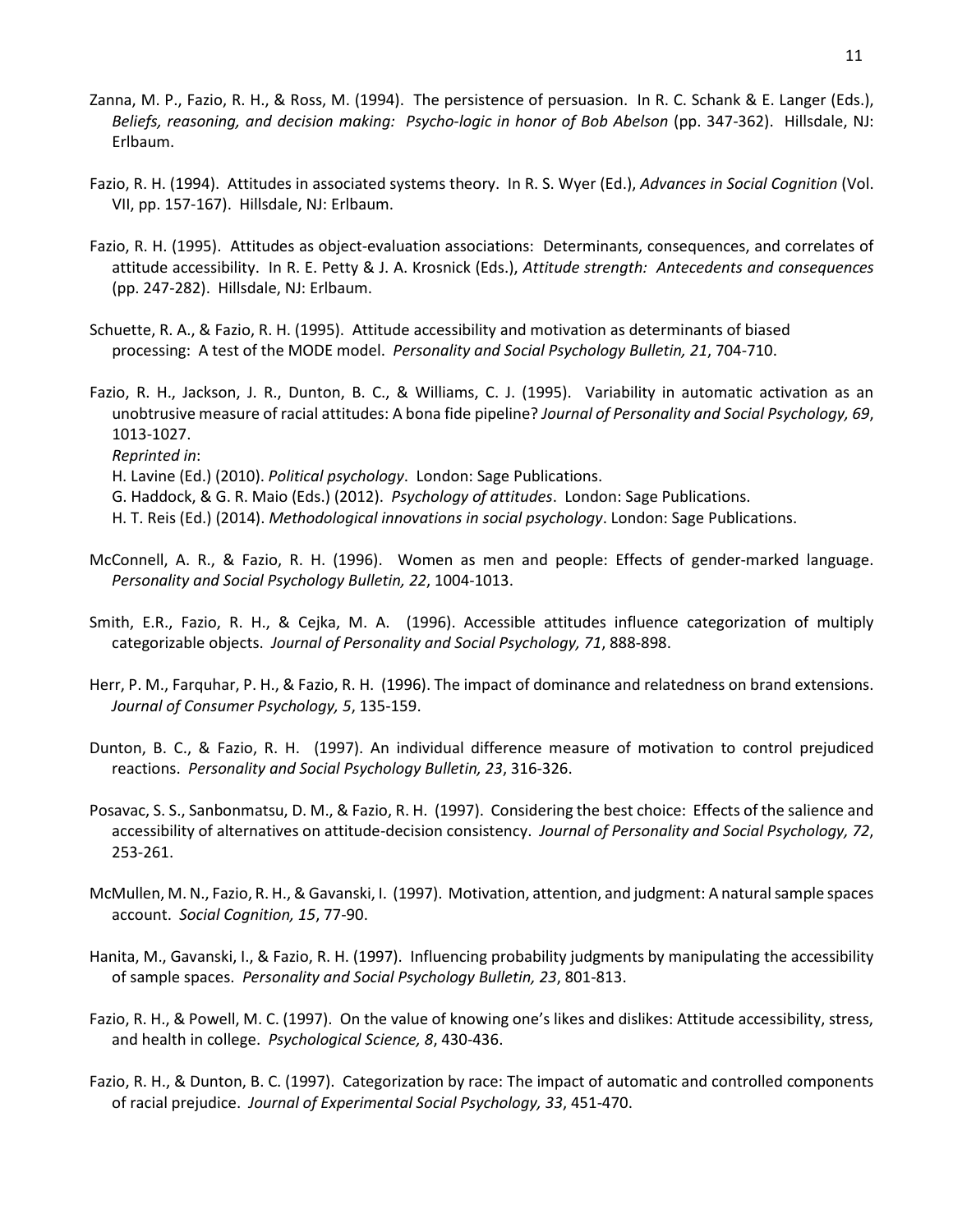- Roskos-Ewoldsen, D. R., & Fazio, R. H. (1997). The role of belief accessibility in attitude formation. *Southern Communication Journal, 62*, 107-116.
- Fazio, R. H. (1998). From world views to beliefs, values, and attitudes. In J. M. Darley & J. Cooper (Eds.), *Attribution and social interaction: The Legacy of Edward E. Jones* (pp. 271-277). Washington, DC: American Psychological Association.
- Fazio, R. H. (1998). Further evidence regarding the multiple category problem: The roles of attitude accessibility and hierarchical control. In R. S. Wyer (Ed.), *Stereotype activation and inhibition: Advances in social cognition* (Vol. 11, pp. 97-108). Hillsdale, NJ: Erlbaum.
- Fazio, R. H., & Towles-Schwen, T. (1999). The MODE model of attitude-behavior processes. In S. Chaiken & Y. Trope (Eds.), *Dual process theories in social psychology* (pp. 97-116). New York: Guilford.
- Fazio, R. H. (2000). Accessible attitudes as tools for object appraisal: Their costs and benefits. In G. Maio & J. Olson (Eds.), *Why we evaluate: Functions of attitudes* (pp. 1-36). Mahwah, NJ: Erlbaum. *Reprinted in*: G. Haddock, & G. R. Maio (Eds.) (2012). *Psychology of attitudes*. London: Sage Publications.
- Fazio, R. H., Williams, C. J., & Powell, M. C. (2000). Measuring associative strength: Category-item associations and their activation from memory. *Political Psychology, 21*, 7-25.
- Fazio, R. H., Ledbetter, J. E., & Towles-Schwen, T. (2000). On the costs of accessible attitudes: Detecting that the attitude object has changed. *Journal of Personality and Social Psychology, 78*, 197-210.
- Towles-Schwen, T., & Fazio, R. H. (2001). On the origins of racial attitudes: Correlates of childhood experiences. *Personality and Social Psychology Bulletin, 27*, 162-175.
- Fazio, R. H. (2001). On the automatic activation of associated evaluations: An overview. *Cognition and Emotion, 15*, 115-141.
- Fazio, R. H., & Hilden, L. E. (2001). Emotional reactions to a seemingly prejudiced response: The role of automatically-activated racial attitudes and motivation to control prejudiced reactions. *Personality and Social Psychology Bulletin, 27*, 538-549.
- Olson, M. A., & Fazio, R. H. (2001). Implicit attitude formation through classical conditioning. *Psychological Science*, *12*, 413-417.
- Olson, M. A., & Fazio, R. H. (2002). Implicit acquisition and manifestation of classically conditioned attitudes. *Social Cognition*, *20*, 89-103.
- Fazio, R. H., & Olson, M. A. (2003). Implicit measures in social cognition research: Their meaning and use. *Annual Review of Psychology*, *54*, 297-327. *Reprinted in*: C. Roberts & R. Jowell (Eds.) (2008). *Attitude measurement*. London: Sage Publications. S. Fiske (Ed.) (2013). *Social Cognition*. London: Sage Publications.
- Towles-Schwen, T., & Fazio, R. H. (2003). Choosing social situations: The relation between automatically-activated racial attitudes and anticipated comfort interacting with African Americans. *Personality and Social Psychology Bulletin*, *29*, 170-182.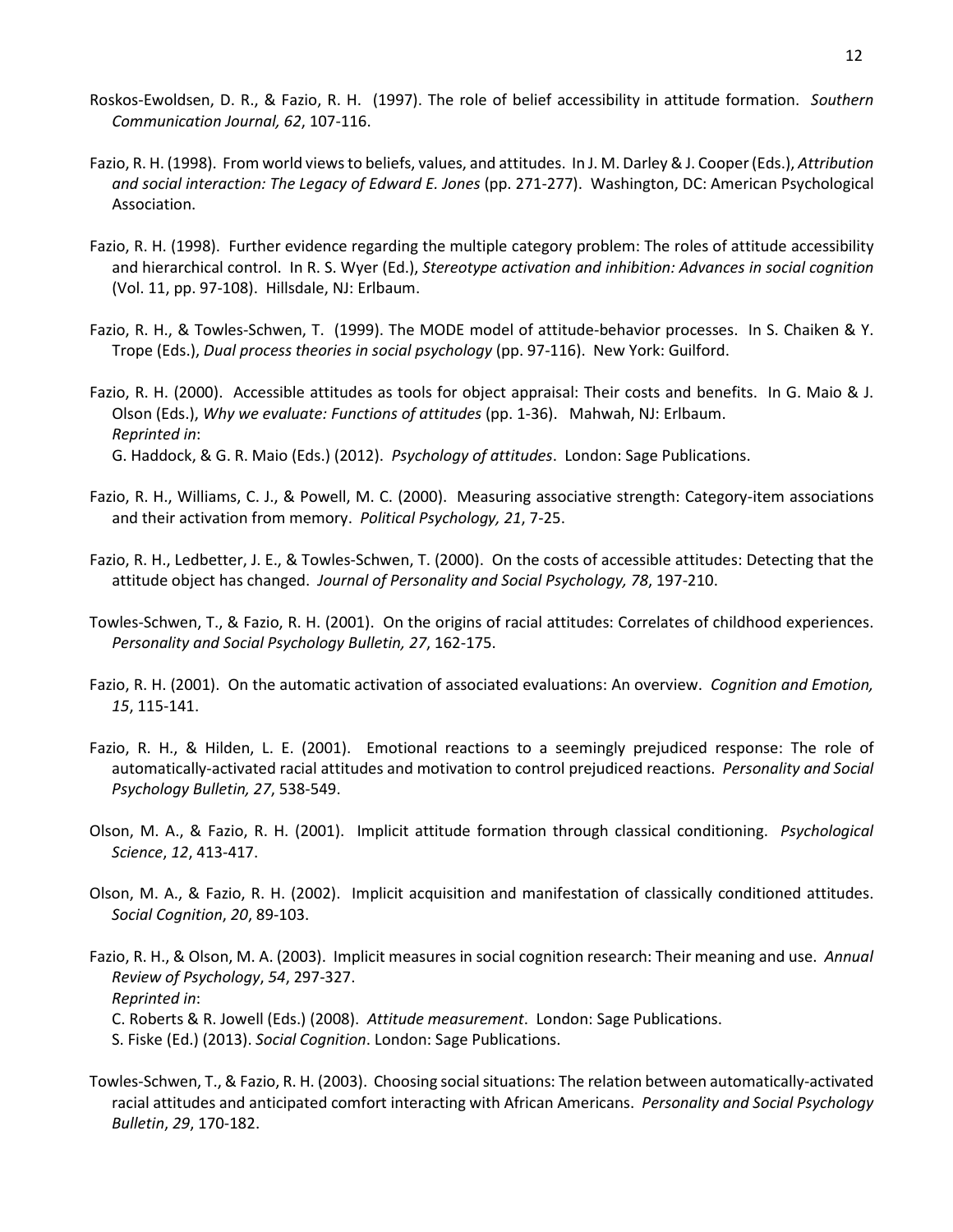- Eiser, J. R., Fazio, R. H., Stafford, T., & Prescott, T. J. (2003). Connectionist simulation of attitude learning: Asymmetries in the acquisition of positive and negative evaluations. *Personality and Social Psychology Bulletin*, *29*, 1221-1235.
- Fazio, R. H., & Olson, M. A. (2003). Attitudes: Foundations, functions, and consequences. In M. A. Hogg & J. Cooper (Eds.), *The Sage Handbook of Social Psychology* (pp. 139-160). London: Sage. *Reprinted in*:
	- M. A. Hogg & J. Cooper (Eds.) (2007). *The Sage Handbook of Social Psychology: Concise Student Edition* (pp. 123-145). London: Sage.
- Olson, M. A., & Fazio, R. H. (2003). Relations between implicit measures of racial prejudice: What are we measuring? *Psychological Science*, *14*, 636-639.
- Olson, M. A., & Fazio, R. H. (2004). Trait inferences as a function of automatically-activated racial attitudes and motivation to control prejudiced reactions. *Basic and Applied Social Psychology*, *26*, 1-11.
- Olson, M. A., & Fazio, R. H. (2004). Reducing the influence of extrapersonal associations on the Implicit Association Test: Personalizing the IAT. *Journal of Personality and Social Psychology*, *86*, 653-667.
- Fazio, R. H., Eiser, J. R., & Shook, N. J. (2004). Attitude formation through exploration: Valence asymmetries. *Journal of Personality and Social Psychology*, *87*, 293-311. *Reprinted in*: Baumeister, R. F., & Vohs, K. D. (2011). *New Directions in Social Psychology.* London: Sage Publications.
- Miller, S. C., Olson, M. A., & Fazio, R. H. (2004). Perceived reactions to interracial romantic relationships: When race is used as a cue to status. *Group Processes and Intergroup Relations, 7*, 354-369.
- Fazio, R. H., & Roskos-Ewoldsen, D. R. (2005). Acting as we feel: When and how attitudes guide behavior. In T. C. Brock & M. C. Green (Eds.), *Persuasion: Psychological insights and perspectives* (2nd edition, pp. 41-62). Thousand Oaks, CA: Sage.
- Olson, M. A., & Fazio, R. H. (2006). Reducing automatically-activated racial prejudice through implicit evaluative conditioning. *Personality and Social Psychology Bulletin*, *32*, 421-433. *Reprinted in*: G. Haddock, & G. R. Maio (Eds.) (2012). *Psychology of attitudes*. London: Sage Publications.
- Han, H. A., Olson, M. A., & Fazio, R. H. (2006). The influence of experimentally-created extrapersonal associations on the Implicit Association Test. *Journal of Experimental Social Psychology*, *42*, 259-272.
- Towles-Schwen, T., & Fazio, R.H. (2006). Automatically activated racial attitudes as predictors of the success of interracial roommate relationships. *Journal of Experimental Social Psychology*, *42*, 698-705.
- Shook, N. J., Fazio, R. H., & Vasey, M. W. (2007). Negativity bias in attitude learning: A possible indicator of vulnerability to emotional disorders? *Journal of Behavior Therapy and Experimental Psychiatry, 38,* 144-155.
- Sanbonmatsu, D. M., Posavac, S. S., Vanous, S., Ho, E. A., & Fazio, R. H. (2007). The deautomatization of accessible attitudes. *Journal of Experimental Social Psychology*, *43*, 365-378.
- Olson, M. A., Fazio, R. H., & Hermann, A. D. (2007). Reporting tendencies underlie discrepancies between implicit and explicit measures of self-esteem. *Psychological Science*, *18*, 287-291.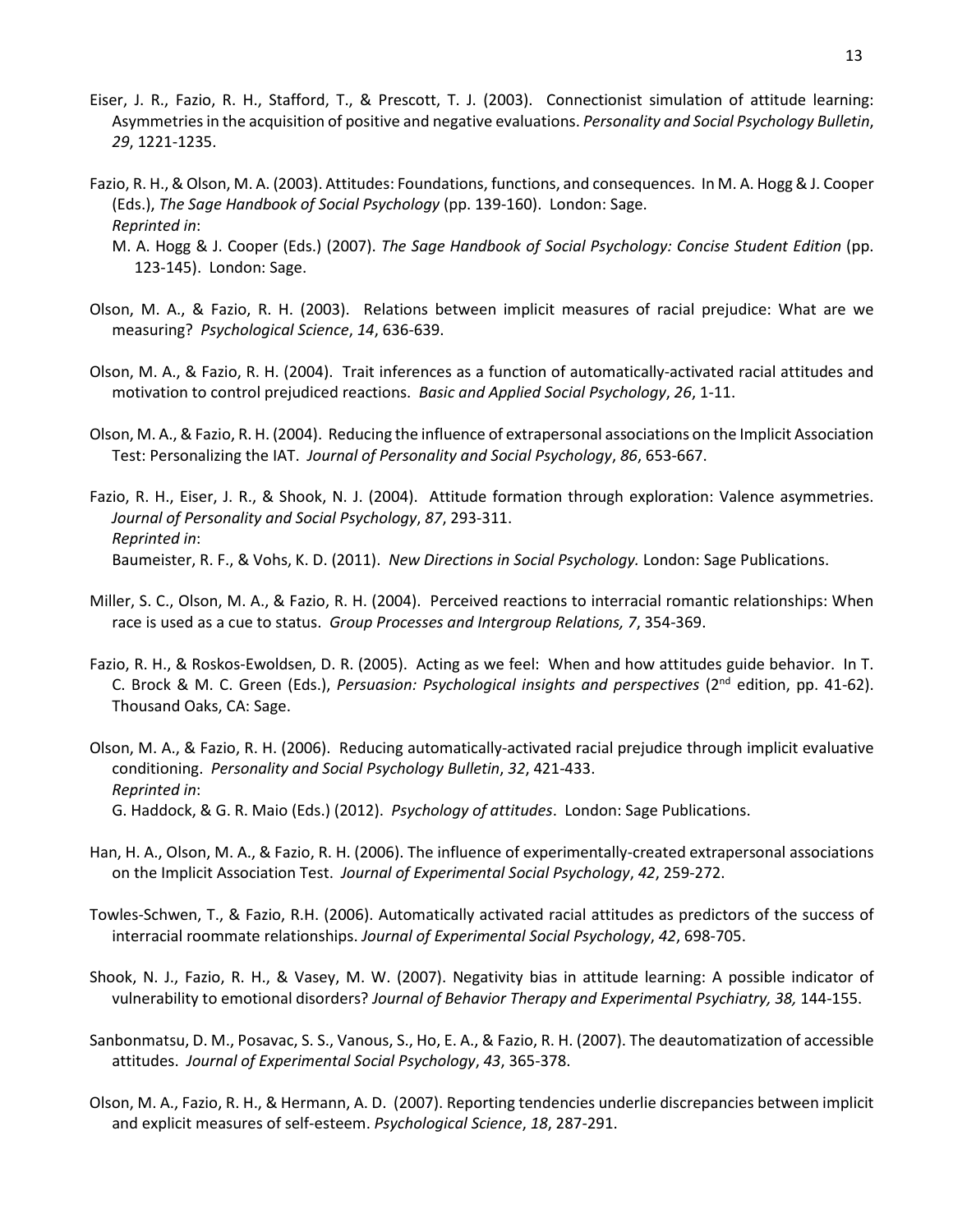- Shook, N. J., Fazio, R. H., & Eiser, J. R. (2007). Attitude generalization: Similarity, valence, and extremity. *Journal of Experimental Social Psychology*, *43*, 641-647.
- Olson, M. A., & Fazio, R. H. (2007). Discordant evaluations of Blacks affect nonverbal behavior. *Personality and Social Psychology Bulletin*, *33*, 1214-1224.
- Fazio, R. H. (2007). Attitudes as object-evaluation associations of varying strength. *Social Cognition*, *25*, 603-637.
- Eiser, J. R., Shook, N. J., & Fazio, R. H. (2007). Attitude learning through exploration: Advice and strategy appraisals. *European Journal of Social Psychology*, *37*, 1046-1056.
- Shook, N., Pena, P., Fazio, R. H., Sollers, J. J., & Thayer, J. F. (2007). Friend or foe: Heart rate variability and the negativity bias in learning about novel objects. *Psychophysiology*, *44*, S39 (Abstract).
- Jones, C. R. M., & Fazio, R. H. (2008). Associative strength and consumer choice behavior. In C. P. Haugtvedt, P. M. Herr, & F. R. Kardes (Eds.), *Handbook of Consumer Psychology* (pp. 437-459). New York, NY: Psychology Press.
- Deutsch, R., & Fazio, R. H. (2008). How subtyping shapes perception: Predictable exceptions to the rule reduce attention to stereotype-associated dimensions. *Journal of Experimental Social Psychology*, *44*, 1020-1034.
- Jefferis, V. E., & Fazio, R. H. (2008). Accessibility as input: The use of construct accessibility as information to guide behavior. *Journal of Experimental Social Psychology*, *44,* 1144-1150.
- Shook, N. J., & Fazio, R. H. (2008). Interracial roommate relationships: An experimental field test of the contact hypothesis. *Psychological Science*, *19*, 717-723. *Reprinted in*: W. A. Lesko (Ed.) (2012). *Readings in social psychology: General, classic, and contemporary selections*. Boston, MA: Pearson/Allyn & Bacon.
- Eiser, J. R., & Fazio, R. H. (2008). How approach and avoidance decisions influence attitude formation and change. In A. J. Elliot (Ed.), *Handbook of approach and avoidance motivation* (pp. 323-340). New York, NY: Psychology Press.
- Shook, N. J., & Fazio, R. H. (2008). Roommate relationships: A comparison of interracial and same-race living situations. *Group Processes & Intergroup Relations*, *11*, 425-437.
- Eiser, J. R., Stafford, T., & Fazio, R. H. (2008). Expectancy-confirmation in attitude learning: A connectionist account. *European Journal of Social Psychology*, *38*, 1023-1032.
- Petty, R. E., Fazio, R. H., & Briñol, P. (Eds.) (2009). *Attitudes: Insights from the new implicit measures*. New York, NY: Psychology Press.
- Petty, R. E., Fazio, R. H., & Briñol, P. (2009). The new implicit measures: An overview. In R. E. Petty, R. H. Fazio, & P. Briñol (Eds.), *Attitudes: Insights from the new implicit measures* (pp. 3-18). New York, NY: Psychology Press.
- Olson, M. A., & Fazio, R. H. (2009). Implicit and explicit measures of attitudes: The perspective of the MODE model. In R. E. Petty, R. H. Fazio, & P. Briñol (Eds.), *Attitudes: Insights from the new implicit measures* (pp. 19- 63). New York, NY: Psychology Press.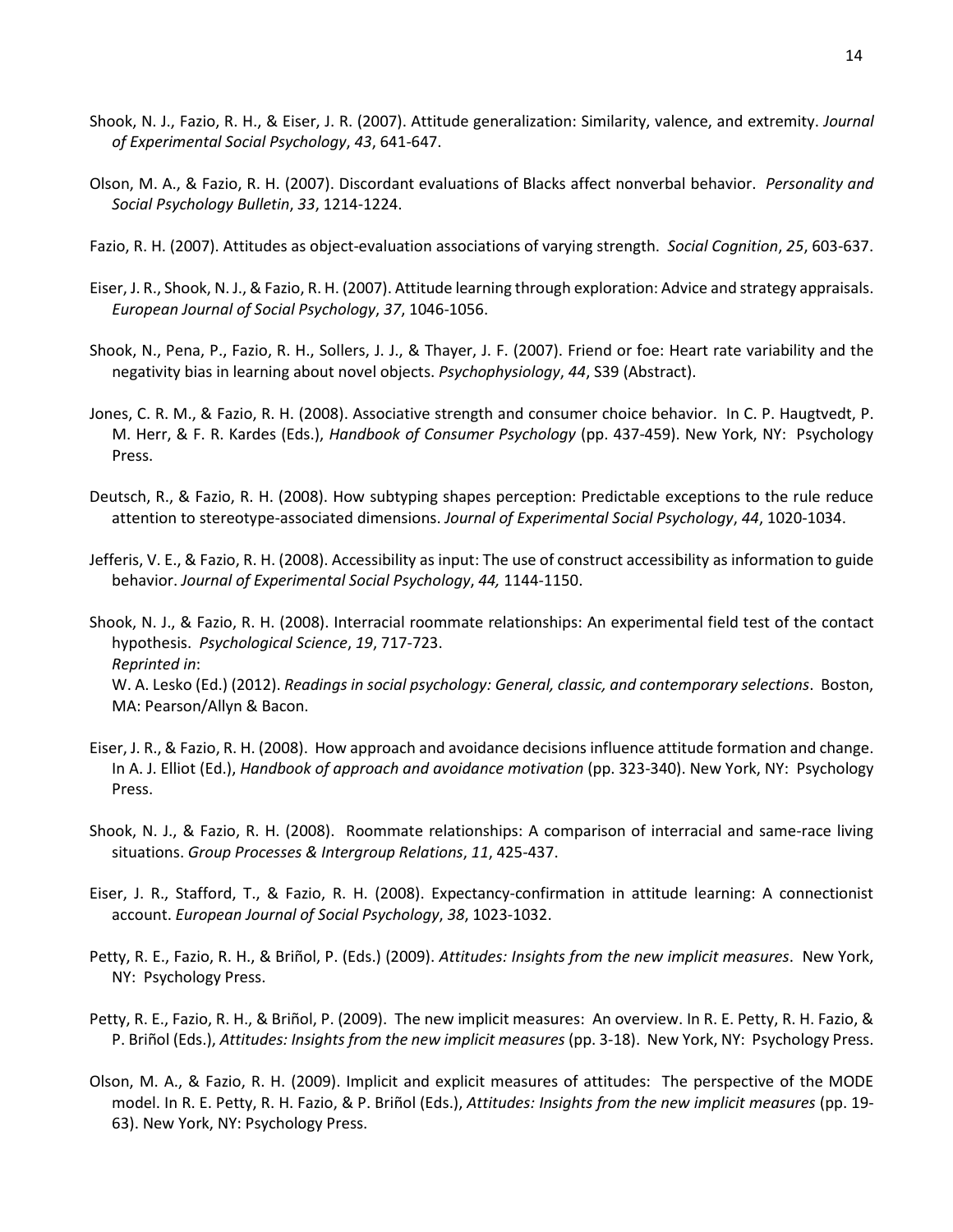*Reprinted in*:

G. Haddock, & G. R. Maio (Eds.) (2012). *Psychology of attitudes*. London: Sage Publications.

- Conklin, L. R., Strunk, D. R., & Fazio, R. H. (2009). Attitude formation in depression: Evidence for deficits in forming positive attitudes *Journal of Behavior Therapy and Experimental Psychiatry*, *40*, 120-126.
- Eiser, J. R., Stafford, T., & Fazio, R. H. (2009). Prejudiced learning: A connectionist account. *British Journal of Psychology*, *100*, 399-413.
- Jones, C. R., Fazio, R. H., & Olson, M. A. (2009). Implicit misattribution as a mechanism underlying evaluative conditioning. *Journal of Personality and Social Psychology*, *96*, 933-948.
- Johnson, C. S., Olson, M. A., & Fazio, R. H. (2009). Getting acquainted in interracial interactions: Avoiding intimacy but approaching race. *Personality and Social Psychology Bulletin*, *35*, 557-571.
- Olson, M. A., Kendrick, R. V., & Fazio, R. H. (2009). Implicit learning of evaluative vs. non-evaluative covariations: The role of dimension accessibility. *Journal of Experimental Social Psychology*, *45*, 398-403.
- Olson, M. A., Fazio, R. H., & Han, H. A. (2009). Conceptualizing personal and extrapersonal associations. *Social and Personality Psychology Compass*, *3*, 152-170.
- Shook, N. J., & Fazio, R. H. (2009). Political ideology, exploration of novel stimuli, and attitude formation. *Journal of Experimental Social Psychology*, *45*, 995-998.
- Han, H. A., Czellar, S., Olson, M. A., & Fazio, R. H. (2010). Malleability of attitudes or malleability of the IAT? *Journal of Experimental Social Psychology, 46,* 286-298.
- Jones, C. R., & Fazio, R. H. (2010). Person categorization and automatic racial stereotyping effects on weapon identification. *Personality and Social Psychology Bulletin*, *36*, 1073-1085.
- Jones, C. R., Olson, M. A., & Fazio, R. H. (2010). Evaluative conditioning: The "How" question. In M. P. Zanna & J. M. Olson (Eds.), *Advances in Experimental Social Psychology* (Vol. 43, pp. 205-255). San Diego, CA: Elsevier.
- Fazio, R. H. (2011). A fundamental conceptual distinction…Gone unnoticed. In R. M. Arkin (Ed.), *Most underappreciated: 50 prominent social psychologists describe their most unloved work* (pp. 72-76). New York: Oxford University Press.
- Shook, N. J., & Fazio, R. H. (2011). Social network integration: A comparison of same-race and interracial roommate relationships. *Group Processes & Intergroup Relations*, *14*, 399-406.
- Vasey, M. W., Vilensky, M. R., Heath, J. H., Harbaugh, C. N., Buffington, A. G., & Fazio, R. H. (2012). It was as big as my head, I swear! Biased spider size estimation in spider phobia. *Journal of Anxiety Disorders*, *26*, 20-24.
- Pietri, E. S., Fazio, R. H., & Shook, N. J. (2012). Valence weighting as a predictor of emotional reactivity to a stressful situation. *Journal of Social and Clinical Psychology*, *31*, 746-777.
- Jones, C. R., Fazio, R. H., Vasey, M. W. (2012). Attentional control buffers the effect of public-speaking anxiety on performance. *Social Psychological and Personality Science*, *3*, 556-561.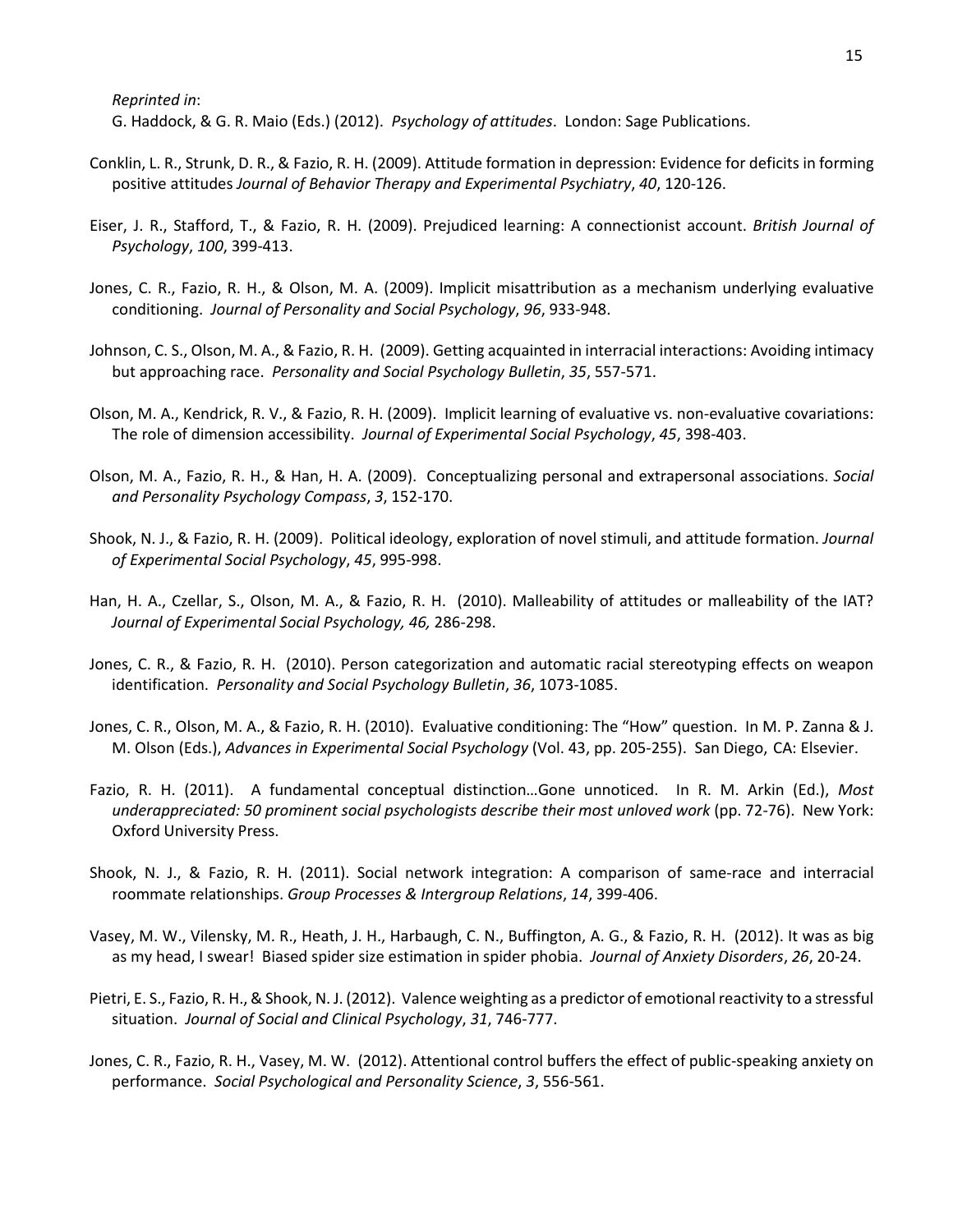- Vasey, M. W., Harbaugh, C. N., Buffington, A. G., Jones, C. R., & Fazio, R. H. (2012). Predicting return of fear following exposure therapy with an implicit measure of attitudes. *Behaviour Research and Therapy*, *50*, 767- 774.
- Young, A. I., & Fazio, R. H. (2013). Attitude accessibility as a determinant of object construal and evaluation. *Journal of Experimental Social Psychology*, *49*, 404-418.
- Pietri, E. S., Fazio, R. H., & Shook, N. J. (2013). Weighting positive versus negative: The fundamental nature of valence asymmetry. *Journal of Personality*, *81*, 196-208.
- Pietri, E. S., Fazio, R. H., & Shook, N. J. (2013). Recalibrating positive and negative weighting tendencies in attitude generalization. *Journal of Experimental Social Psychology*, *49*, 1100-1113.
- Jones, C. R., Vilensky, M. R., Vasey, M. W., & Fazio, R. H. (2013). Approach behavior can mitigate predominately univalent negative attitudes: Evidence regarding insects and spiders. *Emotion*, *13*, 989-996.
- Rocklage, M. D., & Fazio, R. H. (2014). Individual differences in valence weighting: When, how, and why they matter. *Journal of Experimental Social Psychology*, *50*, 144-157.
- Ellithorpe, M. E., Ewoldsen, D. R., & Fazio, R. H. (2014). Socialization of dissonance processes: Reports of parenting style experienced during childhood moderate dissonance reactions. *Social Psychological and Personality Science*, *5*, 84-91.
- Fazio, R. H., & Olson, M. A. (2014). The MODE model: Attitude-behavior processes as a function of motivation and opportunity. In J. W. Sherman, B. Gawronski, & Y. Trope (Eds.), *Dual process theories of the social mind* (pp. 155-171). New York: Guilford Press.
- Young, A. I., Ratner, K. G., & Fazio, R. H. (2014). Political attitudes bias the mental representation of a presidential candidate's face. *Psychological Science*, *25*, 503-510.
- Adler, A. D., Strunk, D. R., & Fazio, R. H. (2015). What changes in cognitive therapy for depression? An examination of cognitive therapy skills and maladaptive beliefs. *Behavior Therapy*, *46*, 96-109.
- Rocklage, M. D., & Fazio, R. H. (2015). The Evaluative Lexicon: Adjective use as a means of assessing and distinguishing attitude valence, extremity, and emotionality. *Journal of Experimental Social Psychology*, *56*, 214-227.
- Fazio, R. H., Pietri, E. S., Rocklage, M. D., & Shook, N. J. (2015). Positive versus negative valence: Asymmetries in attitude formation and generalization as fundamental individual differences. In J. M. Olson & M. P. Zanna (Eds.), *Advances in Experimental Social Psychology* (Vol. 51, pp. 97-146). Burlington: Academic Press.
- Ewoldsen, D. R., Rhodes, N., & Fazio, R. H. (2015). The MODE model and its implications for studying the media. *Media Psychology*, *18*, 312-337.
- Hardy, T. K., Govorun, O., Schneller, K. A., Fazio, R. H., & Arkin, R. M. (2015). (In)competence is everywhere: Selfdoubt and the accessibility of competence. *Self and Identity*, *14*, 464-481.
- Zunick, P. V., Fazio, R. H., & Vasey, M. W. (2015). Directed Abstraction: Encouraging broad, personal generalizations following a success experience. *Journal of Personality and Social Psychology*, *109*, 1-19.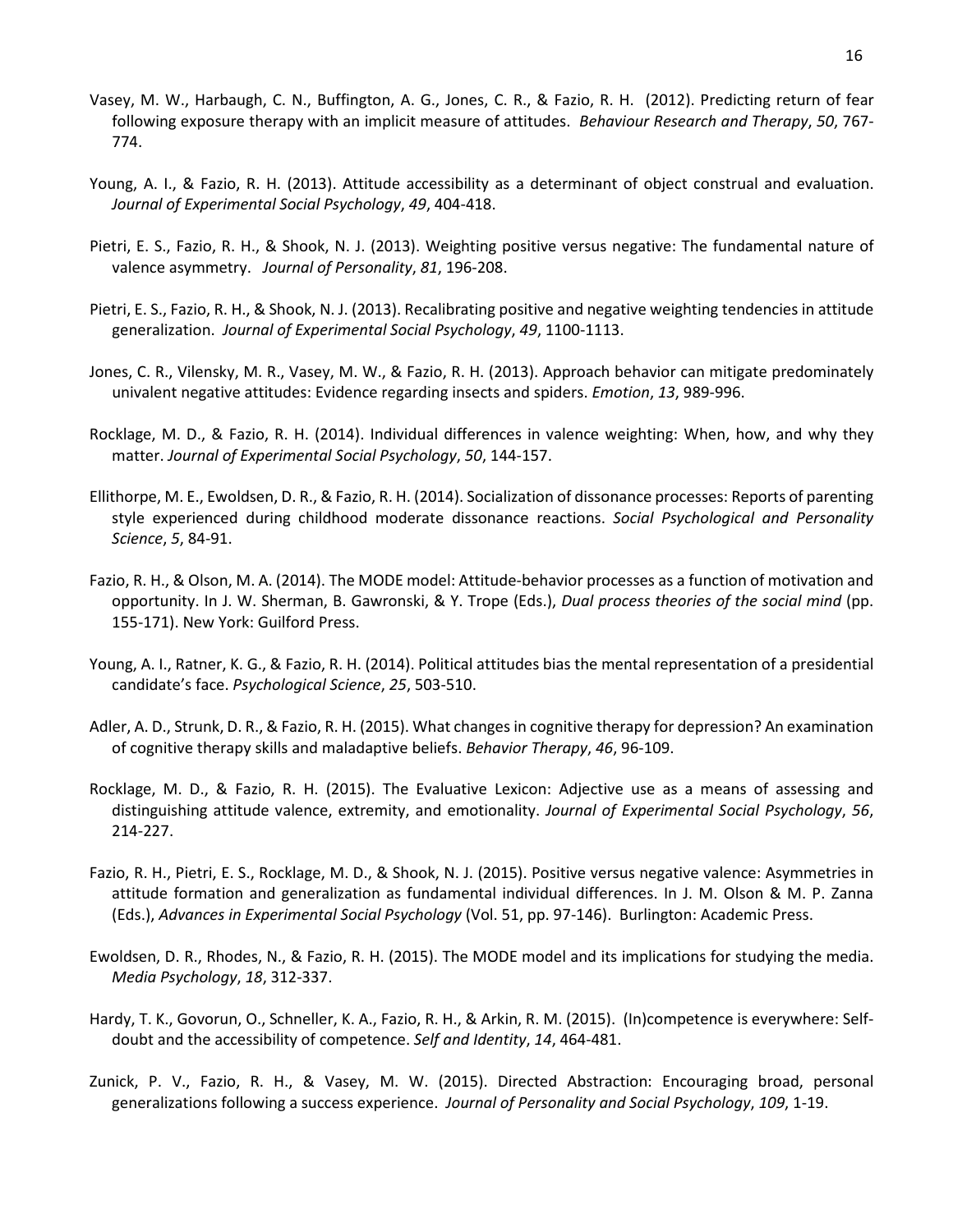- Pietri, E. S., Vasey, M. W., Grover, M., & Fazio, R. H. (2015). Predicting changes in depressive symptoms from valence weighting during attitude generalization. *Journal of Social and Clinical Psychology*, *34*, 859-875.
- Rocklage, M. D., & Fazio, R. H. (2016). On the dominance of attitude emotionality. *Personality and Social Psychology Bulletin*, *42*, 259-270. *[Recipient of the 2017 Society for Personality and Social Psychology Student Publication Award]*
- Bui, E.T., & Fazio, R. H. (2016). Generalization of evaluative conditioning toward foods: Increasing sensitivity to health in eating intentions. *Health Psychology*, *35*, 852-855.
- Descheemaeker, M., Spruyt, A., Fazio, R. H., & Hermans, D. (2017). On the generalization of attitude accessibility after repeated attitude expression. *European Journal of Social Psychology*, *47*, 97-104.
- Pietri, E. S., & Fazio, R. H. (2017). Recalibrating valence weighting biases to promote changesin rejection sensitivity and risk-taking. *Journal of Experimental Social Psychology*, *68*, 1-10.
- Zunick, P. V., Granados Samayoa, J. A., & Fazio, R. H. (2017). The role of valence weighting in impulse control. *Journal of Experimental Social Psychology*, *72*, 32-38.
- Zunick, P. V., Teeny, J. D., & Fazio, R. H. (2017). Are some attitudes more self-defining than others? Assessing selfrelated attitude functions and their consequences. *Personality and Social Psychology Bulletin*, *43*, 1136-1149.
- Rocklage, M. D., Pietri, E. S., & Fazio, R. H. (2017). The weighting of positive vs. negative valence and its impact on the formation of social relationships. *Journal of Experimental Social* Psychology, *73*, 65-75.
- Granados Samayoa, J. A., & Fazio, R. H. (2017). Who starts the wave? Let's not forget the role of the individual. *Psychological Inquiry*, *28*, 273-277.
- Rocklage, M. D., & Fazio, R. H. (2018). Attitude accessibility as a function of emotionality. *Personality and Social Psychology Bulletin*, *44*, 508-520.
- Pietri, E. S., Dovidio, J. F., & Fazio, R. H. (2018). Recalibrating valence weighting tendencies as a means of reducing anticipated discomfort with an interracial interaction. *Group Processes & Intergroup Relations*, *21*, 597-614.
- March, D. S., Olson, M. A., & Fazio, R. H. (2018). The implicit misattribution model of evaluative conditioning. *Social Psychological Bulletin*, *13(3)*, 1-25.
- Niese, Z. A., Libby, L. K., Fazio, R. H., Eibach, R. P., & Pietri, E. S. (2019). Does the future look bright? Processing style determines the impact of valence weighting biases and self-beliefs on expectations. *Journal of Personality and Social Psychology*, *116*, 193-214.
- Haas, I. J., Jones, C. R., & Fazio, R. H. (2019). Social identity and the use of ideological categorization in political evaluation. *Journal of Social and Political Psychology*, *7*, 335-353.
- Heylen, J., De Raedt, R., Rocklage, M. D., Fazio, R. H., Vasey, M. W., & Bosmans, G. (2019). From trust in caregivers' support to exploration: The role of openness to negative affect and self-regulation. *Scandinavian Journal of Psychology*, *60*, 309-322.
- Rocklage, M. D., & Fazio, R. H. (2020). The enhancing vs. backfiring effects of positive emotion in consumer reviews. *Journal of Marketing Research*, *57*, 332-352.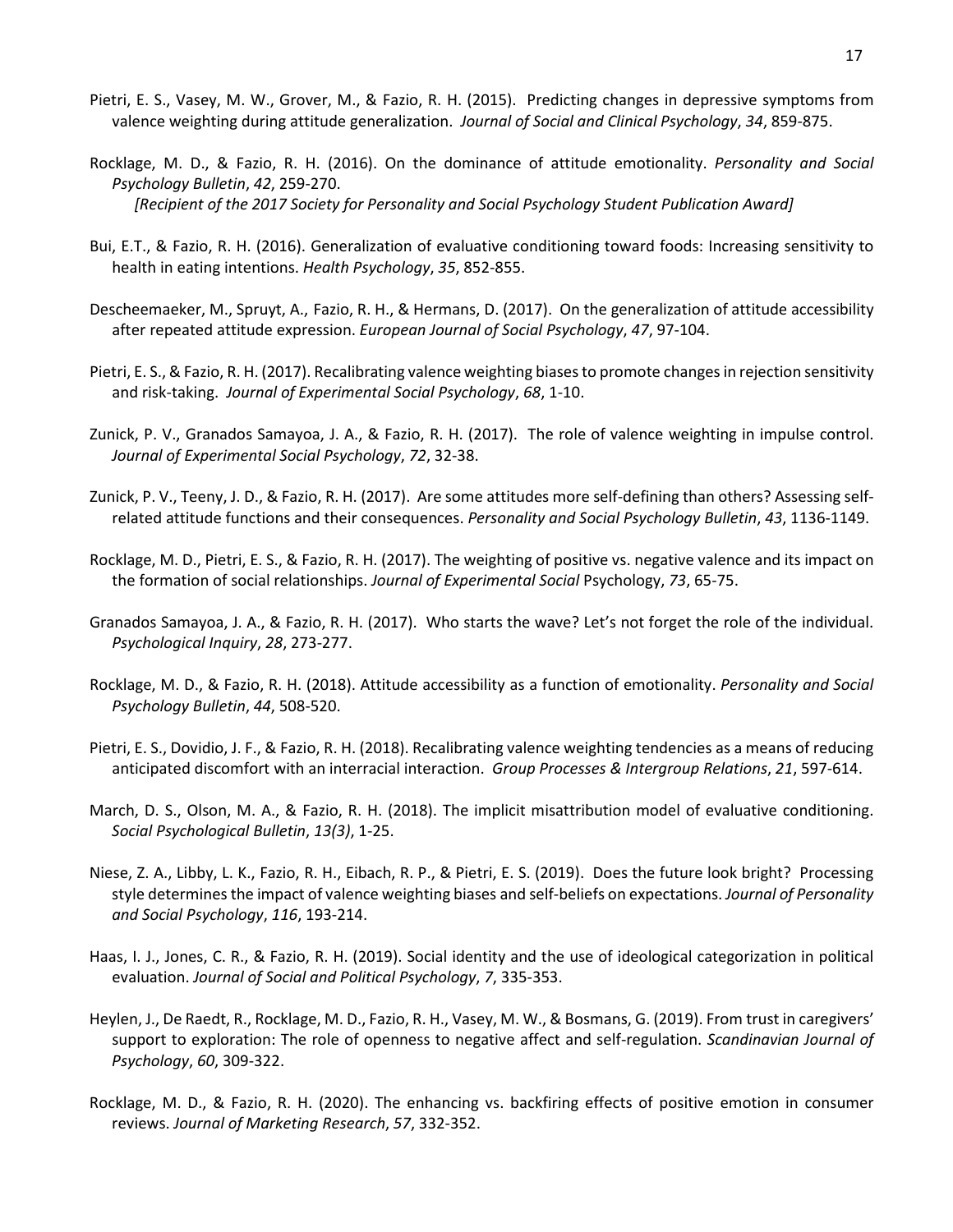- Zunick, P. V., & Fazio, R. H. (2020). Directed abstraction during initial skill learning promotes performance and lasting self-concept change. *Self and Identity*, *19*, 887-906.
- Fazio, R. H., Ruisch, B. C., Moore, C. A., Granados Samayoa, J. A., Boggs, S. T., & Ladanyi, J. T. (2021). Social distancing decreases an individual's likelihood of contracting COVID-19. *Proceedings of the National Academy of Sciences*, *118*(8). https://doi.org/10.1073/pnas.2023131118
- Fazio, R. H., Ruisch, B. C., Moore, C. A., Granados Samayoa, J. A., Boggs, S. T., & Ladanyi, J. T. (2021). Who is (not) complying with the U. S. social distancing directive and why? Testing a general framework of compliance with virtual measures of social distancing. *PLoS ONE*, 16(2): e0247520. https://doi.org/10.1371/journal.pone.0247520
- Ruisch, B. C., Shook, N. J., & Fazio, R. H. (2021). Of unbiased beans and slanted stocks: Neutral stimuli reveal the fundamental relation between political ideology and exploratory behavior. *British Journal of Psychology*, *112*, 358-361.
- Granados Samayoa, J. A., & Fazio, R. H. (2021). "I want it now!" Intertemporal choice through the lens of valence weighting bias. *Social Cognition*, *39*, 243–258.
- Granados Samayoa, J. A., Ruisch, B. C., Moore, C. A., Boggs, S. T., Ladanyi, J. T., & Fazio, R. H. (2021). When does knowing better mean doing better? Trust in President Trump and in scientists moderates the relation between COVID-19 knowledge and social distancing. *Journal of Elections, Public Opinion and Parties*, *31*, 218-231.
- Ruisch, B. C., Moore, C. A., Granados Samayoa, J. A., Boggs, S. T., Ladanyi, J. T., & Fazio, R. H. (2021). Examining the left-right divide through the lens of a global crisis: Ideological differences and their implications for responses to the COVID-19 pandemic. *Political Psychology*, *42*, 795-816.
- Moore, C. A., Ruisch, B. C., Granados Samayoa, J. A., Boggs, S. T., Ladanyi, J. T., & Fazio, R. H. (2021). Contracting COVID-19: A longitudinal investigation of the impact of beliefs and knowledge. *Scientific Reports*, *11***,** 20460. https://doi.org/10.1038/s41598-021-99981-8
- Fazio, R. H., Granados Samayoa, J. A., Boggs, S. T., & Ladanyi, J. (in press). Implicit bias: What is it? In J.A. Krosnick, T. H. Stark, & A.L. Scott (Eds.), *The Cambridge Handbook of Implicit Bias and Racism*. Cambridge, England: Cambridge University Press.
- Granados Samayoa, J. A., & Fazio, R. H. (in press). Attitudes and social cognition: The synergistic interface. In D. Carlston, K. Johnson, & K. Hugenberg (Eds.) *The Oxford Handbook of Social Cognition: 2nd Edition.* Oxford University Press.
- Boggs, S. T., Ruisch, B. C., & Fazio, R. H. (in press). Concern about salient pathogen threats increases sensitivity to disgust. *Personality and Individual Differences*.

# **Papers Presented at Professional Meetings, Invited Addresses, and Colloquia**

- Fazio, R. H., & Zanna, M. P. (1976, March). *Attitude-behavior consistency as a function of the salience of past behavior*. Paper presented at the annual meeting of the Eastern Psychological Association, New York.
- Zanna, M. P., Fazio, R. H., & Cooper, J. (1977). *Direct experience and attitude-behavior consistency: An information processing analysis*. Paper presented at the annual meeting of the Canadian Psychological Association.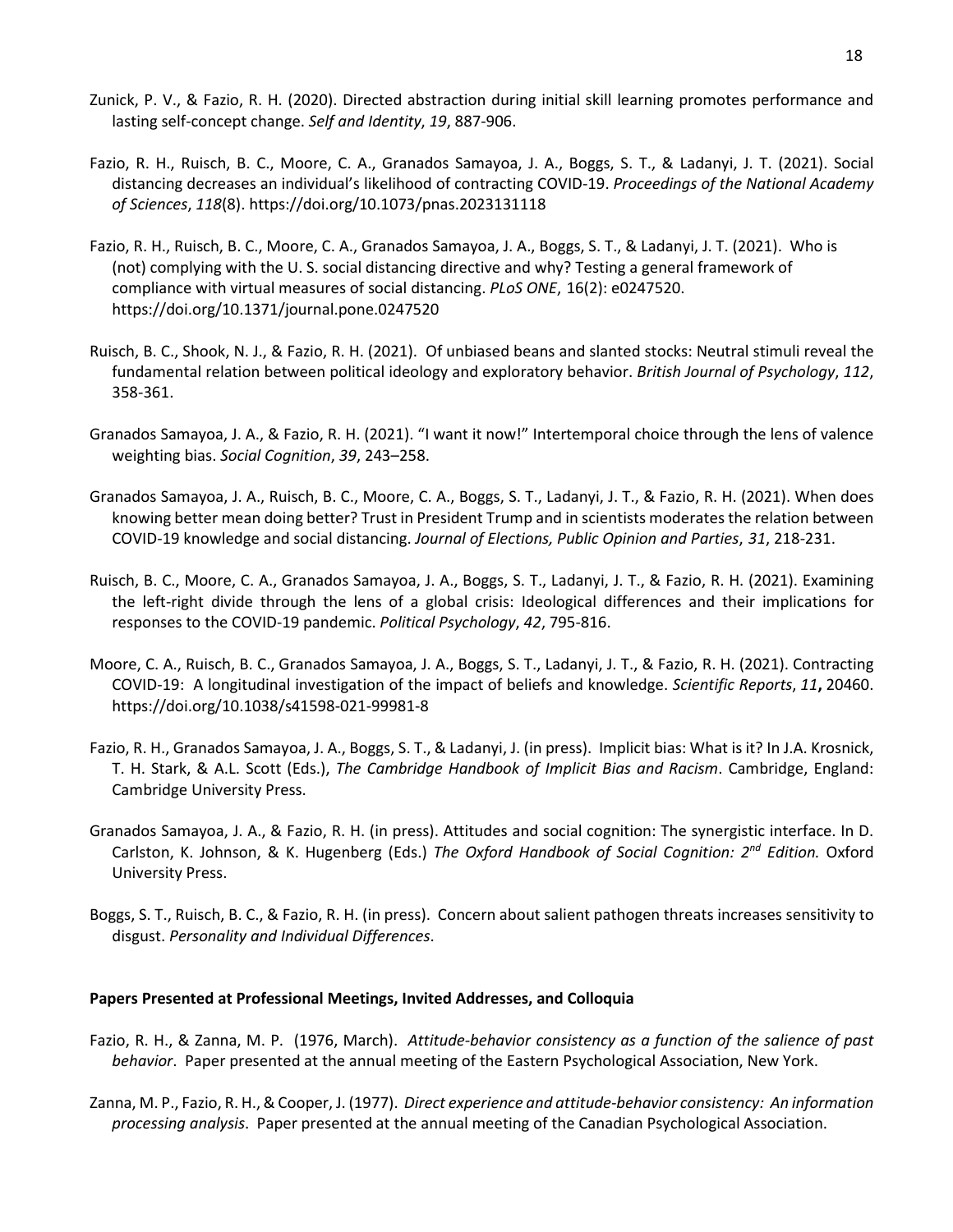- Kriss, M., Seligman, C., Darley, J. M., & Fazio, R. H. (1977, March). *Predicting residential energy consumption from homeowners' attitudes*. Paper presented at the annual meeting of the Eastern Psychological Association.
- Zanna, M. P., & Fazio, R. H. (1977, August). *Direct experience and attitude-behavior consistency*. Paper presented at the annual meeting of the American Psychological Association, San Francisco.
- Olson, J. M., Zanna, M. P., & Fazio, R. H. (1978, August). *Attitude-behavior consistency: An individual difference perspective*. Paper presented at the annual meeting of the American Psychological Association, Toronto.
- Fazio, R. H. *Attitude-behavior consistency: A process analysis*. University of Notre Dame, March 1981.
- Fazio, R. H. *A process view of attitude-behavior consistency: The role of attitude accessibility*. Ohio State University, April 1981.
- Herr, P. M., & Fazio, R. H. (1981, May). *Attitude accessibility as a function of attitudinal inferences from behavior*. Paper presented at the annual meeting of the Midwestern Psychological Association, Chicago.
- Fazio, R. H. *Toward a process model of the attitude-behavior relation: The role of attitude accessibility*. Northwestern University, November 1981; Purdue University, December 1981; University of Dayton, February, 1982.
- Fazio, R. H. (1982, January). *A process model of the attitude-behavior relation*. Paper presented at the 7th Annual Interdisciplinary Conference, Jackson Hole, Wyoming.
- Fazio, R. H., & Backler, M. H. (1982, November). *The use of computer lessons in a social psychology research methods course*. Paper presented at the Twelfth Annual National Conference on the Use of On-line Computers in Psychology, Minneapolis.
- Castellan, N. J., & Fazio, R. H. *Strategies for instructional computing*. Workshop presented at the Indiana University Conference on Teaching and computers, 1983.
- Herr, P. M., Sherman, S. J., & Fazio, R. H. (1983, May). *On memory and judgment: Contextual effects of category activation*. Paper presented at the annual meeting of the Midwestern Psychological Association, Chicago.
- Fazio, R. H. *An automatic processing model of the attitude-to-behavior relation*. University of Waterloo, Ontario, Canada, May 1983.
- Fazio, R. H. *How do attitudes guide behavior?* University of Missouri, October 1983; New York University, April 1984.
- Fazio, R. H. (1984, May). *The attitude-to-behavior process*. Invited address delivered at the annual meeting of the Midwestern Psychological Association, Chicago.
- Fazio, R. H. (1984, August). *Self-perception theory: Nearly twenty years later.* Paper presented at The Ontario Symposium, Waterloo, Ontario, Canada.
- Fazio, R. H. *How do attitudes guide behavior?* Princeton University, September 1984; Miami University, February 1985; Arizona State University, March 1985; Ohio State University, April 1985.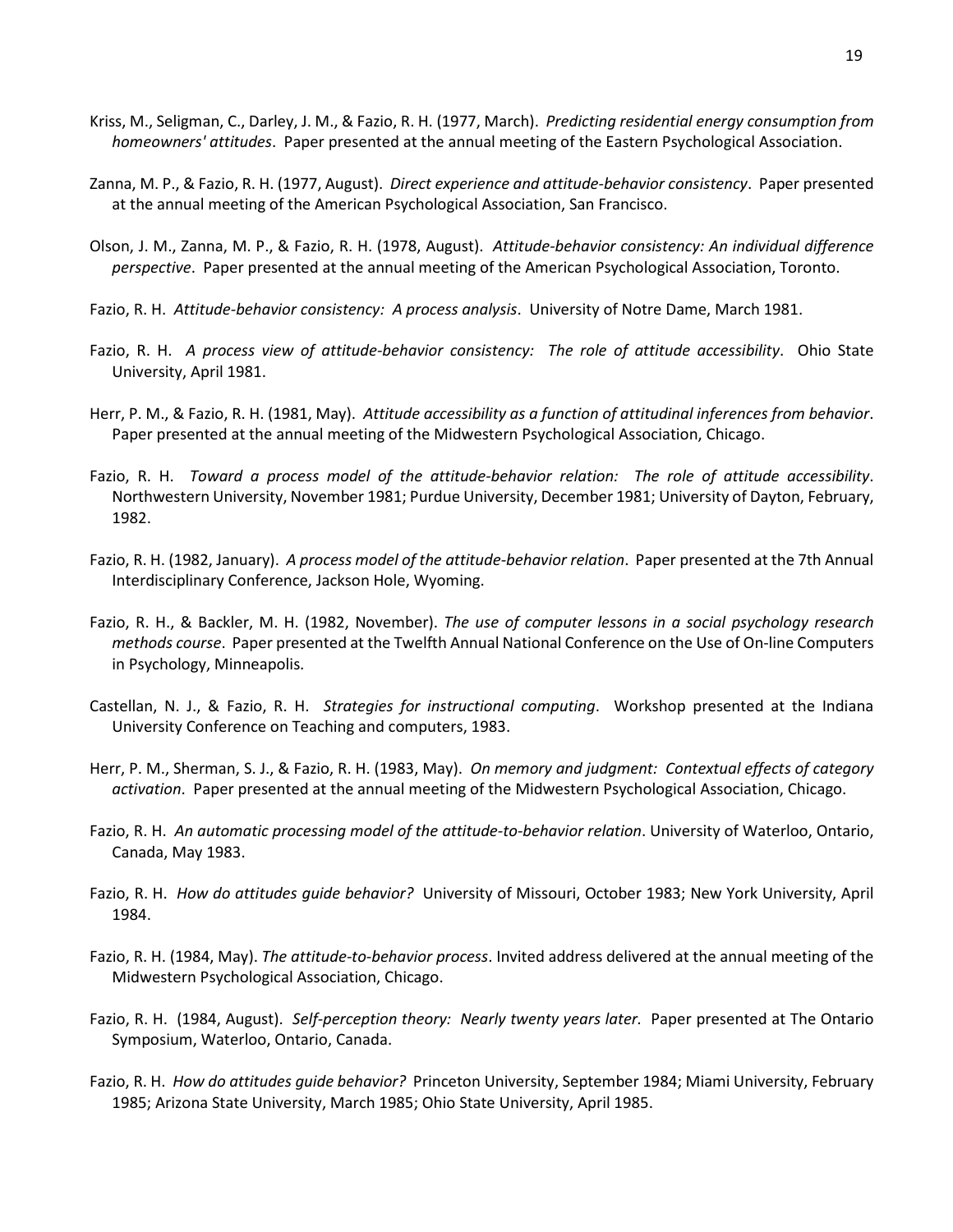- Fazio, R. H. (1985, March). *How do attitudes guide behavior?* Invited address, Social Psychology in Indiana Conference, Purdue University.
- Agostinelli, G. E., Sherman, S. J., & Fazio, R. H. (1985, May). *Detecting and identifying change: The active monitor*. Paper presented at the annual meeting of the Midwestern Psychological Association, Chicago.
- Agostinelli, G. E., Sherman, S. J., & Fazio, R. H. (1985, May). *Detecting and identifying change: The passive observer*. Paper presented at the annual meeting of the Midwestern Psychological Association, Chicago.
- Fazio, R. H. *Attitude-behavior consistency: A question of process.* University of Utah, January 1986; Vanderbilt University, March 1986.
- Sanbonmatsu, D. M., Osborne, R. E., & Fazio, R. H. (1986, May). *The measurement of automatic attitude activation*. Paper presented at the annual meeting of the Midwestern Psychological Association, Chicago.
- Fazio, R. H. (1986, October). *On the attitude-behavior process: The importance of attitude accessibility*. Invited address, Symposium on Attitude-Behavior Consistency, St. Francis Xavier University, Nova Scotia, Canada.
- Sanbonmatsu, D. M., & Fazio, R. H. (1986, October). *The automatic activation of attitudes toward products*. Paper presented at the annual meeting of the Association for Consumer Research, Toronto.
- Powell, M. C., & Fazio, R. H. (1986, October). *Attitude accessibility as a moderator of the attitude-behavior relation: An investigation of consumer behavior*. Paper presented at the annual meeting of the Association for Consumer Research, Toronto.
- Williams, C. J., & Fazio, R. H. (1986, October). *Attitude accessibility as a moderator of the attitude-perception and attitude-behavior relations: An investigation of the 1984 presidential election*. Paper presented at the annual meeting of the Association for Consumer Research, Toronto.
- Fazio, R. H. (1987, January). *The attitude-nonattitude continuum*. Paper presented at the Social Psychology Winter Conference, Park City, Utah.
- Houston, D. A., & Fazio, R. H. (1987, May). *Biased processing as a function of attitude accessibility*. Paper presented at the annual meeting of the Midwestern Psychological Association, Chicago.
- Shavitt, S., & Fazio, R. H. (1987, May). *Attitude functions in the attitude-behavior relationship.* Paper presented at the annual meeting of the Midwestern Psychological Association, Chicago.
- Fazio, R. H. (1987, August). *On the functionality of attitudes: The role of attitude accessibility*. In A. R. Pratkanis (Chair), Attitude structure and function. Symposium conducted at the annual meeting of the American Psychological Association, New York.
- Fazio, R. H. (1987, August). *Social cognition and attitudes*. In P. G. Devine (Chair), Social cognition: Contributions to the study of classical psychological issues. Symposium conducted at the annual meeting of the American Psychological Association, New York.
- Fazio, R. H. (1988, January). *The functionality of attitudes*. Paper presented at the Social Psychology Winter Conference, Park City, Utah.
- Fazio, R. H. *On the power of attitudes: The role of attitude accessibility*. University of Iowa, April 1988.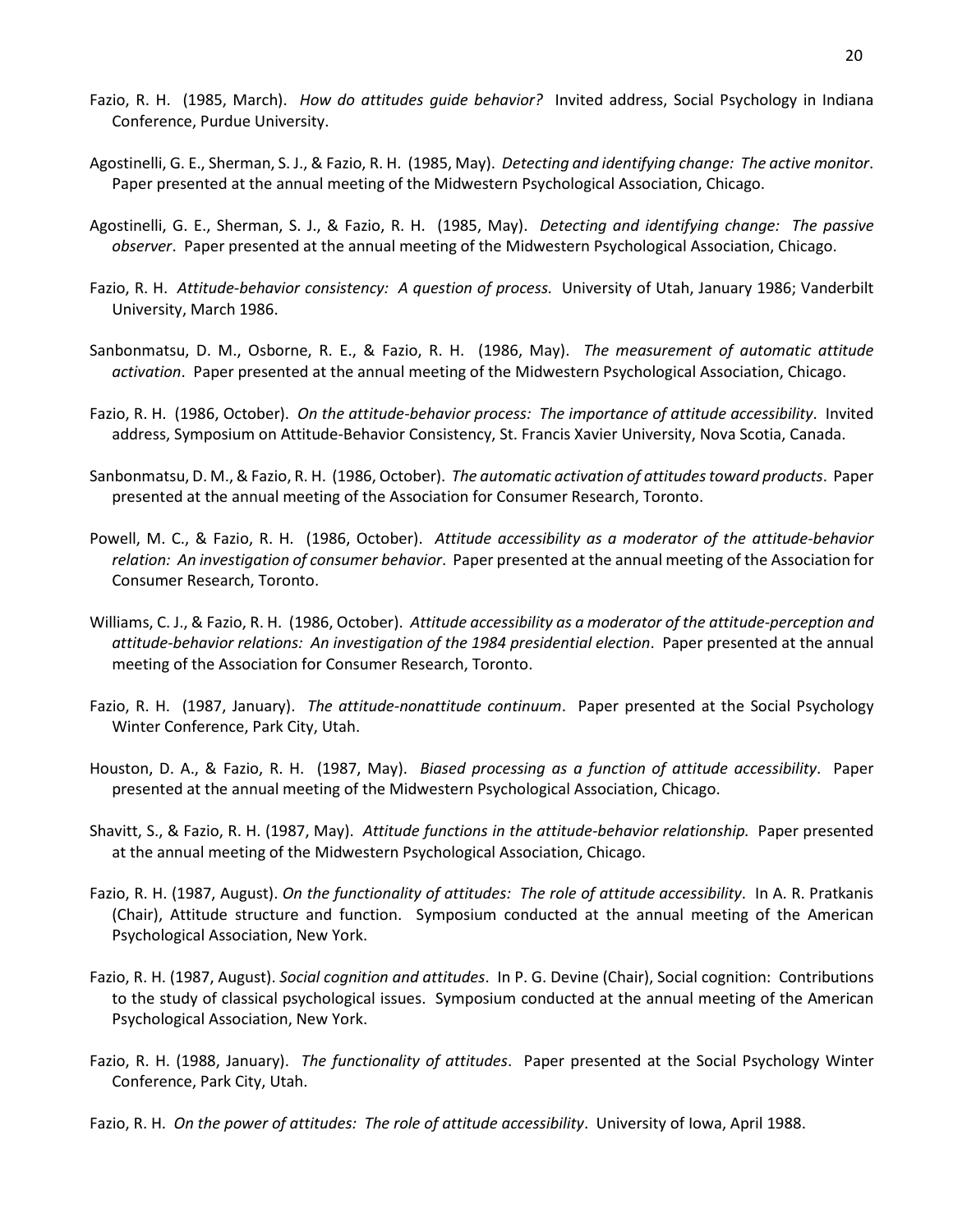- Shavitt, S., & Fazio, R. H. (1988, April). *Attitude functions and self-monitoring in the attitude-behavior relation*. Paper presented at the annual meeting of the Midwestern Psychological Association, Chicago.
- Roskos-Ewoldsen, D. R., & Fazio, R. H. (1988, April). *The role of belief accessibility in the attitude-belief relation*. Paper presented at the annual meeting of the Midwestern Psychological Association, Chicago.
- Fazio, R. H. (1988, October). *Critical analysis of "social psychology's most indispensable concept" (attitude)*. Invited panelist, annual meeting of the Society of Experimental Social Psychology, Madison, Wisconsin.
- Fazio, R. H. (1989, January). *Affectively-laden stimuli attract attention*. Paper presented at the Social Psychology Winter Conference, Park City, Utah.
- Fazio, R. H. *The functional value of accessible attitudes*. University of Western Ontario, March 1989; Cornell University, April 1989; State University of New York at Buffalo, October 1989; University of Virginia, December 1989; Purdue University, January 1990.
- Roskos-Ewoldsen, D. R., & Fazio, R. H. (1989, May). *The accessibility of source likability as a determinant of persuasion*. Paper presented at the annual meeting of the Midwestern Psychological Association, Chicago.
- Roskos-Ewoldsen, D. R., & Fazio, R. H. (1989, May). *Do affectively-laden objects attract attention?* Paper presented at the annual meeting of the Midwestern Psychological Association, Chicago.
- Herr, P. M., & Fazio, R. H. (1989, May). *A process model of the attitude-behavior relation: Implications for consumer behavior*. Paper presented at the Advertising and Consumer Psychology Conference, Toronto.
- Fazio, R. H. (1989, July). *Attitude accessibility as an indicant of attitude strength.* Paper presented at the Workshop on Multiple Measures of Attitude Properties sponsored by the Social Science Research Council, Russell Sage Foundation, Yale University.
- Shavitt, S., & Fazio, R. H. (1989, October). *Effects of attribute salience on the consistency of product evaluations and purchase predictions*. Paper presented at the annual meeting of the Association for Consumer Research, New Orleans.
- Farquhar, P.H., Herr, P. M., & Fazio, R. H. (1989, October). *Extending brand equity to new categories*. Paper presented at the annual meeting of the Association for Consumer Research, New Orleans.
- Roskos-Ewoldsen, D. R., & Fazio, R. H. (1990, May). *The role of accessible attitudes in the attraction of attention*. Paper presented at the annual meeting of the Midwestern Psychological Association, Chicago.
- Zanna, M. P., Fazio, R. H., & Ross, M. (1990, June). *The mediation of attitude persistence*. Paper presented at the North American-European Conference on Social Influence: "The Roots of Persuasion--Trends in North American and European Research," University of Valencia, Valencia, Spain.
- Blascovich, J., Ernst, J. M., Tomaka, J., Kelsey, R. M., & Fazio, R. H. (1990, October*). Attitude as a moderator of autonomic reactivity*. Paper presented at the annual meeting of the Society for Psychophysiological Research, Boston.
- Herr, P. M., & Fazio, R. H. (1990, October). *On the effectiveness of repeated positive expressions as an advertising strategy*. Paper presented at the annual meeting of the Association for Consumer Research, New York.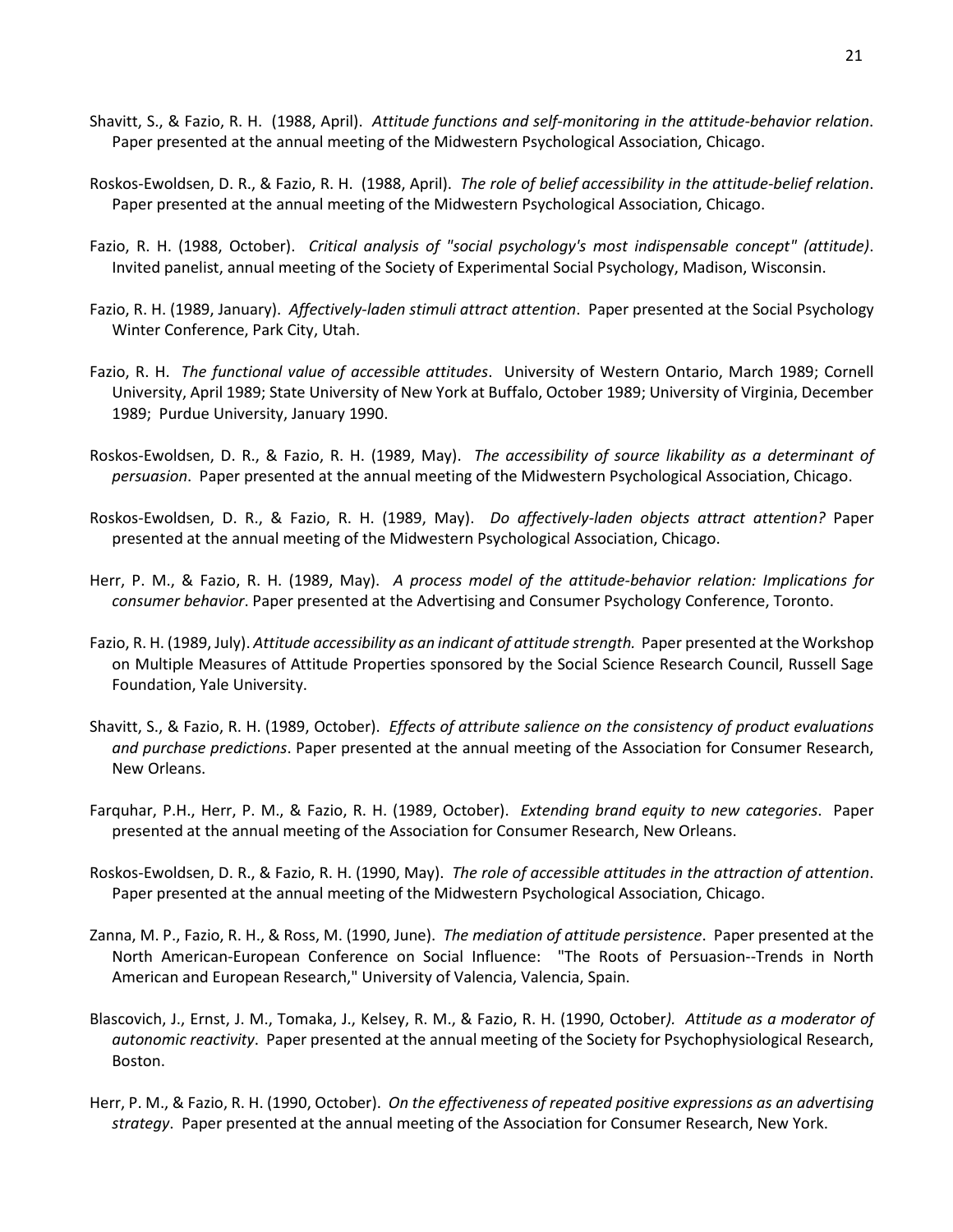- Herr, P. M., Farquhar, P., & Fazio, R. H. (1990, November). *Extending brand equity to new categories*. Paper presented at the Marketing Science Institute Conference on Managing Brand Equity, Austin, Texas.
- Fazio, R. H. (1991, September). *Attitudes as object-evaluation associations: Determinants, correlates, and consequences of attitude accessibility*. Paper presented at the Attitude Strength Conference, Nags Head, N.C.
- Herr, P. M., Fazio, R. H., & Powell, M. C. (1991, October). *Ad format and memory structure: Measures and methods of building brand awareness*. Paper presented at the annual meeting of the Association for Consumer Research, Chicago.
- Fazio, R. H. (1992, January). *On the value of knowing one's likes and dislikes: Attitude accessibility, stress, and college adjustment*. Paper presented at the Social Psychology Winter Conference, Park City, Utah.
- Fazio, R. H. (1992, October). *Determinants and consequences of attitude accessibility*. Invited panelist, annual meeting of the Society of Experimental Social Psychology, San Antonio, Texas.
- Fazio, R. H. *The functional value of accessible attitudes*. Harvard University, December 1992; Ohio State University, February 1993; Dartmouth College, April 1993.
- McConnell, A. R., Halberstadt, J. B., & Fazio, R. H. (1993, April). *Implicit sexism I: An indirect measure*. Paper presented at the annual meeting of the Midwestern Psychological Association, Chicago.
- Halberstadt, J. B., McConnell, A. R., & Fazio, R. H. (1993, April). *Implicit sexism II: The effects of compunction*. Paper presented at the annual meeting of the Midwestern Psychological Association, Chicago.
- Schuette, R. A., & Fazio, R. H. (1993, April). *The roles of attitude accessibility and motivation in the biased processing of information*. Paper presented at the annual meeting of the Midwestern Psychological Association, Chicago.
- Fazio, R. H. (1994, January). *An unobtrusive measure of racial attitudes*. Paper presented at the Social Psychology Winter Conference, Park City, Utah.
- Fazio, R. H. *Multiple attitude-to-behavior processes*. University of Colorado, March 1994.
- Jackson, J. R., & Fazio, R. H. (1994, May). *Assessment of racial attitudes*. Paper presented at the annual meeting of the Midwestern Psychological Association, Chicago.
- Fazio, R. H. (1994, May). Invited participant, NIMH workshop on "Integrating social psychological theory in AIDS research," Rockville, MD.
- Fazio, R. H. (1994, June). *Multiple attitude-behavior processes: The MODE model*. Invited participant, Two-mode models in personality and social psychology. Symposium conducted at the annual meeting of the Society for Personality and Social Psychology, Washington, D.C.
- Fazio, R. H. (1994, October). Invited participant, NSF workshop on "Psychological perspectives on human dimensions of global change," Arlington, VA.
- McConnell, A. R., & Fazio, R. H. (1995, May). *Women as men and people: Gender-marked language and biased personality assessments*. Paper presented at the annual meeting of the Midwestern Psychological Association, Chicago.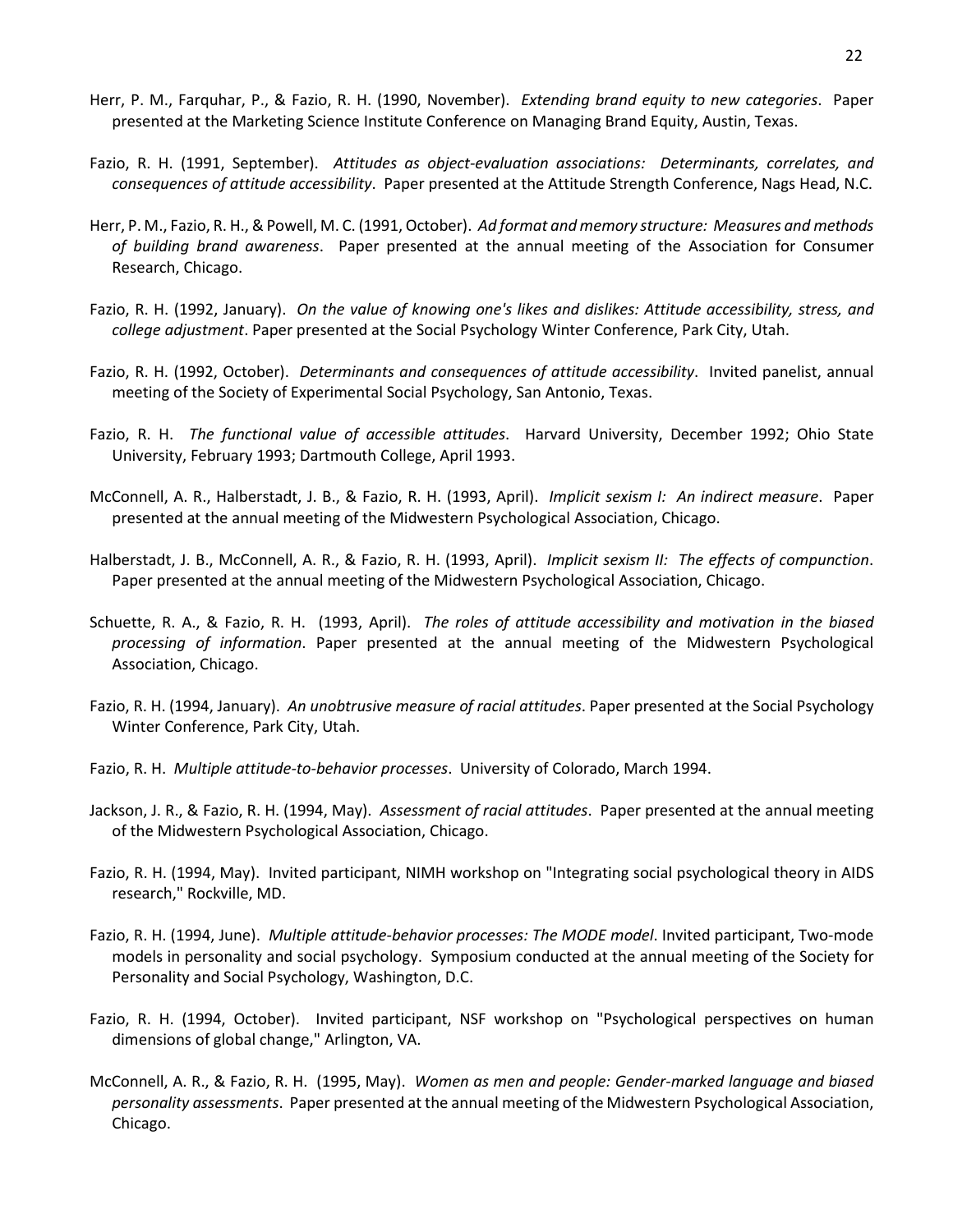- Jackson, J. R., & Fazio, R. H. (1995, May). *The effect of race of experimenter on responses to the Modern Racism Scale: A test of reactivity*. Paper presented at the annual meeting of the Midwestern Psychological Association, Chicago.
- Posavac, S. S., Sanbonmatsu, D. M., & Fazio, R. H. (1995, May). *The role of object-superordinate category associations in decision making when alternatives are unspecified*. Paper presented at the annual meeting of the Midwestern Psychological Association, Chicago.
- Lanthier, E. C., & Fazio, R. H. (1995, May). *The persuasive efficacy of mystery messages*. Paper presented at the annual meeting of the Midwestern Psychological Association, Chicago.
- Fazio, R. H. (1995, May). *The functional value of accessible attitudes*. Invited address, Italy-U.S.A. Conference in Social Psychology, Bertinoro, Italy.
- Fazio, R. H. (1995, August). *Variability in automatic activation as an unobtrusive measure of racial attitudes*. In S. Fein (Chair), Current cognitive approaches to stereotyping--Integrating motivated, automatic, and controlled processes. Symposium at the annual meeting of the American Psychological Association, New York.
- Fazio, R. H. (1995, September). *Automatically-activated racial attitudes*. In B. Verplanken (Chair), Recent developments in research on the attitude-behavior relation. Symposium at the annual meeting of the Society of Experimental Social Psychology, Washington, D.C.
- Fazio, R. H. *Variability in automatic activation as an unobtrusive measure of racial attitudes*. University of Pittsburgh, November 1995.
- Fazio, R. H. (1996, January). *Impact of automatic and controlled components of prejudice on categorization by race*. Paper presented at the Social Psychology Winter Conference, Park City, Utah.
- Fazio, R. H. *On the benefits (and costs) of accessible attitudes*. Yale University, February 1996.
- Fazio, R. H. *Automatic and controlled components of racial prejudice*. Yale University, February 1996.
- Fazio, R. H. *Automatic and controlled components of racial prejudice*. Rice University, March 1996.
- Fazio, R. H. (1996, April). *Automatic and controlled components of racial prejudice*. Keynote address delivered at the biennial meeting of the Social Psychologists of Indiana, Purdue University.
- Ledbetter, J. E., & Fazio, R. H. (1996, May). *The effects of accessible attitudes on the ability to detect change.* Paper presented at the annual meeting of the Midwestern Psychological Association, Chicago.
- Posavac, S. S., Sanbonmatsu, D. M., & Fazio, R. H. (1996, May). *Increasing the strength of association between alternatives and the choice category increases attitude-decision correspondence*. Paper presented at the annual meeting of the Midwestern Psychological Association, Chicago.
- Fazio, R. H. (1996, October). *Categorization by race: The impact of automatic and controlled components of racial prejudice.* In P. Linville (Chair), Inhibition: When does it work? Symposium conducted at the annual meeting of the Society of Experimental Social Psychology, Sturbridge, MA.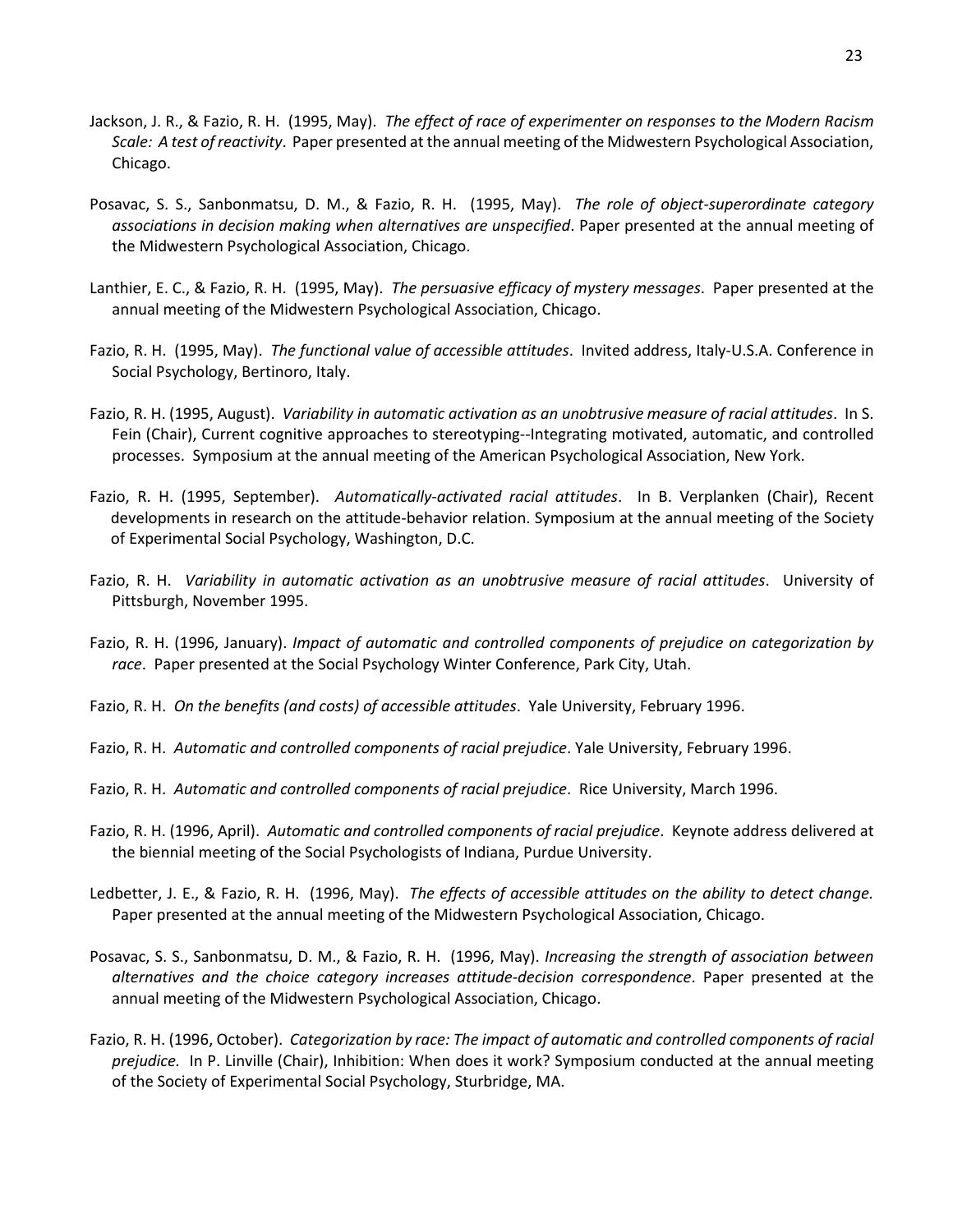- Fazio, R. H. *Processes by which attitudes guide behavior: Implications for prejudice*. Department of Speech & Hearing Sciences, Indiana University, March 1997.
- Fazio, R. H. *Automatic and controlled components of racial prejudice*. Texas A & M University, September, 1997.
- Fazio, R. H. *The benefits and costs of accessible attitudes*. Texas A & M University, September, 1997.
- Fazio, R. H. *Automatic and controlled components of racial prejudice*. University of Exeter, UK, November, 1997.
- Fazio, R. H. (1998, January). *On the costs of accessible attitudes: Detecting that the attitude object has changed.* Paper presented at the Social Psychology Winter Conference, Park City, Utah.
- Towles-Schwen, T., & Fazio, R. H. (1998, May). *On the origins of racial prejudice: Correlates of early experiences*. Paper presented at the annual meeting of the Midwestern Psychological Association, Chicago.
- Fazio, R. H. (1998, December). *De-automatizing accessible attitudes*. Invited address, Workshop on Automatic Affective Processing, University of Leuven, Belgium.
- Fazio, R. H. *Forming attitudes through associative learning: General principles and their consequences for overcoming initial prejudices*. Purdue University, February, 1999.
- Olson, M. A., & Fazio, R. H. (1999, April). *Trait inferences as a function of automatically-activated racial attitudes and motivation to control prejudiced reactions*. Paper presented at the annual meeting of the Midwestern Psychological Association, Chicago.
- Olson, M. A., & Fazio, R. H. (1999, April). *Nonverbal leakage during public evaluations of Black candidates: The roles of automatically-activated racial attitudes and motivation to control prejudiced reactions*. Paper presented at the annual meeting of the Midwestern Psychological Association, Chicago.
- Feggins, L. R., & Fazio, R. H. (1999, April). *Forming attitudes through associative learning: The effects of initial prejudices*. Paper presented at the annual meeting of the Midwestern Psychological Association, Chicago.
- Fazio, R. H. (1999, May). *Predictive validity of estimates of racial attitudes derived from priming*. Paper presented at the NSF-sponsored Conference on the Construct Validity of Implicit Social Cognition Measures, Zion, IL.
- Fazio, R. H. *Automatic and controlled components of racial prejudice*. University of Arizona, December, 1999.
- Fazio, R. H. (2000, January). *Attitude formation through associative learning: Some general principles*? Paper presented at the Social Psychology Winter Conference, Park City, Utah.
- Fazio, R. H. *Automatic and controlled components of racial prejudice*. Princeton University, February, 2000.
- Olson, M. A., & Fazio, R. H. (2000, May). *Responses to the Implicit Association Test by individuals motivated to control prejudiced reactions.* Paper presented at the annual meeting of the Midwestern Psychological Association, Chicago.
- Olson, M. A., & Fazio, R. H. (2000, May). *Nonverbal leakage of automatically-activated racial attitudes*. Paper presented at the annual meeting of the Midwestern Psychological Association, Chicago.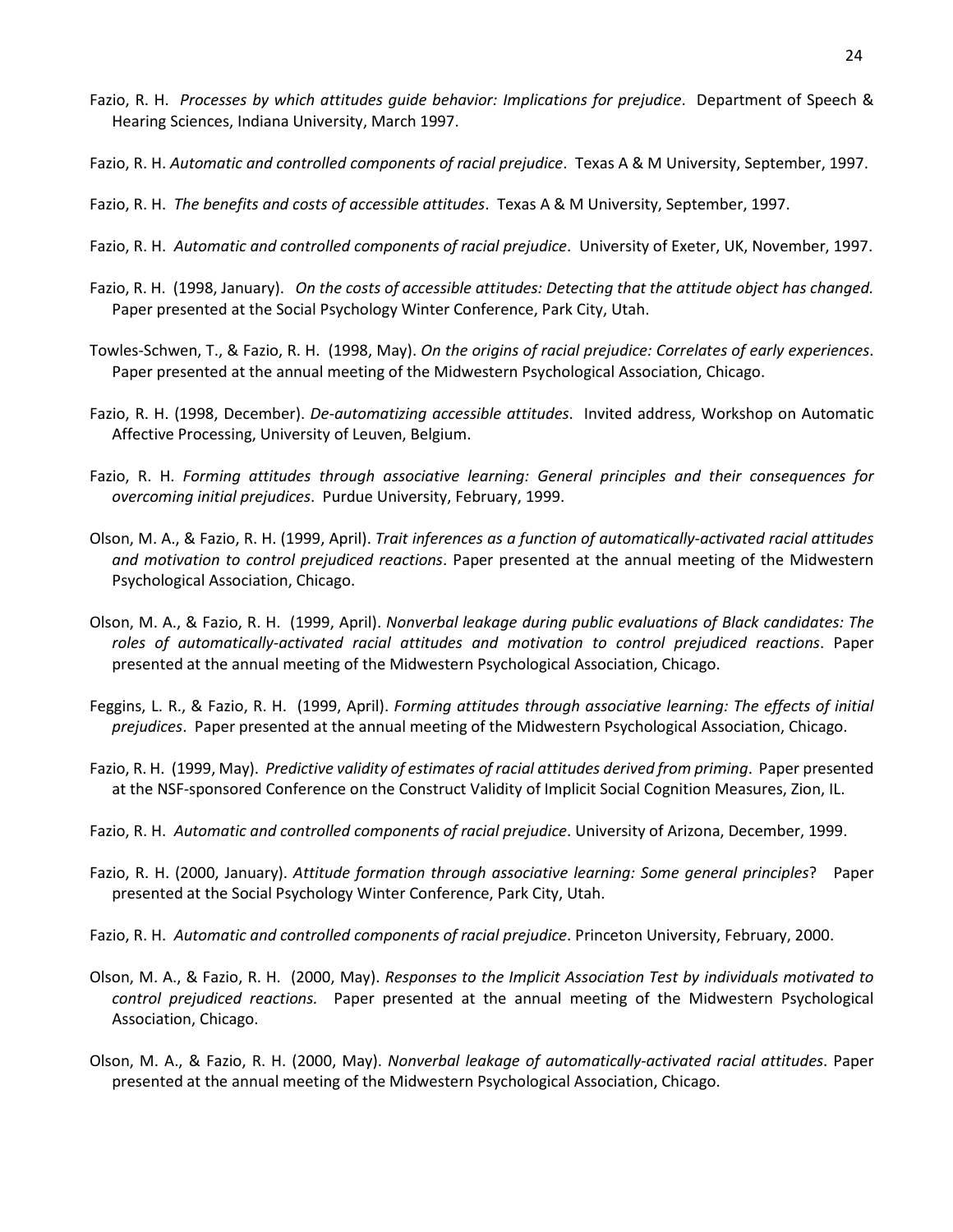- Towles-Schwen, T., & Fazio, R. H. (2000, May). *Choosing social situations: The relation between automaticallyactivated attitudes and comfort with African Americans*. Paper presented at the annual meeting of the Midwestern Psychological Association, Chicago.
- Fazio, R. H. *Automatic and controlled components of racial prejudice*: *Tests of the MODE model*. Ohio State University, May, 2000.
- Fazio, R. H. *Accessible attitudes: Their costs and benefits*. Workshop delivered at the Kurt Lewin Institute, University of Nijmegen, The Netherlands, June 2000.
- Fazio, R. H. *The MODE model of attitude-behavior processes*. Workshop delivered at the Kurt Lewin Institute, University of Nijmegen, The Netherlands, June 2000.
- Olson, M. A., & Fazio, R. H. (2000, June). *Implicit attitude formation through classical conditioning*. Paper presented at the annual meeting of the American Psychological Society, Miami Beach.
- Towles-Schwen, T., & Fazio, R. H. (2000, June). *The relation between adult racial prejudice and childhood experiences*. Paper presented at the annual meeting of the American Psychological Society, Miami Beach.
- Fazio, R. H., & Eiser, J. R. (2000, October). *Attitude formation through associative learning: Valence asymmetries*. Paper presented at the annual meeting of the Society of Experimental Social Psychology, Atlanta.
- Fazio, R. H. (2001, February). *Automatically-activated attitudes as the 'starting point' for race-related judgments and behavior*. Invited address, Attitude Preconference, Society for Personality and Social Psychology, San Antonio.
- Olson, M. A., Johnson, J. A., Wiser, D.R., & Fazio, R. H. (2001, February). *Evidence of unconscious attitude formation using an implicit measure*. Paper presented at the annual meeting of the Society for Personality and Social Psychology, San Antonio.
- Olson, M. A., & Fazio, R. H. (2001, May). *Black-White differences in detection of race-related discomfort among White evaluators*. Paper presented at the annual meeting of the Midwestern Psychological Association, Chicago.
- Towles-Schwen, T., & Fazio, R. H. (2001, May). *Interracial roommate relationships as a function of automaticallyactivated racial attitudes*. Paper presented at the annual meeting of the Midwestern Psychological Association, Chicago.
- Olson, M. A., & Fazio, R. H. (2001, May). *Implicit attitude formation through classical conditioning*. Paper presented at the annual meeting of the Midwestern Psychological Association, Chicago.
- Fazio, R. H. (2001, November). *Automatically-activated attitudes as the 'starting point' for race-related judgments and behavior*. Invited address presented at "A 'New Look' at Race" Conference, sponsored by the Research Institute of Comparative Studies in Race and Ethnicity, Stanford University.
- Towles-Schwen, T., & Fazio, R. H. (2002, February). *Interracial roommate relationships: The role of automaticallyactivated racial attitudes*. Paper presented at the annual meeting of the Society for Personality and Social Psychology, Savannah.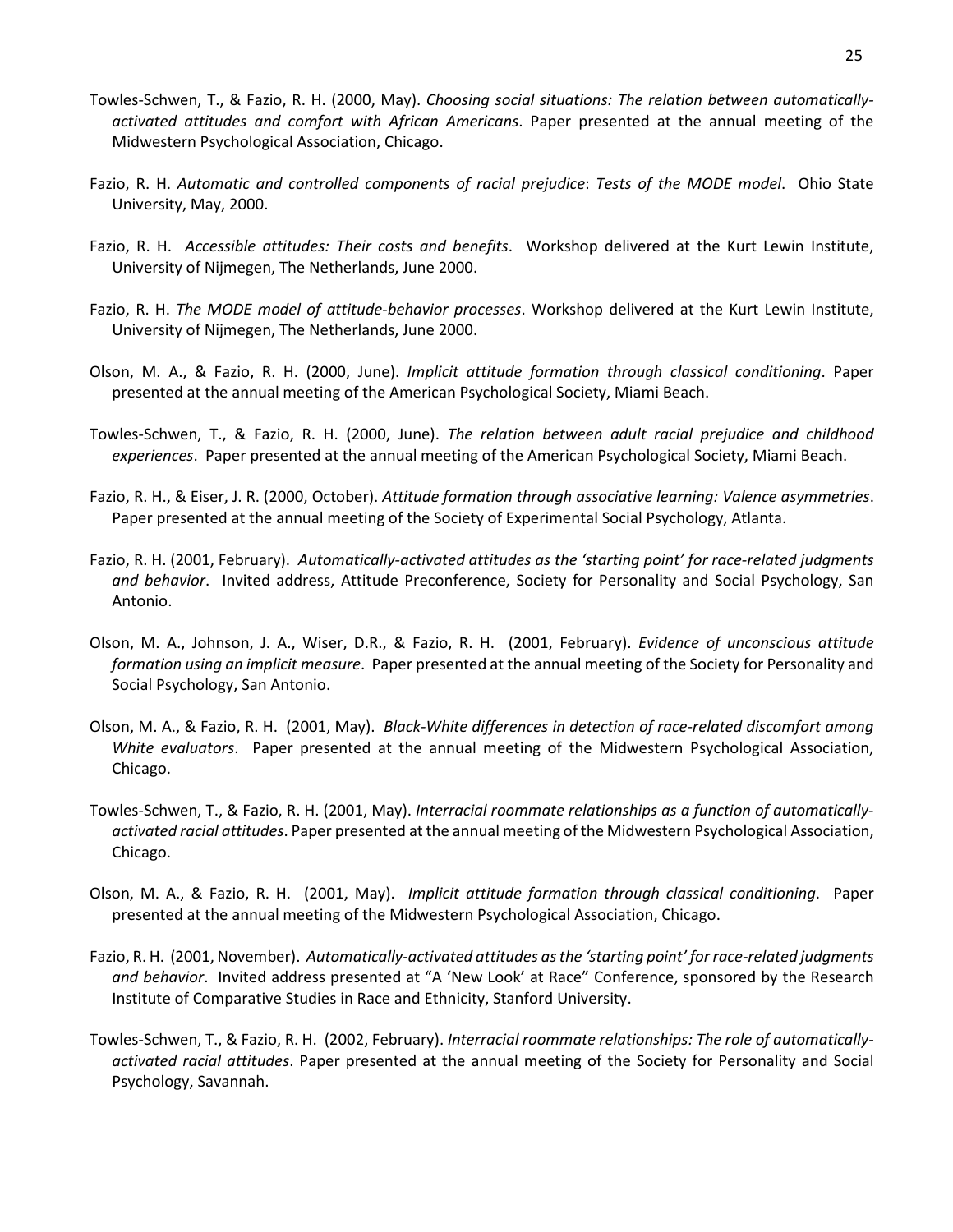- Olson, M. A., & Fazio, R. H. (2002, February). *Implicit covariation learning: Evaluative versus non-evaluative associations.* Paper presented at the annual meeting of the Society for Personality and Social Psychology, Savannah.
- Fazio, R. H. (2002, March). *The meaning and use of implicit measures in social cognition research*. Paper presented at the Social Psychology Winter Conference, Whistler, British Columbia.
- Fazio, R. H. *Automatically-activated attitudes as the 'starting point' for race-related judgments and behavior*. University of Kentucky, April 2002.
- Olson, M. A., & Fazio, R. H. (2002, May). *Reducing automatically-activated negativity toward Blacks through implicit classical conditioning*. Paper presented at the annual meeting of the Midwestern Psychological Association, Chicago.
- Shook, N., & Fazio, R. H. (2002, May). *Asymmetries in the associative learning of attitudes via exploratory behavior*. Paper presented at the annual meeting of the Midwestern Psychological Association, Chicago.
- Olson, M. A., & Fazio, R. H. (2002, May). *Implicit evaluative conditioning: Effects on implicit measures and in the domain of racial prejudice.* Invited address presented at Special Interest Meeting on Human Evaluative Conditioning, Le Lignely, Belgium.
- Fazio, R. H. (2002, May). *Attitude formation through associative learning: Valence asymmetries*. Invited address presented at Special Interest Meeting on Human Evaluative Conditioning, Le Lignely, Belgium.
- Fazio, R. H. *Automatically-activated attitudes as the 'starting point' for race-related judgments and behavior*. University of Amsterdam, May 2002.
- Towles-Schwen, T., & Fazio, R. H. (2002, June). *Automatically-activated racial attitudes and the development of interracial relationships*. Paper presented at the annual meeting of the Society for Psychological Study of Social Issues, Toronto.
- Fazio, R. H. *Automatically-activated attitudes as the 'starting point' for race-related judgments and behavior*. Northwestern University, June 2002.
- Fazio, R. H. *Attitude formation through associative learning: Valence asymmetries*. Miami University, Oxford, OH, September 2002.
- Fazio, R. H. *Automatically-activated attitudes as the 'starting point' for race-related judgments and behavior*. Miami University, Oxford, OH, September 2002.
- Fazio, R. H. *Automatically-activated attitudes as the 'starting point' for race-related judgments and behavior*. University of Chicago, October 2002.
- Fazio, R. H. *Automatically-activated attitudes as the 'starting point' for race-related judgments and behavior*. University of Sheffield, November 2002.
- Fazio, R. H. *The influence of automatically-activated racial attitudes on race-related judgments and behavior*. University of Texas at El Paso, December 2002.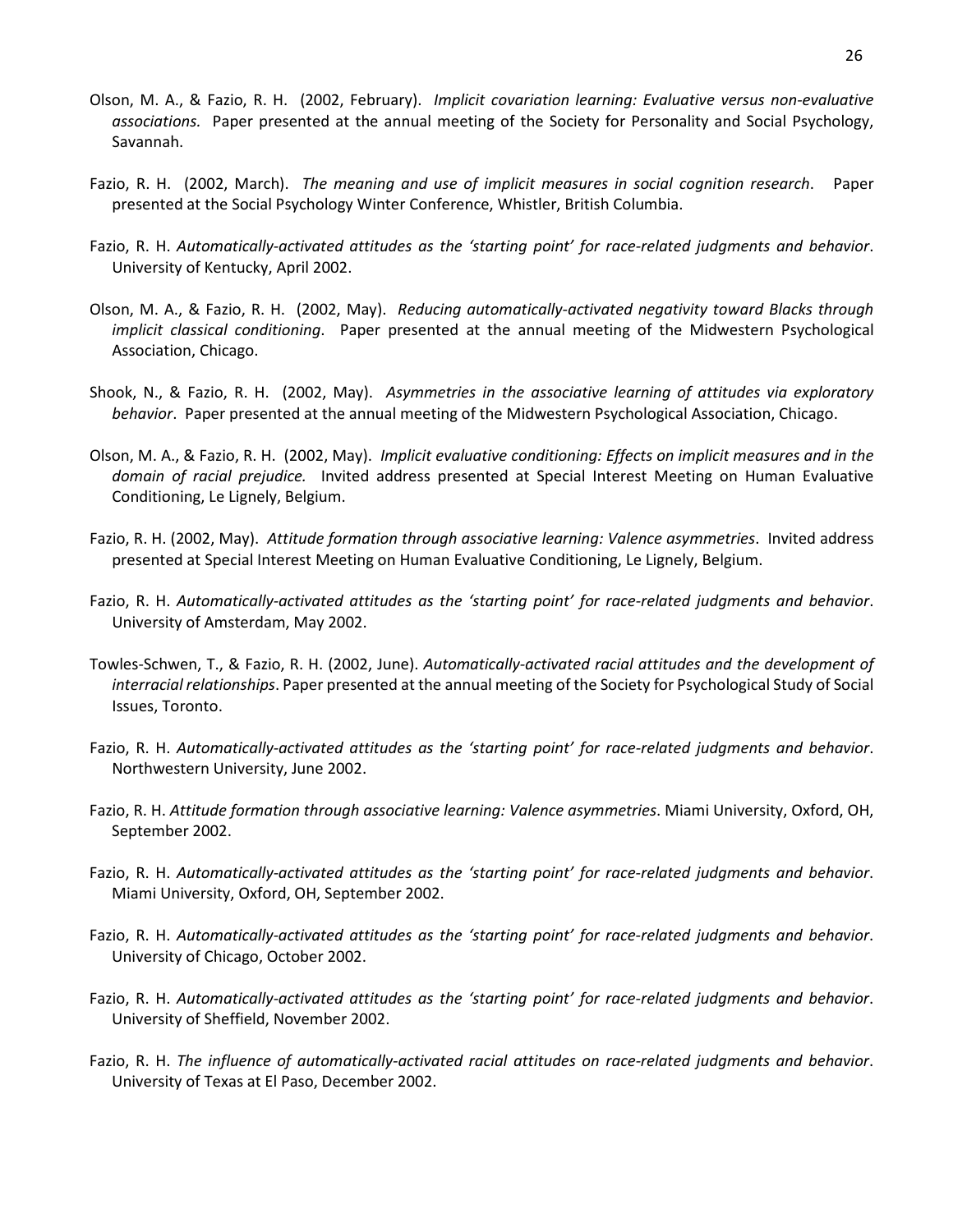- Olson, M. A., & Fazio, R. H. (2003, February). *Relations between implicit measures of prejudice: What are we measuring?* Paper presented at the annual meeting of the Society for Personality and Social Psychology, Los Angeles.
- Shook, N., Fazio, R. H., & Eiser, J.R. (2003, February). *Approach behavior as the mediating mechanism in the associative learning of attitudes.* Paper presented at the annual meeting of the Society for Personality and Social Psychology, Los Angeles.
- Olson, M. A., & Fazio, R. H. (2003, May). *Personalizing the Implicit Association Test: Removing the influence of extra-personal associations*. Paper presented at the annual meeting of the Midwestern Psychological Association, Chicago.
- Shook, N., & Fazio, R. H. (2003, May). *On the importance of approach behavior when forming attitudes through exploratory behavior*. Paper presented at the annual meeting of the Midwestern Psychological Association, Chicago.
- Fazio, R. H. (2003, May). *Implicit measures of attitude: Some reflections on where we stand*. Invited address presented at Symposium on Attitudinal Incongruence and Information Processing, University of Amsterdam, The Netherlands.
- Towles-Schwen, T., & Fazio, R. H. (2003, May). *Associations among automatically activated racial attitudes, anxiety, and race of college roommate*. Paper presented at the annual meeting of the American Psychological Society, Atlanta.
- Fazio, R. H. *The influence of automatically-activated racial attitudes on race-related judgments and behavior*. Brown University, October 2003.
- Fazio, R. H. *The influence of automatically-activated racial attitudes on race-related judgments and behavior*. School of Journalism and Communication, Ohio State University, October 2003.
- Fazio, R. H. *The influence of automatically-activated racial attitudes on race-related judgments and behavior*. Washington University, November 2003.
- Fazio, R. H. (2004, January). *Reducing the influence of extra-personal associations on the Implicit Association Test: Personalizing the IAT.* Paper presented at the Social Psychology Winter Conference, Park City, Utah.
- Fazio, R. H., (2004, January). *On the nature of the associations assessed by the IAT*. Invited address, Attitude Preconference, Society for Personality and Social Psychology, Austin.
- Olson, M. A., Meslemani, D., & Fazio, R. H. (2004, January). *Intergroup anxiety in a simulated contact situation.*  Paper presented at the annual meeting of the Society for Personality and Social Psychology, Austin.
- Han, H. A., Olson, M. A., & Fazio, R. H. (2004, January). *The influence of experimentally created extra-personal associations on the Implicit Association Test.* Paper presented at the annual meeting of the Society for Personality and Social Psychology, Austin.
- Shook, N., & Fazio, R. H. (2004, January). *Perceptions of discrimination: How extreme before it is noticed?* Paper presented at the annual meeting of the Society for Personality and Social Psychology, Austin.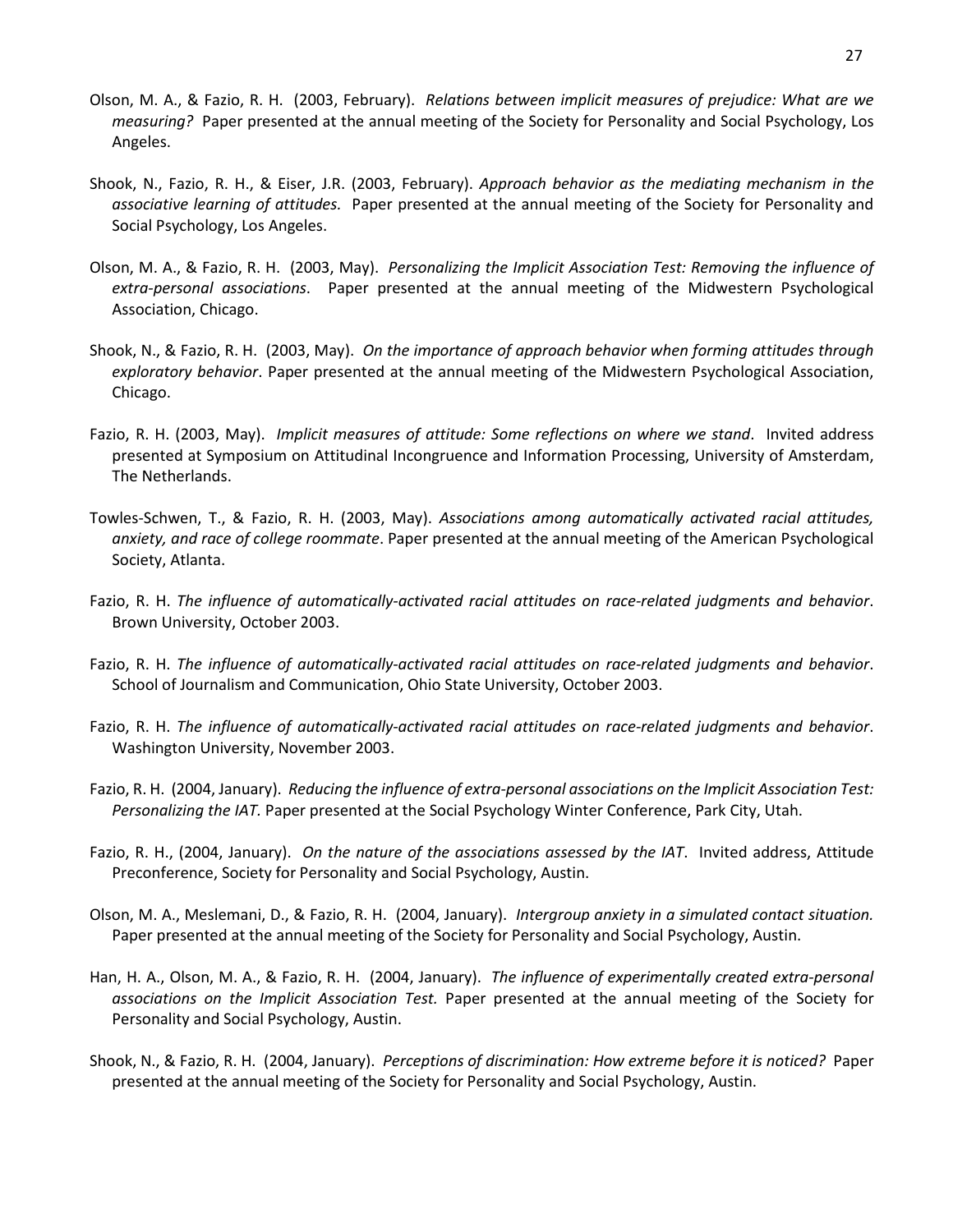- Sauser, K., Govorun, O., Fazio, R. H., & Arkin, R. (2004, January). *People are either smart or dumb: Dispositional self-doubt increases accessibility of intellectual competence.* Paper presented at the annual meeting of the Society for Personality and Social Psychology, Austin.
- Fazio, R. H. *The influence of automatically-activated racial attitudes on race-related judgments and behavior*. Queen's University, February 2004.
- Shook, N., & Fazio, R. H. (2004, April). *Roommate relationships: A comparison of interracial and same race living situations*. Paper presented at the annual meeting of the Midwestern Psychological Association, Chicago.
- Han, H. A., Olson, M. A., & Fazio, R. H. (2004, April). *Experimentally-created extra-personal associations influence the IAT but not a priming measure.* Paper presented at the annual meeting of the Midwestern Psychological Association, Chicago.
- Fazio, R. H. *Interpreting discrepancies between implicit and explicit measures: The perspective of the MODE model*. Invited address presented at EAESP meeting on Conscious and Unconscious Attitudinal Processes, Madrid, June 2004.
- Olson, M.A., Hermann, A. D., & Fazio, R. H. *Interpreting discrepancies between implicit and explicit measures of self-esteem: The role of self-presentational style*. Paper presented at EAESP meeting on Conscious and Unconscious Attitudinal Processes, Madrid, June 2004.
- Fazio, R. H. *The influence of automatically-activated racial attitudes on race-related judgments and behavior*. Cardiff University, UK, June 2004.
- Fazio, R. H. (2005, January). *Interracial roommate relationships.* Paper presented at the Social Psychology Winter Conference, Park City, Utah.
- Han, H. A., Olson, M. A., & Fazio, R. H. (2005, January). *The influence of extrapersonal associations on the traditional vs. personalized Implicit Association Test.* Paper presented at the annual meeting of the Society for Personality and Social Psychology, New Orleans.
- Jefferis, V. E., & Fazio, R. H. (2005, January). *Construct accessibility as information: An indirect link between priming and behavior.* Paper presented at the annual meeting of the Society for Personality and Social Psychology, New Orleans.
- Johnson, C. S., Olson, M. A., & Fazio, R. H. (2005, January). *Predictors of self-disclosure in interracial interactions.*  Paper presented at the annual meeting of the Society for Personality and Social Psychology, New Orleans.
- Shook, N. J., & Fazio, R. H. (2005, January). *Success of interracial versus same race roommate relationships.* Paper presented at the annual meeting of the Society for Personality and Social Psychology, New Orleans.
- Shook, N. J., & Fazio, R. H. (2005, May). *Attitude generalization: The effects of valence and extremity*. Paper presented at the annual meeting of the Midwestern Psychological Association, Chicago.
- Eiser, J. R., Stafford, T., Shook, N., & Fazio, R. H. (2005, July). *Learning under uncertainty: Manipulating and simulating the role of expectations.* Paper presented at the meeting of the European Association of Experimental Social Psychology, Würzburg, Germany.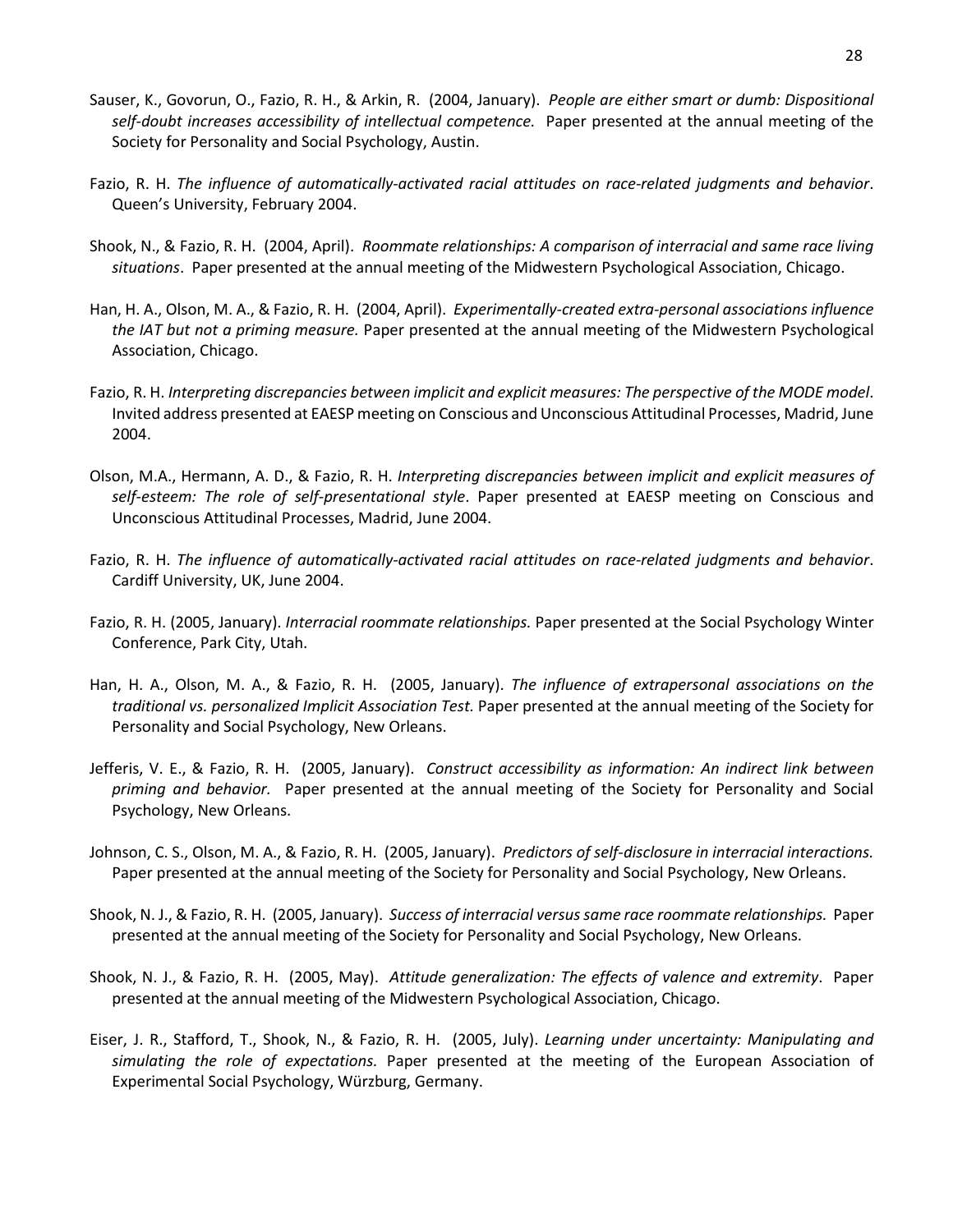- Fazio, R. H. *Implicit measures of attitude: The perspective of the MODE model*. Invited address presented at Symposium on Implicit Cognition and Attention in Experimental Psychopathology and Health Research: Indirect Measures or Dual Processes? Maastricht University, The Netherlands, August 2005.
- Fazio, R. H. *Negativity biases in attitude formation and generalization*. Invited address presented at Symposium on Implicit Cognition and Attention in Experimental Psychopathology and Health Research: Indirect Measures or Dual Processes? Maastricht University, The Netherlands, August 2005.
- Fazio, R. H. *On the success of interracial roommate relationships*. Invited address presented at conference entitled "Looking toward the Future: Discrimination and Prejudice in the 21<sup>st</sup> Century," University of Wisconsin, Madison, September 2005.
- Fazio, R. H. (2006, January). *Negativity biases in attitude formation and generalization: Indicators of vulnerability to emotional disorders?* Paper presented at the Social Psychology Winter Conference, Park City, Utah.
- Han, H. A., Olson, M. A., & Fazio, R. H. (2006, January). *Responsivity of the IAT to conversational norms.* Paper presented at the annual meeting of the Society for Personality and Social Psychology, Palm Springs.
- Jones, C., Olson, M. A., & Fazio, R. H. (2006, January). *Testing the role of misattribution in the mechanism underlying evaluative conditioning.* Paper presented at the annual meeting of the Society for Personality and Social Psychology, Palm Springs.
- Olson, M. A., Johnson, C. S., & Fazio, R. H. (2006, January). *Differential effects of asking versus answering controversial questions in interracial interactions.* Paper presented at the annual meeting of the Society for Personality and Social Psychology, Palm Springs.
- Shook, N. J., & Fazio, R. H. (2006, January). *Negativity bias in attitude learning: An indicator of vulnerability to emotional disorders?* Paper presented at the annual meeting of the Society for Personality and Social Psychology, Palm Springs.
- Han, H. A., Olson, M. A., & Fazio, R. H. (2006, May). *Shifting interpretation of the IAT as a function of conversation norms.* Paper presented at the annual meeting of the Midwestern Psychological Association, Chicago.
- Jones, C. R., Fazio, R. H., & Olson, M. A. (2006, May). *Eye gaze as a predictor of evaluative conditioning.* Paper presented at the annual meeting of the Midwestern Psychological Association, Chicago.
- Shook, N. J., & Fazio, R. H. (2006, May). *Negativity biases in attitude formation and emotional disorders*. Paper presented at the annual meeting of the Midwestern Psychological Association, Chicago.
- Fazio, R. H. *Negativity biases in attitude formation and generalization: Indicators of vulnerability to emotional disorders?* Invited address presented at the annual meeting of the Person Memory Interest Group, Worton, MD, October 2006.
- Fazio, R. H. *Valence asymmetries in attitude formation and generalization*. Ohio University, Athens, OH, November 2006.
- Fazio, R. H. *Valence asymmetries in attitude formation and generalization*. New York University, New York, November 2006.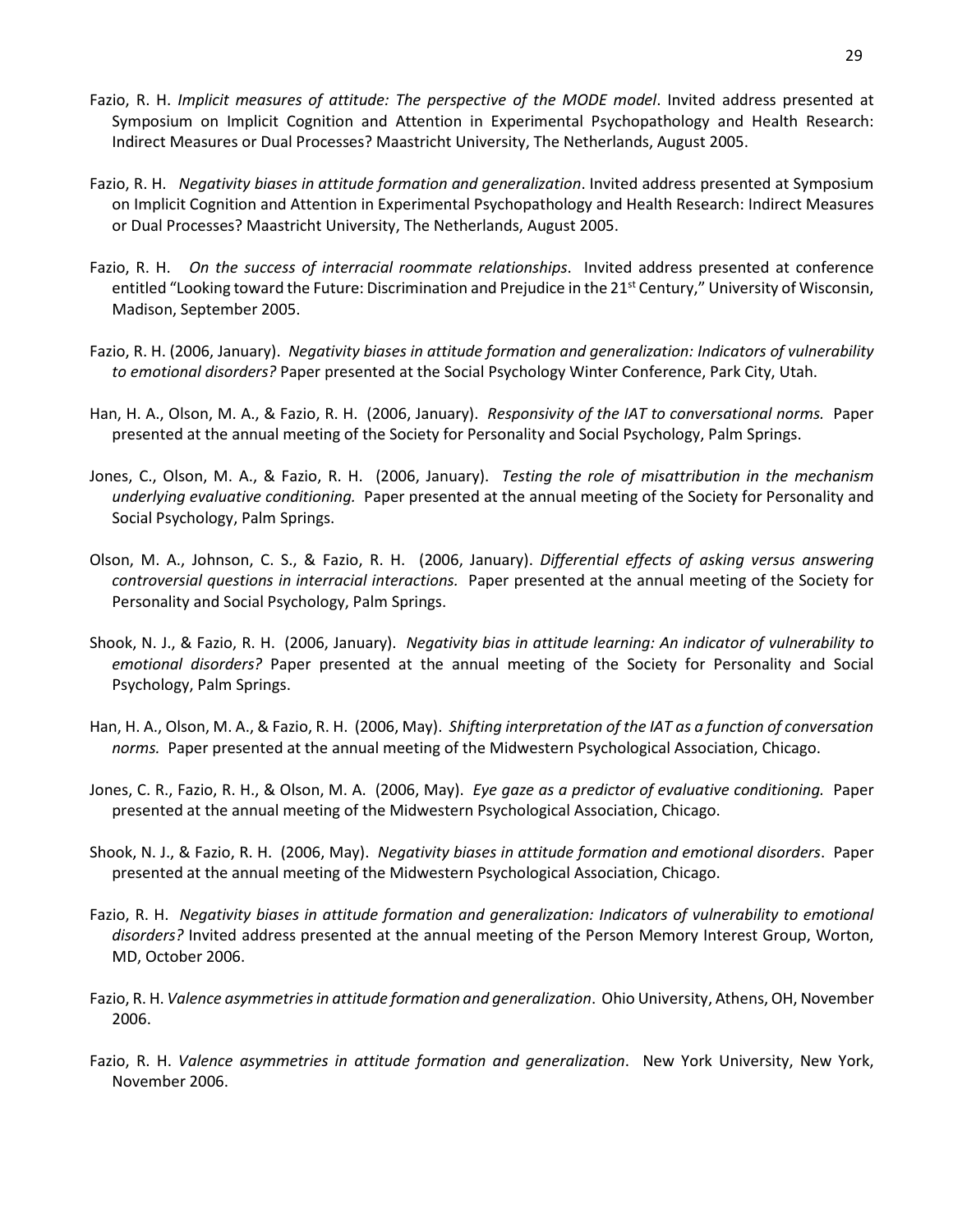- Olson, M. A., & Fazio, R. H. (2007, January). *Nonverbal indicators of intergroup anxiety as a function of discordant evaluations of Blacks*. In L. M. Rivera & N. Dasgupta (Chairs), From automatic prejudice to discriminatory behavior: New research and directions. Symposium at the annual meeting of the Society for Personality and Social Psychology, Memphis.
- Jefferis, V. E., Loersch, C. A., & Fazio, R. H. (2007, January). *Toward (and away from) the unknown: Evaluative conditioning of subliminally presented novel stimuli via motor behavior.* Paper presented at the annual meeting of the Society for Personality and Social Psychology, Memphis.
- Shook, N. J., & Fazio, R. H. (2007, January). *The effect of interracial versus same-race roommate relationships on attitudes.* Paper presented at the annual meeting of the Society for Personality and Social Psychology, Memphis.
- Jones, C. R., Fazio, R. H., & Olson, M. A. (2007, January). *Testing an implicit misattribution model of evaluative conditioning: The role of stimulus proximity.* Paper presented at the annual meeting of the Society for Personality and Social Psychology, Memphis.
- Han, H. A., Fazio, R. H., & Olson, M. A. (2007, January). *Malleability of attitudes, or malleability of the Implicit Association Test.* Paper presented at the annual meeting of the Society for Personality and Social Psychology, Memphis.
- van den Berg, H., & Fazio, R. H. (2007, January). *Unobtrusive affective or cognitive focus influences the formation of attitudes.* Paper presented at the annual meeting of the Society for Personality and Social Psychology, Memphis.
- Shook, N. J., & Fazio, R. H. (2007, May). *Interracial versus same-race roommate relationships: A field experiment testing the contact hypothesis.* Paper presented at the annual meeting of the Midwestern Psychological Association, Chicago.
- Jones, C. R., Fazio, R. H., & Olson, M. A. (2007, May). *Implicit misattribution as a mechanism underlying evaluative conditioning.* Paper presented at the annual meeting of the Midwestern Psychological Association, Chicago.
- Han, H. A., Fazio, R. H., & Olson, M. A. (2007, May). *Malleability of attitudes versus malleability of the measure.*  Paper presented at the annual meeting of the Midwestern Psychological Association, Chicago.
- Fazio, R. H. (2008, January). *Evaluative conditioning: The "How" question.* Paper presented at the Social Psychology Winter Conference, Park City, Utah.
- Han, H. A., & Fazio, R. H. (2008, February). *IAT performance depends on perspective accessibility.* Paper presented at the annual meeting of the Society for Personality and Social Psychology, Albuquerque.
- Johnson, C. S., Olson, M. A., & Fazio, R. H. (2008, February). *Getting acquainted in interracial interactions: Seeking versus disclosing the personal and controversial.* Paper presented at the annual meeting of the Society for Personality and Social Psychology, Albuquerque.
- Jones, C. R., Fazio, R. H., & Olson, M. A. (2008, February). *Attentional shifting fosters evaluative conditioning.*  Paper presented at the annual meeting of the Society for Personality and Social Psychology, Albuquerque.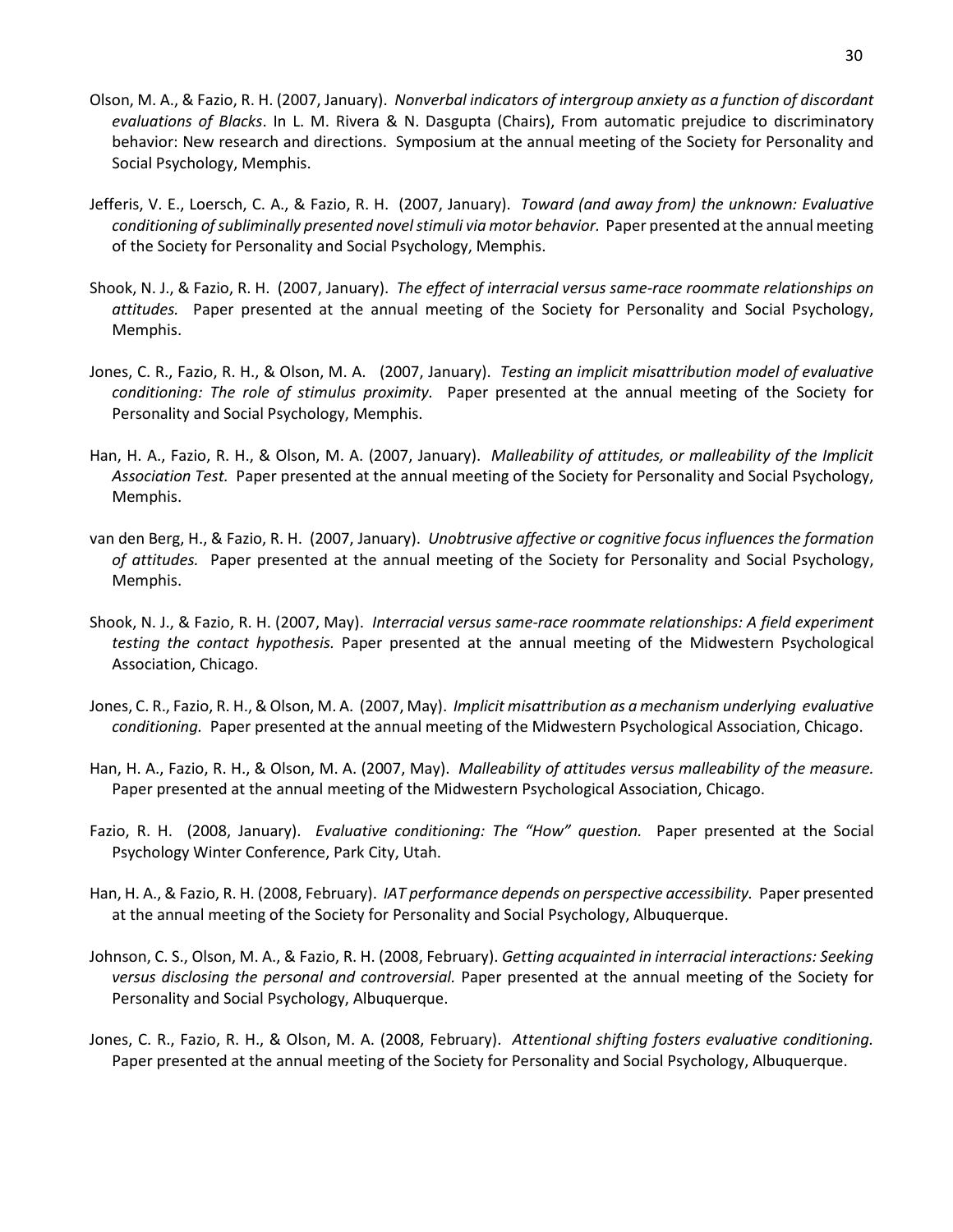- Shook, N. J., & Fazio, R. H. (2008, February). *An experimental test of the effects of long-term contact on intergroup anxiety*. Paper presented at the annual meeting of the Society for Personality and Social Psychology, Albuquerque.
- Jefferis, V. E., & Fazio, R. H. (2008, February). *Evaluative conditioning and avoidance behavior.* Paper presented at the annual meeting of the Society for Personality and Social Psychology, Albuquerque.
- Kendrick, R. V., Olson, M. A., & Fazio, R. H. (2008, February). *Implicit covariation learning in evaluative vs. nonevaluative dimensions.* Paper presented at the annual meeting of the Society for Personality and Social Psychology, Albuquerque.
- Fazio, R. H. (2008, February). *Evaluative conditioning: The "How" question.* Distinguished Speaker Address, Society for Consumer Psychology, New Orleans.
- Han, H. A., & Fazio, R. H. (2008, May). *Malleability of the IAT: The effect of perspective accessibility.* Paper presented at the annual meeting of the Midwestern Psychological Association, Chicago.
- Jones, C. R., & Fazio, R. H. (2008, May). *Person categorization in the weapon misidentification procedure.* Paper presented at the annual meeting of the Midwestern Psychological Association, Chicago.
- Fazio, R. H. (2008, June). *Evaluative conditioning: The "How" question.* Invited address presented at EAESP meeting on Affective Processes in Evaluation, Nijmegen, The Netherlands.
- van den Berg, H., & Fazio, R. H. (2008, June). *Why does a focus on feelings enhance evaluations?* Paper presented at EAESP meeting on Affective Processes in Evaluation, Nijmegen, The Netherlands.
- Deutsch, R., & Fazio, R. H. (2008, July). How subtyping shapes perception: Predictable exceptions to the rule reduce attention to stereotype-associated dimensions. Paper presented at the XXIX International Congress of Psychology, Berlin.
- Fazio, R. H. (2008, October). *Implicit versus explicit self-esteem? Questions and reflections from the perspective of the MODE model*. In J. Bosson & B. Gawronski (Chairs), Perspectives on the nature and functions of implicit self-esteem. Symposium at the annual meeting of the Society of Experimental Social Psychology, Sacramento.
- Jones, C. R., Fazio, R. H., & Olson, M. A. (2009, February). *Accessibility of attitudes toward the unconditioned stimuli constrains valence transfer in evaluative conditioning.* Paper presented at the annual meeting of the Society for Personality and Social Psychology, Tampa.
- Han, H. A., & Fazio, R. H. (2009, February). *Minimizing stimulus exemplar effects in the Implicit Association Test (IAT).* Paper presented at the annual meeting of the Society for Personality and Social Psychology, Tampa.
- Pietri, E.S., Shook, N. J., & Fazio, R. H. (2009, February). *Recalibrating negativity biases to promote more positive interpretation of social events.* Paper presented at the annual meeting of the Society for Personality and Social Psychology, Tampa.
- Fazio, R. H. *Evaluative conditioning: The "How" question.* School of Communication, Ohio State University, February, 2009.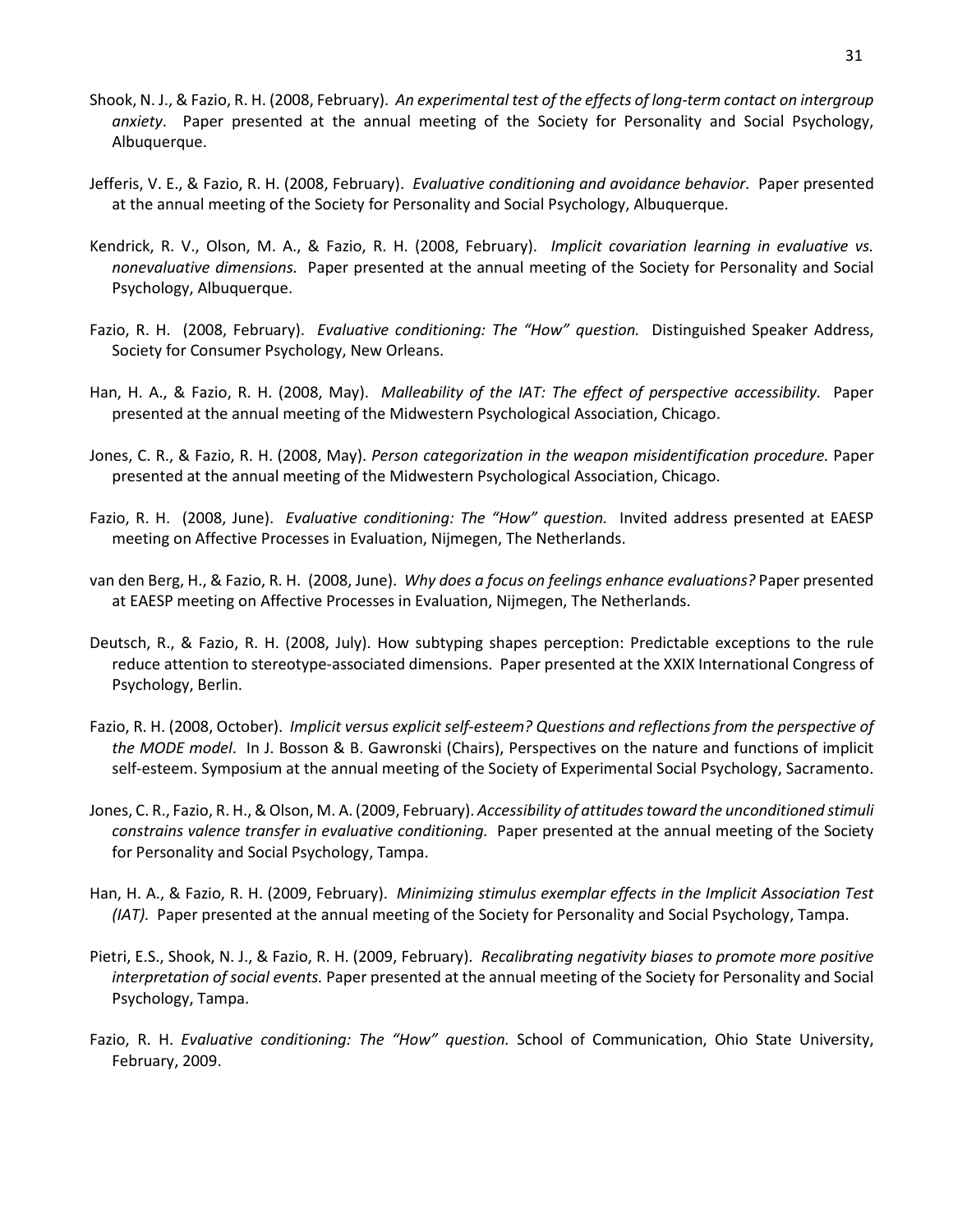- Jones, C. R., Fazio, R. H., & Olson, M. A. (2009, May). *"Source confusability" in evaluative conditioning and type of unconditioned stimulus.* Paper presented at the annual meeting of the Midwestern Psychological Association, Chicago.
- Han, H. A., & Fazio, R. H. (2009, May). *Reducing the IAT's susceptibility to category redefinition.* Paper presented at the annual meeting of the Midwestern Psychological Association, Chicago.
- Pietri, E. S., Fazio, R. H., & Shook, N. J. (2009, May). *Recalibrating the negativity bias.* Paper presented at the annual meeting of the Midwestern Psychological Association, Chicago.
- Fazio, R. H. (2009, September). *Evaluative conditioning: The "How" question.* Keynote Address, British Psychological Society, Sheffield, United Kingdom.
- Fazio, R. H. (2009, October). *Racial prejudice: Through the eyes of a social psychologist.* Invited Address, The Ohio State University College of Arts and Sciences Renaissance Rediscovery Weekend, Columbus, Ohio.
- Fazio, R. H. (2010, January). *Weighting positive versus negative: The fundamental nature of valence asymmetry*. Paper presented at the Social Psychology Winter Conference, Park City, Utah.
- Jones, C. R., & Fazio, R. H. (2010, January). *Toward a psychological construct of enmity.* Paper presented at the annual meeting of the Society for Personality and Social Psychology, Las Vegas.
- Young, A., & Fazio, R. H. (2010, January). *Influencing the evaluation of multiply categorizable objects.* Paper presented at the annual meeting of the Society for Personality and Social Psychology, Las Vegas.
- Pietri, E. S., Shook, N. J., & Fazio, R. H. (2010, January). *Predicting emotional reactivity from the negativity bias.*  Paper presented at the annual meeting of the Society for Personality and Social Psychology, Las Vegas.
- Fazio, R. H. *Evaluative conditioning: The "How" question.* Joint Marketing and Psychology Colloquium, University of Toronto, February, 2010.
- Pietri, E. S., Shook, N. J., & Fazio, R. H. (2010, April). *Negativity bias as a predictor of reactivity to stressful events.*  Paper presented at the annual meeting of the Midwestern Psychological Association, Chicago.
- Young, A. I., & Fazio, R. H. (2010, April). *On the evaluation of multiply-categorizable objects.* Paper presented at the annual meeting of the Midwestern Psychological Association, Chicago.
- Fazio, R. H. (2010, April). *The interplay between racial attitudes and interracial roommate relationships.* In M. J. Monteith (Chair), Recent directions in stereotyping and prejudice research: Biases in perception, communication, and relationships. Invited Fellows Symposium at the annual meeting of the Midwestern Psychological Association, Chicago.
- Jones, C. R., & Fazio, R. H. (2010, May). *A tripartite conceptualization of enmity.* Paper presented at the annual meeting of the Midwestern Psychological Association, Chicago.
- Hardy, T. K., Govorun, O., Fazio, R. H., & Arkin, R. M. (2010, May). *Intellectual self-doubt is unrelated to level of intellect but related to accessibility of intelligence domain.* Paper presented at the annual meeting of the Association for Psychological Science, Boston.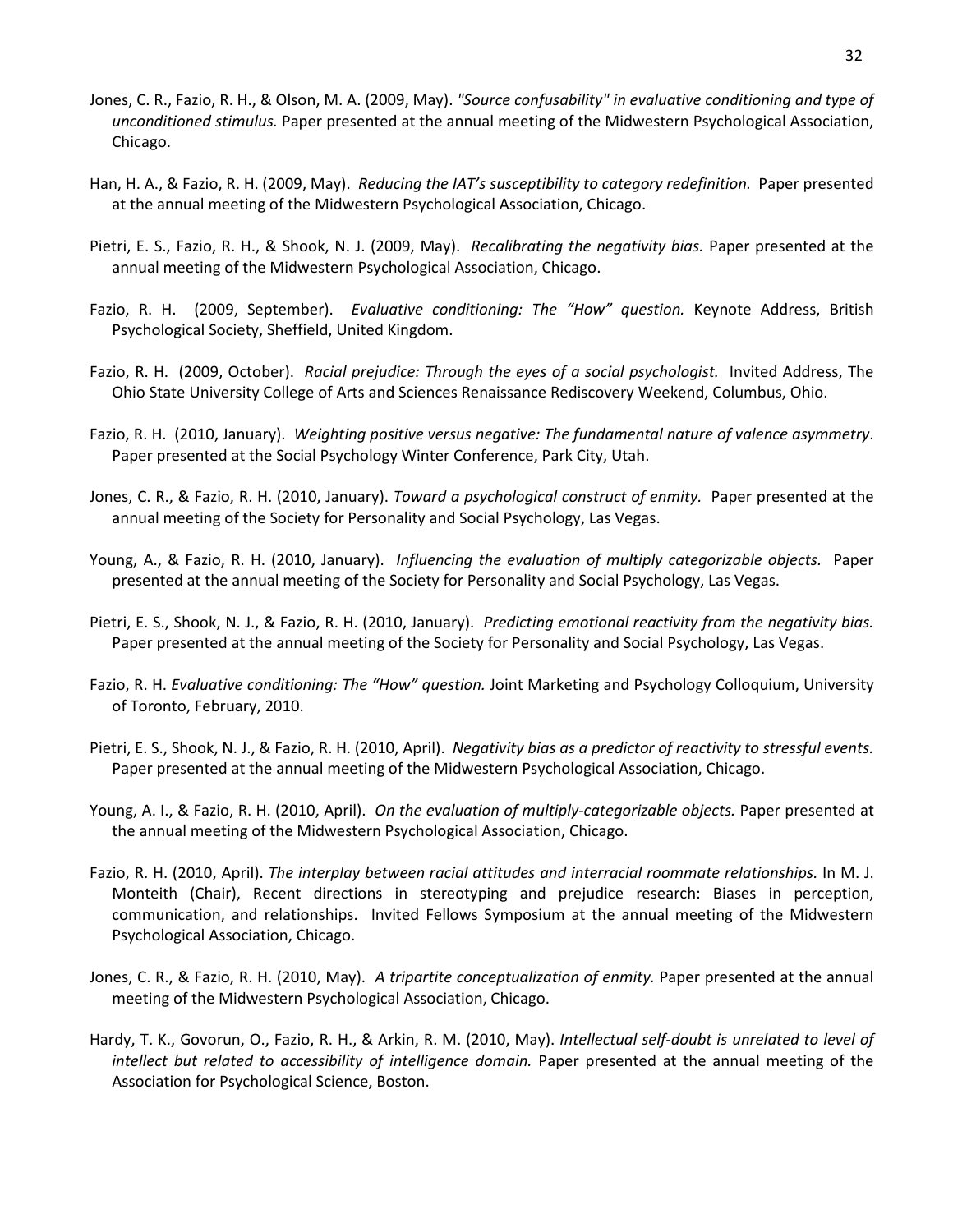- Adler, A. D., Strunk, D. R., & Fazio, R. H. (2010, November). *Schema change in cognitive therapy: Do implicit beliefs change?* Paper presented at the annual meeting of the Association for Behavioral and Cognitive Therapies, San Francisco.
- Vasey, M. W., Fazio, R. H., Vilensky, M. R., Heath, J. H., Buffington, A., & Harbaugh, C. (2010, November). *It was as big as my head, I swear! Biased spider size estimation as a function of fear intensity in individuals with spider phobia*. Paper presented at the annual meeting of the Association for Behavioral and Cognitive Therapies, San Francisco.
- Fazio, R. H. *From basic to translational research: Implications of the MODE model for phobias and their treatment.* University at Buffalo, The State University of New York, December, 2010.
- Jones, C. R., & Fazio, R. H. (2011, January). *Attentional control ability moderates speech anxiety's effect on performance.* Paper presented at the annual meeting of the Society for Personality and Social Psychology, San Antonio.
- Pietri, E. S., & Fazio, R. H. (2011, January). *Predicting risk-taking behavior from a performance-based measure of the weighting of positive versus negative information.* Paper presented at the annual meeting of the Society for Personality and Social Psychology, San Antonio.
- Rocklage, M. D., & Fazio, R. H. (2011, January). *Weighting positive versus negative as an initial default response.*  Paper presented at the annual meeting of the Society for Personality and Social Psychology, San Antonio.
- Young, A. I., & Fazio, R. H. (2011, January). *Attitude accessibility affects categorization: If healthiness is more attitude-evoking, spinach is more palatable.* Paper presented at the annual meeting of the Society for Personality and Social Psychology, San Antonio.
- Fazio, R. H. (2011, January). *From basic to translational research: Exploring implications of the MODE model for the understanding and treatment of phobias.* Donald T. Campbell Award Address presented at the annual meeting of the Society for Personality and Social Psychology, San Antonio.
- Jones, C. R., & Fazio, R. H. (2011, May). *Attentional control buffers against fear's impact on public speaking performance.* Paper presented at the annual meeting of the Midwestern Psychological Association, Chicago.
- Young, A. I., & Fazio, R. H. (2011, May). *Attitude accessibility increases use of a dimension: Do I value health or taste?* Paper presented at the annual meeting of the Midwestern Psychological Association, Chicago.
- Rocklage, M. D., & Fazio, R. H. (2011, May). *Valence weighting bias as an initial default response.* Paper presented at the annual meeting of the Midwestern Psychological Association, Chicago.
- Pietri, E. S., & Fazio, R. H. (2011, May). *Predicting risk-taking propensities from a valence weighting bias.* Paper presented at the annual meeting of the Midwestern Psychological Association, Chicago.
- Adler, A. D., Strunk, D. R, & Fazio, R. H. (2011, May). *Schema Change in Cognitive Therapy: Do implicit beliefs change?* Paper presented at the National Predoctoral Clinical Research Training Program Meeting, St. Louis.
- Vilensky, M., Vasey, M. W., Jones, C. R., & Fazio, R. H. (2011, November). *Fear as a magnifying glass: The relationship between spider size estimates and fear intensity*. Paper presented at the annual meeting of the Association for Behavioral and Cognitive Therapies, Toronto.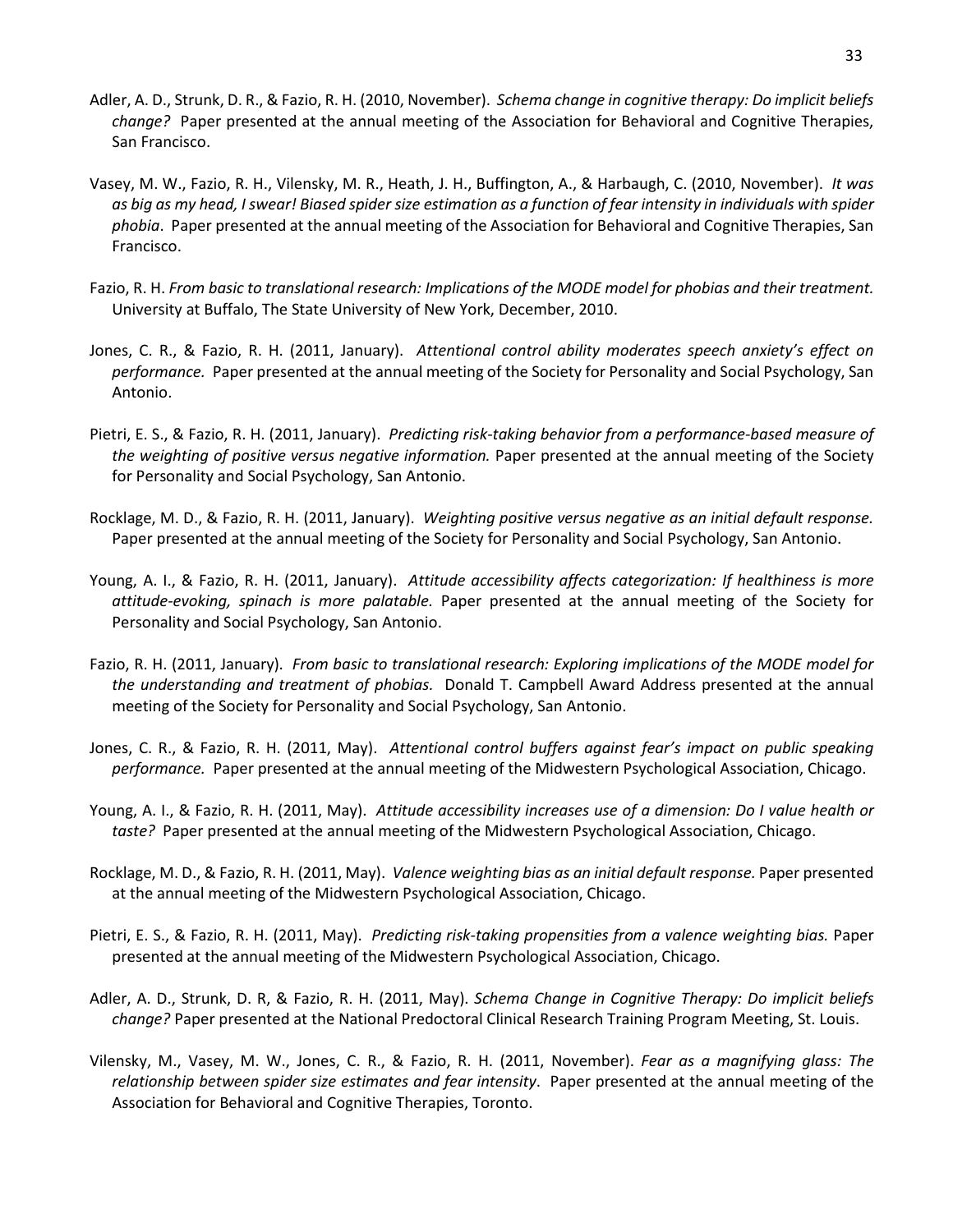- Fazio, R. H. (2012, January). *Exploring implications of the MODE model for the treatment of public speaking phobia.* Paper presented at the Social Psychology Winter Conference, Park City, Utah.
- Fazio, R. H., (2012, January). *Weighting positive versus negative: The fundamental nature of valence asymmetry*. Invited address, Attitudes Preconference, Society for Personality and Social Psychology, San Diego.
- Young, A. I., & Fazio, R. H. (2012, January). *Going with your gut: Attitude accessibility facilitates the rejection of suboptimal food options.* Paper presented at the annual meeting of the Society for Personality and Social Psychology, San Diego.
- Pietri, E. S., & Fazio, R. H. (2012, January). *Recalibrating valence biases to promote changes in risk tendencies.*  Paper presented at the annual meeting of the Society for Personality and Social Psychology, San Diego.
- Jones, C. R., & Fazio, R. H. (2012, January). *Approaching subliminally presented spiders reduces implicitly measured negativity towards spiders.* Paper presented at the annual meeting of the Society for Personality and Social Psychology, San Diego.
- Hass, I. J., Fazio, R. H., & Jones, C. R. (2012, January). *The role of ideological categorization in political judgment.*  Paper presented at the annual meeting of the Society for Personality and Social Psychology, San Diego.
- Rocklage, M. D., & Fazio, R. H. (2012, January). *Individual differences in valence weighting: Manifest when motivation or opportunity to deliberate is low.* Paper presented at the annual meeting of the Society for Personality and Social Psychology, San Diego.
- Zunick, P., & Fazio, R. H. (2012, January). *Abstract reframing: Encouraging broad personal generalizations from a success experience.* Paper presented at the annual meeting of the Society for Personality and Social Psychology, San Diego.
- Fazio, R. H. (2012, February). *Weighting positive versus negative valence: The fundamental nature of asymmetries in attitude generalization*. Invited address presented at Special Interest Meeting on the Acquisition and Activation of Evaluative Information, University of Leuven, Belgium.
- Zunick, P., & Fazio, R. H. (2012, May). *Abstract reframing promotes self-concept change following a success.* Paper presented at the annual meeting of the Midwestern Psychological Association, Chicago.
- Pietri, E. S., & Fazio, R. H. (2012, May). *Recalibrating valence weighting to promote change in risk tolerance.* Paper presented at the annual meeting of the Midwestern Psychological Association, Chicago.
- Young, A. I., & Fazio, R. H. (2012, May). *Accessible attitudes predict use of healthiness dimension in food choices.* Paper presented at the annual meeting of the Midwestern Psychological Association, Chicago.
- Rocklage, M. D., & Fazio, R. H. (2012, May). *The language of evaluation: Assessing individuals' attitudes through adjective use.* Paper presented at the annual meeting of the Midwestern Psychological Association, Chicago.
- Vilensky, M., Vasey, M. W., & Fazio, R. H. (2012, May). *Spider size perception as a function of fear intensity*. Paper presented at the annual meeting of the Association for Psychological Science, Chicago.
- Ewoldsen, D. R., Ellithorpe, M. E., & Fazio, R. H. (2012, May). *Cultivation of racial attitudes: A complex relationship*. Paper presented at the annual meeting of the International Communication Association, Phoenix.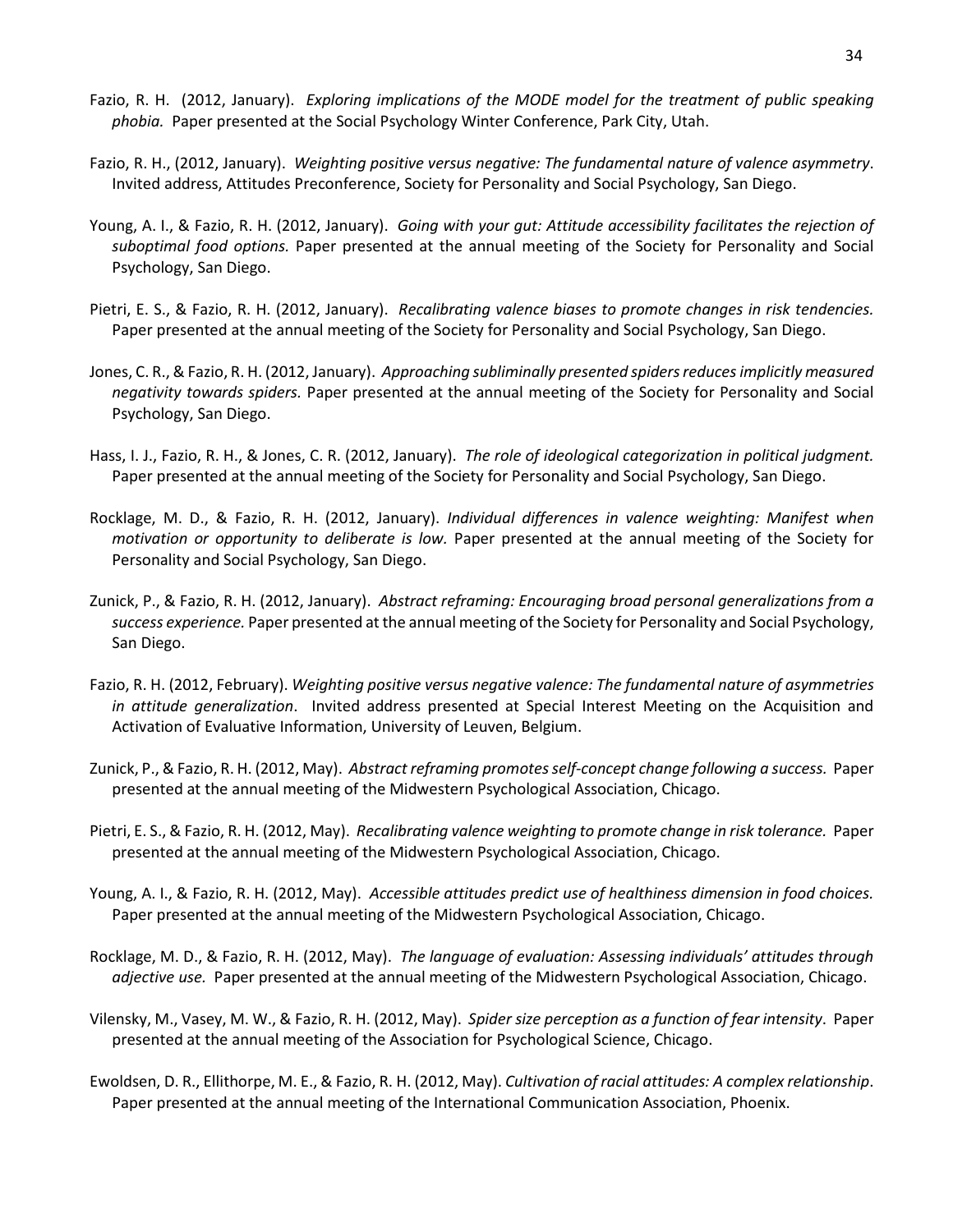- Fazio, R. H. (2012, May). *Exploring implications of the MODE model for the treatment of public speaking phobia*. Paper presented at the EASP meeting on the Psychology of Attitudes: Motivational Processes in Attitudes. Ghent University, Belgium.
- Czellar, S., Lebar, C., Martin, C., & Fazio, R. H. (2012, July). *Changes in consumer self-esteem and the accessibility of death-related thoughts.* Paper presented at the International Conference of the Society for Consumer Psychology, Florence, Italy.
- Fazio, R. H. *Weighting positive versus negative valence: The fundamental nature of asymmetries in attitude generalization*. Purdue University, September 2012.
- Martin, C., Czellar, S., Lebar, C., & Fazio, R. H. (2012, October). *Personal death-thought accessibility: A mediating mechanism between self-esteem and risky consumer behaviors?* Paper presented at the annual meeting of the Association for Consumer Research, Vancouver.
- Fazio, R. H. (2012, October). *Close relationships: Implications of the MODE model*. Keynote Address, Society of Experimental Social Psychology Attraction and Relationships Preconference, Austin, TX.
- Vasey, M. W., & Fazio, R. H. (2012, November). *Evaluative conditioning enhances generalization and reduces return of fear following exposure therapy for spider phobia*. In D. Hermans (Chair), Fear generalization as a crucial mechanism in the development of anxiety disorders: New insights and findings. Symposium at the annual meeting of the Association for Behavioral and Cognitive Therapies, National Harbor, MD.
- Fazio, R. H. *Weighting positive versus negative valence: The fundamental nature of asymmetries in attitude generalization*. Elizabeth Burkhardt Distinguished Speaker Series, Farmer School of Business and Department of Psychology, Miami University, November 2012.
- Fazio, R. H. *Exploring implications of the MODE model for the treatment of public speaking phobia*. Miami University, November 2012.
- Bui, E. T., Jones, C. R., & Fazio, R. H. (2013, January). *Changing attitudes towards spiders through evaluative conditioning: Implications of the implicit misattribution model.* Paper presented at the annual meeting of the Society for Personality and Social Psychology, New Orleans.
- Pietri, E. S., & Fazio, R. H. (2013, January). *Unique valence biases predict judgments regarding the past versus future.* Paper presented at the annual meeting of the Society for Personality and Social Psychology, New Orleans.
- Rocklage, M. D., & Fazio, R. H. (2013, January). *Differing effects of initial prejudices as a function of individual differences in the weighting of positive versus negative.* Paper presented at the annual meeting of the Society for Personality and Social Psychology, New Orleans.
- Zunick, P., & Fazio, R. H. (2013, January). *Directed abstraction shapes self-inferences regarding a past success.*  Paper presented at the annual meeting of the Society for Personality and Social Psychology, New Orleans.
- Young, A. I., & Fazio, R. H. (2013, January). *The effect of a group label on the discriminability of social targets.*  Paper presented at the annual meeting of the Society for Personality and Social Psychology, New Orleans.
- Fazio, R. H. (2013, May). *Weighting positive versus negative valence: The fundamental nature of asymmetries in attitude generalization*. Presidential Address, Midwestern Psychological Association, Chicago.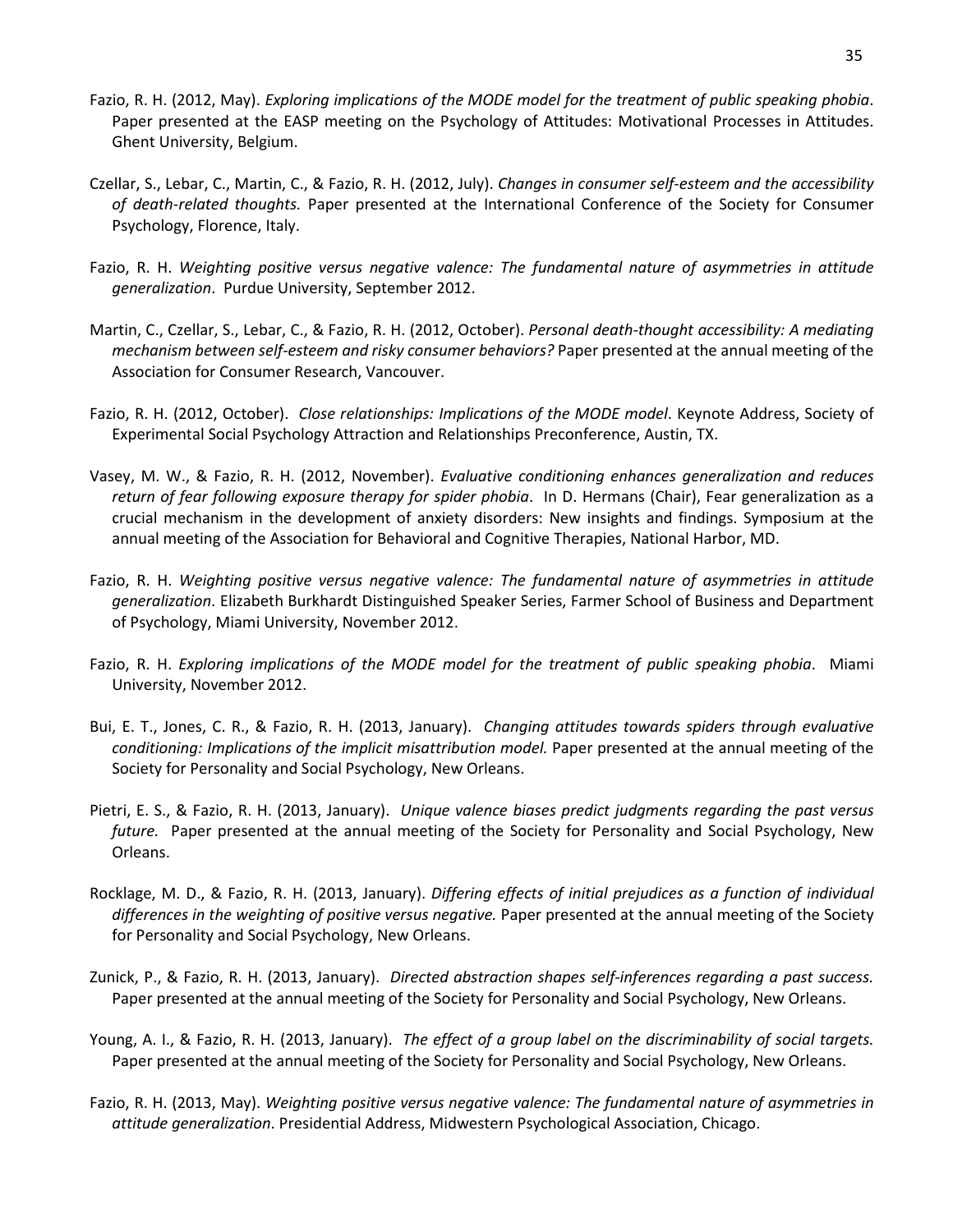- Pietri, E. S., & Fazio, R. H. (2013, May). *Valence biases in attitude formation and generalization predict past versus future judgments.* Paper presented at the annual meeting of the Midwestern Psychological Association, Chicago.
- Rocklage, M. D., & Fazio, R. H. (2013, May). *Forming and maintaining attitudes in a novel environment: Individual differences in valence weighting.* Paper presented at the annual meeting of the Midwestern Psychological Association, Chicago.
- Bui, E. T., Jones, C. R., & Fazio, R. H. (2013, May). *On the evaluative conditioning of attitudes toward spiders.* Paper presented at the annual meeting of the Midwestern Psychological Association, Chicago.
- Fazio, R. H. *Weighting positive versus negative valence: The fundamental nature of asymmetries in attitude generalization*. Ziva Kunda Memorial Lecture, University of Waterloo, Ontario, Canada, May 2013.
- Fazio, R. H. *Weighting positive versus negative valence: The fundamental nature of asymmetries in attitude generalization*. Princeton University, May 2013.
- Garguilo, S., Ewoldsen, D. R., Myers, T., Knobloch-Westerwick, S., Alter, S. M., & Fazio, R. H. (2013, June). *Selective exposure as an attitude bolstering behavior: Using media to affirm attitudes and reduce dissonance*. Paper presented at the annual meeting of the International Communication Association, London, England.
- Fazio, R. H. (2014, January). *Recalibrating individuals' valence weighting tendencies.* Paper presented at the Fred Rhodewalt Social Psychology Winter Conference, Park City, Utah.
- Bui, E. T., & Fazio, R. H. (2014, February). *Evaluative conditioning of dimensions of food attitudes.* Paper presented at the annual meeting of the Attitudes Preconference, Society for Personality and Social Psychology, Austin.
- Pietri, E. S., & Fazio, R. H. (2014, February). *Recalibrating negative weighting biases to promote changes in rejection sensitivity.* Paper presented at the annual meeting of the Society for Personality and Social Psychology, Austin.
- Rocklage, M. D., & Fazio, R. H. (2014, February). *How do individuals resolve ambivalence under time pressure? Valence extremity versus emotionality.* Paper presented at the annual meeting of the Society for Personality and Social Psychology, Austin.
- Young, A. I., Ratner, K. G., & Fazio, R. H. (2014, February). *Biases in the mental representation of a presidential candidate's face among supporters versus detractors.* Paper presented at the annual meeting of the Society for Personality and Social Psychology, Austin.
- Zunick, P., & Fazio, R. H. (2014, February). *Directed abstraction and public speaking: Encouraging high-fear*  individuals to generalize from a speaking success to the self-concept. Paper presented at the annual meeting of the Society for Personality and Social Psychology, Austin.
- Fazio, R. H. (2014, March). *Understanding implicit bias: How and when our actions fail to match our motivations.*  Invited presentation sponsored by the Implicit Bias Collaborative, The Women's Place at The Ohio State University, Columbus.
- Hass, I. J., Fazio, R. H., & Jones, C. R. (2014, April). *The role of ideological categorization in political judgment.*  Paper presented at the annual meeting of the Midwest Political Science Association, Chicago.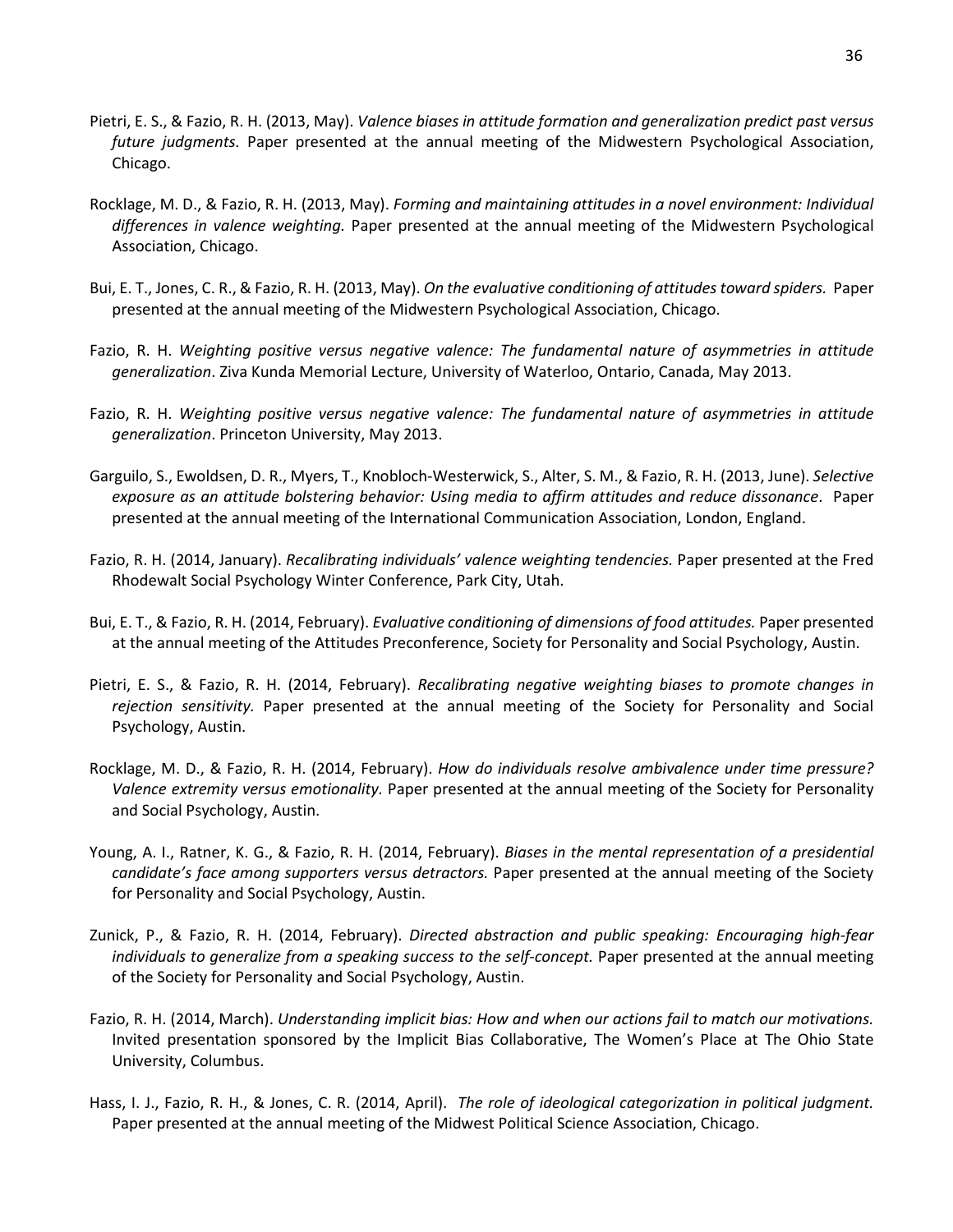- Schneid, E. D., Pietri, E. S., Carlston, D. E., & Fazio, R. H. (2014, May). *Beanfest meets the iGASSP: Weighting bias in spontaneous evaluative inferences.* Paper presented at the annual meeting of the Midwestern Psychological Association, Chicago.
- Young, A. I., Ratner, K. G., & Fazio, R. H. (2014, May). *Political partisanship biases the mental representation of a presidential candidate's face.* Paper presented at the annual meeting of the Midwestern Psychological Association, Chicago.
- Bui, E. T., & Fazio, R. H. (2014, May). *Generalization effects of evaluative conditioning on food attitudes.* Paper presented at the annual meeting of the Midwestern Psychological Association, Chicago.
- Zunick, P., & Fazio, R. H. (2014, May). *Disrupting self-verification processes in the public speaking domain.* Paper presented at the annual meeting of the Midwestern Psychological Association, Chicago.
- Rocklage, M. D., & Fazio, R. H. (2014, May). *Using Amazon.com reviews to assess the effects of attitude emotionality.* Paper presented at the annual meeting of the Midwestern Psychological Association, Chicago.
- Fazio, R. H. *Weighting positive versus negative valence: Asymmetries in attitude generalization as a fundamental individual difference*. Claremont Graduate University, February 2015.
- Fazio, R. H. *Weighting positive versus negative valence: The fundamental nature of asymmetries in attitude generalization*. Sage Center for the Study of the Mind Lecture Series, University of California, Santa Barbara, February 2015.
- Niese, Z. A., Libby, L.K., Fazio, R. H., & Eibach, R. P. (2015, February). Does the future look bright? Visual imagery perspective affects reliance on implicitly- versus explicitly-measured trait valence expectancies. Paper presented at the Mental Simulation Preconference, Society for Personality and Social Psychology, Long Beach.
- Rocklage, M. D., Pietri, E. S., & Fazio, R. H. (2015, February). *Making friends: Individual differences in valence weighting predict friendship development*. Paper presented at the annual meeting of the Society for Personality and Social Psychology, Long Beach.
- Bui, E. T., & Fazio, R. H. (2015, February). *Basing food choices on taste versus health: Generalized effects of conditioning via approach-avoidance movements.* Paper presented at the annual meeting of the Society for Personality and Social Psychology, Long Beach.
- Hatchett, A. P., Pietri, E. S., & Fazio, R. H. (2015, February). *Recalibrating individuals' valence weighting biases: Making risky people more cautious*. Paper presented at the annual meeting of the Society for Personality and Social Psychology, Long Beach.
- Young, A. I., & Fazio, R. H. (2015, February). *Predicting variation in the scariness of individuals' mental representations of a specific spider*. Paper presented at the annual meeting of the Society for Personality and Social Psychology, Long Beach.
- Zunick, P., & Fazio, R. H. (2015, February). *Are some preferences more self-defining than others? A new measure of self-related attitude functions*. Paper presented at the annual meeting of the Society for Personality and Social Psychology, Long Beach.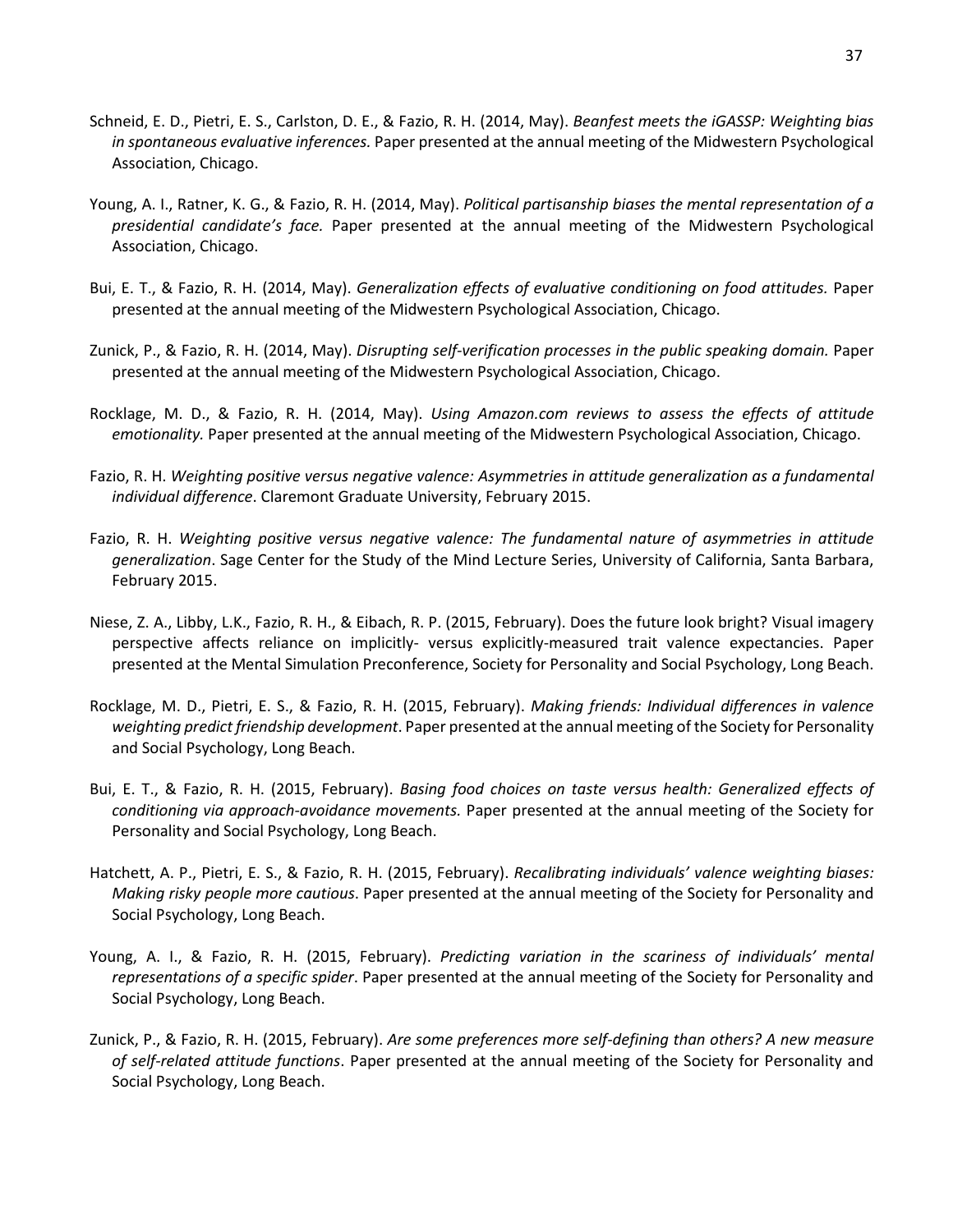- Fazio, R. H. (2015, March). *Understanding implicit bias: How and when our actions fail to match our motivations.*  Invited presentation at the Spring Consolidated Meeting of the American Psychological Association Council of Representatives, Washington, DC.
- Fazio, R. H. (2015, April). *Weighting positive versus negative valence, exploratory behavior, and political ideology.*  Keynote Address, Hendricks Symposium on Psychology, Biology, and Political Attitudes, University of Nebraska, Lincoln, Nebraska.
- Bui, E. T., & Fazio, R. H. (2015, May). *Promoting use of health considerations in food judgment: Generalized effects of evaluative conditioning.* Paper presented at the annual meeting of the Midwestern Psychological Association, Chicago.
- Hatchett, A. P., Pietri, E. S., & Fazio, R. H. (2015, May). *Making risky individuals more cautious by recalibrating valence weighting tendencies*. Paper presented at the annual meeting of the Midwestern Psychological Association, Chicago.
- Rocklage, M. D., & Fazio, R. H. (2015, May). *On the utility of attitude emotionality.* Paper presented at the annual meeting of the Midwestern Psychological Association, Chicago.
- Young, A. I., & Fazio, R. H. (2015, May). *Predicting variation in scariness of mental representations of typical tarantula.* Paper presented at the annual meeting of the Midwestern Psychological Association, Chicago.
- Zunick, P., & Fazio, R. H. (2015, May). *Self-beliefs and people's visual representations of their own faces.* Paper presented at the annual meeting of the Midwestern Psychological Association, Chicago.
- Fazio, R. H. (2015, September). *Understanding implicit bias: How and when our actions fail to match our motivations.* Invited presentation at the Community Engagement Conference, College of Social Work, Ohio State University, Columbus.
- Fazio, R. H. *Weighting positive versus negative valence: The fundamental nature of asymmetries in attitude generalization*. Indiana University, October 2015.
- Fazio, R. H. (2016, January). *Directed abstraction: Encouraging positive self-inferences following a success experience.* Paper presented at the Fred Rhodewalt Social Psychology Winter Conference, Park City, Utah.
- Fazio, R. H. (2016, January). *Weighting positive versus negative valence: The fundamental nature of asymmetries in attitude generalization.* Keynote Address, Social Cognition Preconference, International Social Cognition Network, Society for Personality and Social Psychology, San Diego.
- Bui, E. T., Fridstein, A., & Fazio, R. H. (2016, January). *Using facial expressions in evaluative conditioning to reduce implicit bias towards rival outgroup members: A test of the implicit misattribution model.* Paper presented at the annual meeting of the Society for Personality and Social Psychology, San Diego.
- Zunick, P., Hatchett, A. P., & Fazio, R. H. (2016, January). *Valence weighting tendencies and self-control*. Paper presented at the annual meeting of the Society for Personality and Social Psychology, San Diego.
- Rocklage, M. D., Pietri, E. S., & Fazio, R. H. (2016, January). *Recalibrating rejection-sensitive individuals' weighting of positives vs. negatives produces growth in friendship networks*. Paper presented at the annual meeting of the Society for Personality and Social Psychology, San Diego.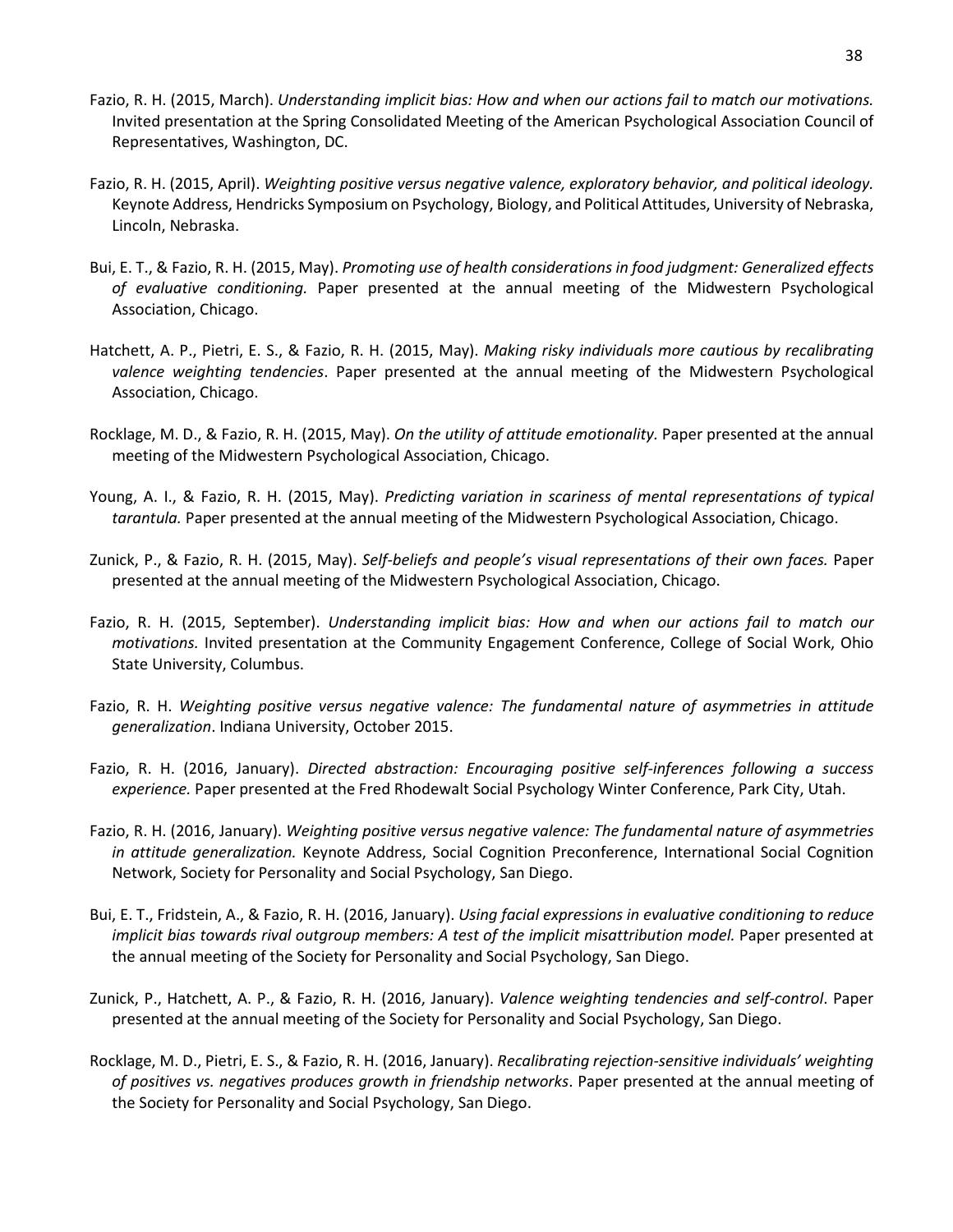- Young, A. I., Fazio, R. H., & Pietri, E. S. (2016, January). *What female scientists look like to hostile sexists: Exploring the warmth and competence of stem faces in the minds of participants*. Paper presented at the annual meeting of the Society for Personality and Social Psychology, San Diego.
- Niese, Z. A., Libby, L. K., Fazio, R. H., & Eibach, R. P. (2016, January). *Does the future look bright? Visual perspective qualitatively changes the process of forming expectations*. Paper presented at the annual meeting of the Society for Personality and Social Psychology, San Diego.
- Granados Samayoa, J. A., Zunick, P. V., & Fazio, R. H. (2016, May). *The role of valence weighting in self-control*. Paper presented at the annual meeting of the Midwestern Psychological Association, Chicago.
- Bui, E. T., & Fazio, R. H. (2016, May). *Approach-avoid conditioning can enhance sensitivity to food healthiness*. Paper presented at the annual meeting of the Midwestern Psychological Association, Chicago.
- Zunick, P. V., Teeny, J., & Fazio, R. H. (2016, May). *Self-defining attitudes: How our preferences help define who we are*. Paper presented at the annual meeting of the Midwestern Psychological Association, Chicago.
- Fazio, R. H. (2016, May). *Understanding implicit bias: Automatically-activated attitudes, motivation, and opportunity.* Invited presentation at the Neuroscience of Diversity and Inclusion Conference, Wexner Medical Center Neurological Institute, Ohio State University, Columbus.
- Fazio, R. H. (2016, July). *Attitudes as object-evaluation associations of varying strength*. Invited address, Workshop on Computational Modeling of Attitudes, International Joint Conference on Artificial Intelligence, New York.
- Fazio, R. H. (2016, September). *Understanding implicit bias: How and when our actions fail to match our motivations.* Invited presentation, Psychology Enrichment Program, Ohio State University, Columbus.
- Fazio, R. H. (2017, January). *The role of valence weighting in impulse control.* Paper presented at the Fred Rhodewalt Social Psychology Winter Conference, Park City, Utah.
- Bui, E. T., & Fazio, R. H. (2017, January). *Establishing the predictive validity of an eating intention measure*. Paper presented at the Social Personality Health Preconference, Society for Personality and Social Psychology, San Antonio.
- Granados Samayoa, J. A., Zunick, P. V., & Fazio, R. H. (2017, January). *Oops, I did it again!: Valence weighting and impulse control*. Paper presented at the annual meeting of the Society for Personality and Social Psychology, San Antonio.
- Zunick, P. V., & Fazio, R. H. (2017, January). *Directed abstraction promotes self-concept change and performance during initial learning of a new skill*. Paper presented at the annual meeting of the Society for Personality and Social Psychology, San Antonio.
- Johnston, L. E., & Fazio, R. H. (2017, January). *Lessening the impact of ideology on political evaluations by recalibrating valence weighting tendencies*. Paper presented at the annual meeting of the Society for Personality and Social Psychology, San Antonio.
- Young, A. I., Pietri, E. S., & Fazio, R. H. (2017, January). *She looks like she can't cut it: How beliefs about women's scientific ability impact what female scientists look like in the minds of participants*. Paper presented at the annual meeting of the Society for Personality and Social Psychology, San Antonio.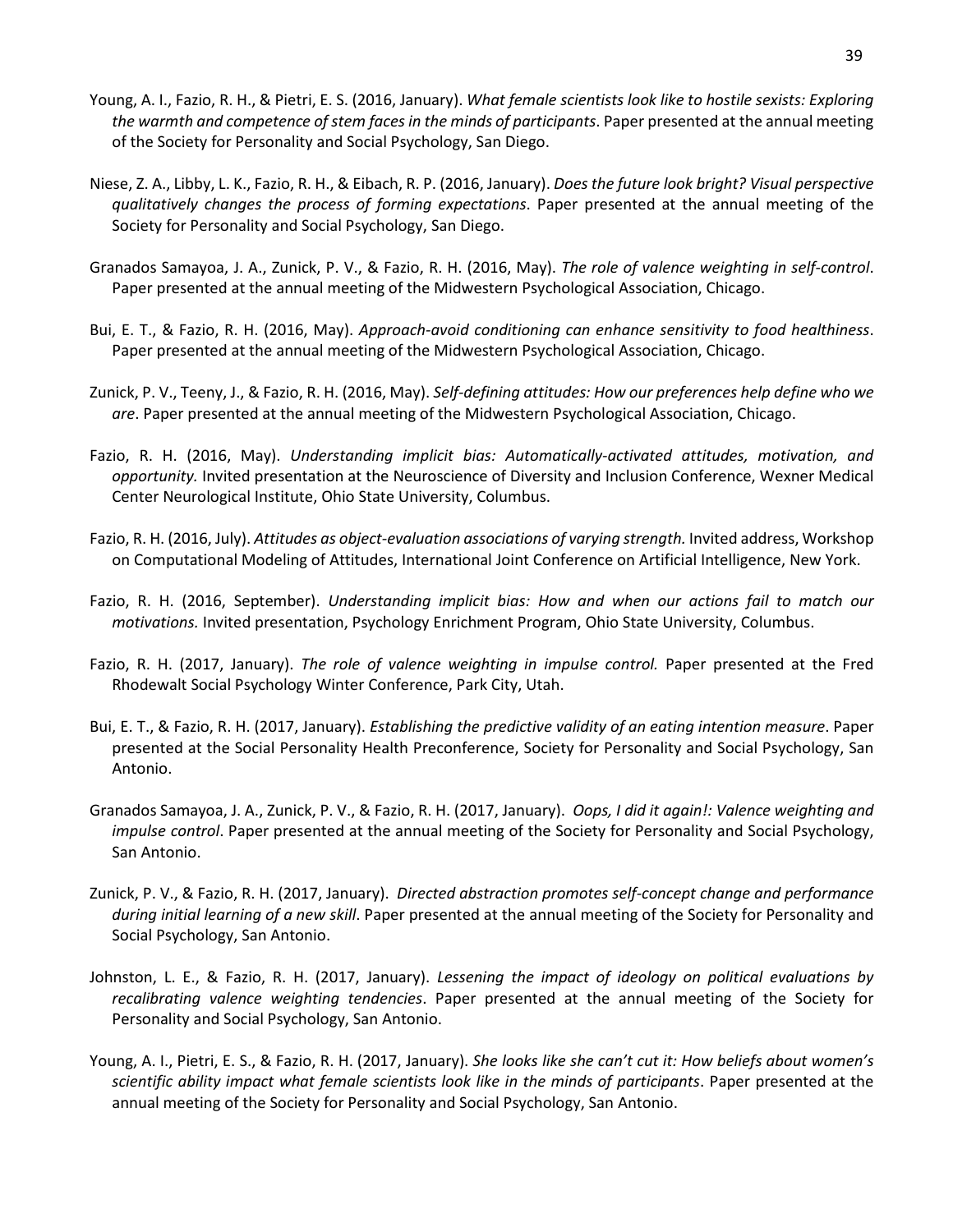- Granados Samayoa, J. A., Keaveney, A. A., Way, B. M., & Fazio, R. H. (2017, April). *Valence weighting and impulse control in the context of eating behavior*. Paper presented at the annual meeting of the Midwestern Psychological Association, Chicago.
- Zunick, P. V., & Fazio, R. H. (2017, April). *Directed abstraction promotes generalization from success during the learning process*. Paper presented at the annual meeting of the Midwestern Psychological Association, Chicago.
- Keaveney, A., Fazio, R.H., & Way, B. (April 2017). *Valence weighting bias predicts change in CRP over time*. Paper presented at the annual conference of the Institute of Behavioral Medicine Research, Columbus, OH.
- Fazio, R. H. *Weighting positive versus negative valence: The fundamental nature of asymmetries in attitude generalization*. Rotterdam School of Management, Erasmus University, Rotterdam, The Netherlands, May 2017.
- Fazio, R. H. (2017, September). *Understanding implicit bias: Automatically-activated attitudes, motivation, and opportunity.* Invited presentation, National Science Foundation Implicit Bias Conference, Alexandria, VA.
- Fazio, R. H. (2018, January). *Varying forms of self-regulation as revealed by valence weighting tendencies.* Paper presented at the Fred Rhodewalt Social Psychology Winter Conference, Park City, Utah.
- Ballinger, J., Crocker, J., & Fazio, R. H. (2018, March). *Outgroup rejection shapes visual attention to facial cues of acceptance and rejection*. Paper presented at the annual meeting of the Society for Personality and Social Psychology, Atlanta.
- Granados Samayoa, J. A., & Fazio, R. H. (2018, March). *Have I done enough? The role of valence weighting bias in progress appraisals*. Paper presented at the annual meeting of the Society for Personality and Social Psychology, Atlanta.
- Keaveney, A., Fazio, R.H., & Way, B. (2018, March). *Valence weighting bias predicts change in CRP via increased stress*. Paper presented at the annual conference of the American Psychosomatic Society, Louisville, KY.
- Ballinger, J., Crocker, J., & Fazio, R. H. (2018, April). *Attributional ambiguity biases visual attention toward social acceptance cues.* Paper presented at the annual meeting of the Midwestern Psychological Association, Chicago.
- Granados Samayoa, J. A., & Fazio, R. H. (2018, April). *Not now, later: Real-world procrastination behavior as a function of valence weighting tendencies.* Paper presented at the annual meeting of the Midwestern Psychological Association, Chicago.
- Rocklage, M. D., & Fazio, R. H. (2018, April). *Experienced versus communicated emotions.* Paper presented at the annual meeting of the Midwestern Psychological Association, Chicago.
- Young, A. I.,& Fazio, R. H. (2018, April). *Chronic category attitude accessibility predicts evaluations ofrelated target objects.* Paper presented at the annual meeting of the Midwestern Psychological Association, Chicago.
- Granados Samayoa, J. A., & Fazio, R. H. (2018, July). *Self-regulation through the lens of valence weighting bias.*  Paper presented at the 2018 Ohio State University Symposium on Social Psychology, Columbus.
- Fazio, R. H. *Weighting positive versus negative valence: The fundamental nature of asymmetries in attitude generalization*. New York University, New York, October 2018.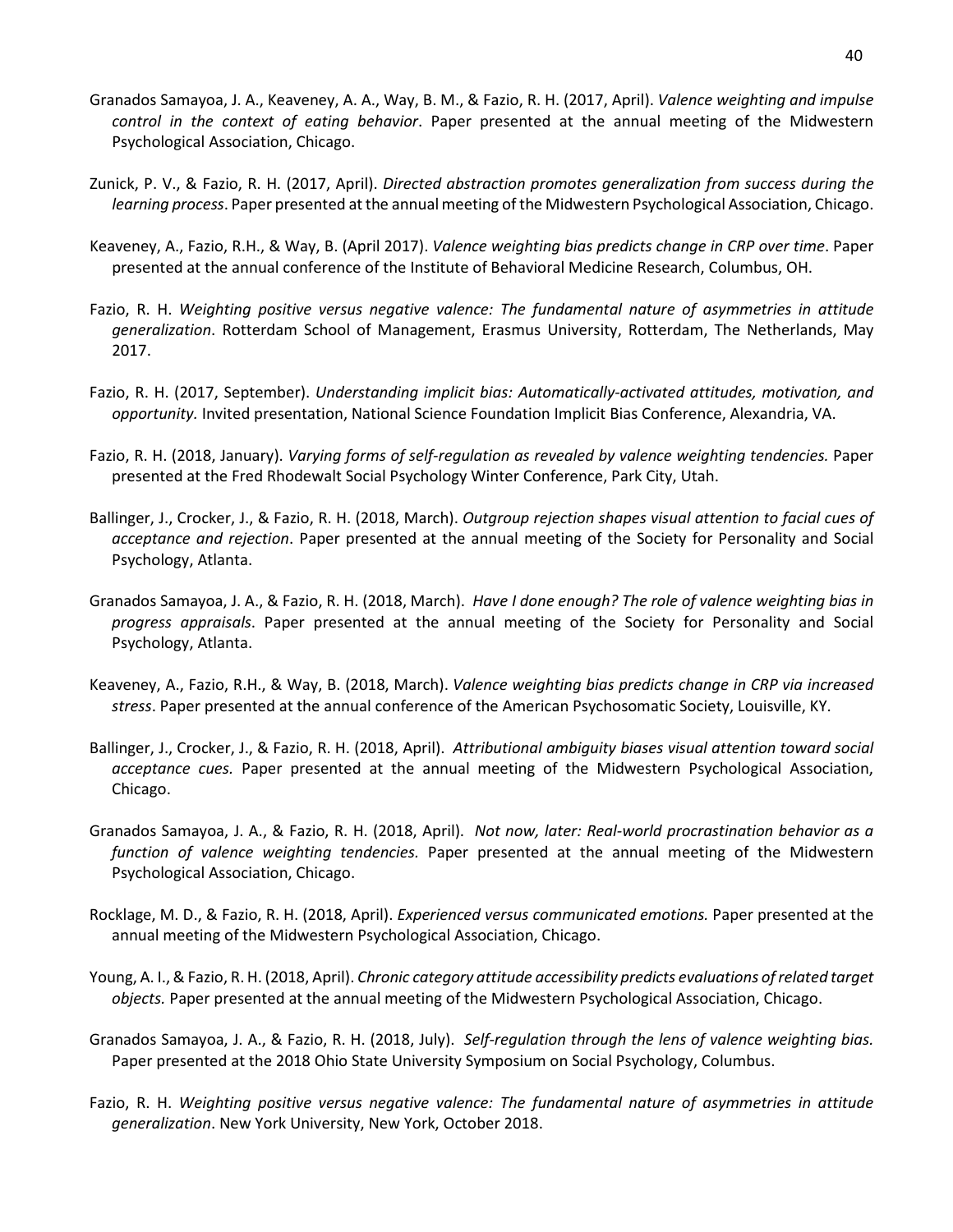- Keaveney, A., Fazio, R.H., Way, B. M., & Lewis, T. (2019, February). *Valence weighting bias curvilinearly predicts change in CRP*. Paper presented at the Social Personality Health Preconference, Society for Personality and Social Psychology, Portland.
- Granados Samayoa, J. A., & Fazio, R. H. (2019, February). *Ready for the test? Progress appraisals as a function of valence weighting tendencies*. Paper presented at the annual meeting of the Society for Personality and Social Psychology, Portland.
- Boggs, S. T., & Fazio, R. H. (2019, February). *Danger and disgust: The role of valence weighting bias*. Paper presented at the annual meeting of the Society for Personality and Social Psychology, Portland.
- Granados Samayoa, J. A., & Fazio, R. H. (2019, April). *Do I know enough? Progress appraisals and valence weighting.* Paper presented at the annual meeting of the Midwestern Psychological Association, Chicago.
- Boggs, S. T., & Fazio, R. H. (2019, April). *Valence weighting bias and disgust sensitivity predicting dangerous world beliefs.* Paper presented at the annual meeting of the Midwestern Psychological Association, Chicago.
- Fazio, R. H. (2020, January). *Change of meaning and valence weighting: Contributors to the political divide.* Paper presented at the Fred Rhodewalt Social Psychology Winter Conference, Salt Lake City, Utah.
- Granados Samayoa, J. A., & Fazio, R. H. (2020, February). *Valence weighting bias as a key factor in task diversion*. Paper presented at the annual meeting of the Society for Personality and Social Psychology, New Orleans.
- Ladanyi, J., & Fazio, R. H. (2020, February). *When do personality measures rely on self-beliefs?* Paper presented at the annual meeting of the Society for Personality and Social Psychology, New Orleans.
- Boggs, S. T., & Fazio, R. H. (2020, February). *Do I know myself? Valence weighting bias moderates the accuracy of self-beliefs about disgust sensitivity*. Paper presented at the annual meeting of the Society for Personality and Social Psychology, New Orleans.
- Granados Samayoa, J. A., & Fazio, R. H. (2020, April). *Valence weighting bias as a predictor of intertemporal choice preferences.* Paper presented at the annual meeting of the Midwestern Psychological Association, Chicago (Conference canceled).
- Moore, C. A., Rocklage, M. D., Pietri, E. S., & Fazio, R. H. (2020, April). *Anticipated comfort in social interactions: Causal effects of valence weighting.* Paper presented at the annual meeting of the Midwestern Psychological Association, Chicago (Conference canceled).
- Boggs, S. T., Ruisch, B. C., & Fazio, R. H. (2020, April). *Friend or foe: Disgust sensitivity predicts minimal ingroup preferences.* Paper presented at the annual meeting of the Midwestern Psychological Association, Chicago (Conference canceled).
- Ladanyi, J., & Fazio, R. H. (2020, April). *Imagery perspective influences reliance on self-beliefs*. Paper presented at the annual meeting of the Midwestern Psychological Association, Chicago (Conference canceled).
- Fazio, R. H. *Who is (not) complying with the social distancing directive and why?* Institute for Population Research, Ohio State University, Columbus, OH, October 2020.

Fazio, R. H. *Understanding implicit bias*. Moritz College of Law, Ohio State University, Columbus, OH, January 2021.